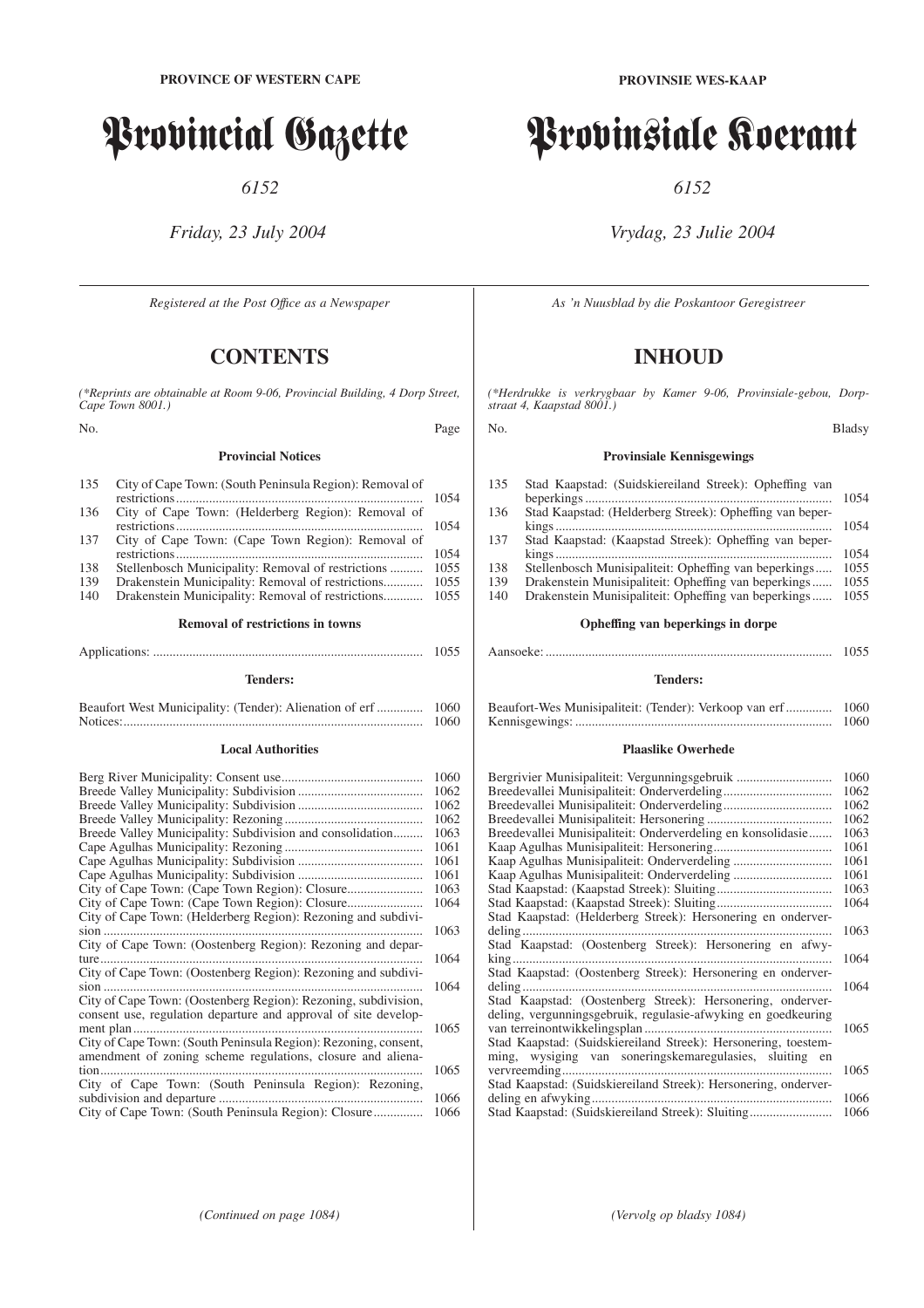| 1054                                                                         | Provinsie Wes-Kaap: Provinsiale Koerant 6152                                                                                                                                                                                                                                                                                                                                                                                                                                                                 |                                                | 23 Julie 2004                                                                                                                                                                                                                                                                                                                                                                                                                                                                                                 |
|------------------------------------------------------------------------------|--------------------------------------------------------------------------------------------------------------------------------------------------------------------------------------------------------------------------------------------------------------------------------------------------------------------------------------------------------------------------------------------------------------------------------------------------------------------------------------------------------------|------------------------------------------------|---------------------------------------------------------------------------------------------------------------------------------------------------------------------------------------------------------------------------------------------------------------------------------------------------------------------------------------------------------------------------------------------------------------------------------------------------------------------------------------------------------------|
| PROVINCIAL NOTICES                                                           |                                                                                                                                                                                                                                                                                                                                                                                                                                                                                                              |                                                | <b>PROVINSIALE KENNISGEWINGS</b>                                                                                                                                                                                                                                                                                                                                                                                                                                                                              |
| The following Provincial Notices are published for general informa-<br>tion. |                                                                                                                                                                                                                                                                                                                                                                                                                                                                                                              | gepubliseer.                                   | Die volgende Provinsiale Kennisgewings word vir algemene inligting                                                                                                                                                                                                                                                                                                                                                                                                                                            |
| G. A. LAWRENCE,<br>DIRECTOR-GENERAL                                          |                                                                                                                                                                                                                                                                                                                                                                                                                                                                                                              | G. A. LAWRENCE,<br>DIREKTEUR-GENERAAL          |                                                                                                                                                                                                                                                                                                                                                                                                                                                                                                               |
| Provincial Building,<br>Wale Street.<br>Cape Town.                           |                                                                                                                                                                                                                                                                                                                                                                                                                                                                                                              | Provinsiale-gebou,<br>Waalstraat,<br>Kaapstad. |                                                                                                                                                                                                                                                                                                                                                                                                                                                                                                               |
|                                                                              |                                                                                                                                                                                                                                                                                                                                                                                                                                                                                                              |                                                |                                                                                                                                                                                                                                                                                                                                                                                                                                                                                                               |
| P.N. 135/2004                                                                | 23 July 2004                                                                                                                                                                                                                                                                                                                                                                                                                                                                                                 | P.K. 135/2004                                  | 23 Julie 2004                                                                                                                                                                                                                                                                                                                                                                                                                                                                                                 |
|                                                                              | CITY OF CAPE TOWN                                                                                                                                                                                                                                                                                                                                                                                                                                                                                            |                                                | <b>STAD KAAPSTAD</b>                                                                                                                                                                                                                                                                                                                                                                                                                                                                                          |
|                                                                              | <b>SOUTH PENINSULA REGION</b>                                                                                                                                                                                                                                                                                                                                                                                                                                                                                |                                                | <b>SUID-SKIEREILAND STREEK</b>                                                                                                                                                                                                                                                                                                                                                                                                                                                                                |
|                                                                              | REMOVAL OF RESTRICTIONS ACT, 1967                                                                                                                                                                                                                                                                                                                                                                                                                                                                            |                                                | WET OP OPHEFFING VAN BEPERKINGS, 1967                                                                                                                                                                                                                                                                                                                                                                                                                                                                         |
| of 1997.                                                                     | I, André John Lombaard, in my capacity as Assistant Director in the<br>Department of Environmental Affairs and Development Planning:<br>Western Cape, acting in terms of the powers contemplated by section $2(1)$<br>of the Removal of Restrictions Act, 1967 (Act 84 of 1967), duly<br>delegated to me in terms of section 1 of the Western Cape Delegation<br>of Powers Law, 1994, and on application by the owner of Erf 14,<br>Edward, remove conditions B.1. and 3. in Deed of Transfer No. T.19726    | T.19726 van 1997, op.                          | Ek, André John Lombaard, in my hoedanigheid as Assistent-Direkteur<br>in die Departement van Omgewingsake en Ontwikkelingsbeplanning:<br>Wes-Kaap, handelende ingevolge die bevoegdheid beoog in artikel $2(1)$<br>van die Wet op Opheffing van Beperkings, 1967 (Wet 84 van 1967),<br>behoorlik aan my gedelegeer ingevolge artikel 1 van die Wes-Kaapse Wet<br>op die Delegasie van Bevoegdhede, 1994, en op aansoek van die eienaar<br>van Erf 14, Edward, hef voorwaardes B.1. en 3. in Transportakte Nr. |
| P.N. 136/2004                                                                | 23 July 2004                                                                                                                                                                                                                                                                                                                                                                                                                                                                                                 | P.K. 136/2004                                  | 23 Julie 2004                                                                                                                                                                                                                                                                                                                                                                                                                                                                                                 |
|                                                                              | CITY OF CAPE TOWN                                                                                                                                                                                                                                                                                                                                                                                                                                                                                            |                                                | <b>STAD KAAPSTAD</b>                                                                                                                                                                                                                                                                                                                                                                                                                                                                                          |
|                                                                              | <b>HELDERBERG REGION</b>                                                                                                                                                                                                                                                                                                                                                                                                                                                                                     |                                                | <b>HELDERBERG STREEK</b>                                                                                                                                                                                                                                                                                                                                                                                                                                                                                      |
|                                                                              | REMOVAL OF RESTRICTIONS ACT, 1967                                                                                                                                                                                                                                                                                                                                                                                                                                                                            |                                                | WET OP OPHEFFING VAN BEPERKINGS, 1967                                                                                                                                                                                                                                                                                                                                                                                                                                                                         |
| T.12932 of 2002.                                                             | I, André John Lombaard, in my capacity as Assistant Director in the<br>Department of Environmental Affairs and Development Planning:<br>Western Cape, acting in terms of the powers contemplated by section $2(1)$<br>of the Removal of Restrictions Act, 1967 (Act 84 of 1967), duly<br>delegated to me in terms of section 1 of the Western Cape Delegation of<br>Powers Law, 1994, and on application by the owners of Erf 4832,<br>Gordon's Bay, remove conditions C.(b) and (c) in Deed of Transfer No. | Transportakte Nr. T.12932 van 2002, op.        | Ek, André John Lombaard, in my hoedanigheid as Assistent-Direkteur<br>in die Departement van Omgewingsake en Ontwikkelingsbeplanning:<br>Wes-Kaap, handelende ingevolge die bevoegdheid beoog in artikel 2(1)<br>van die Wet op Opheffing van Beperkings, 1967 (Wet 84 van 1967),<br>behoorlik aan my gedelegeer ingevolge artikel 1 van die Wes-Kaapse Wet<br>op die Delegasie van Bevoegdhede, 1994, en op aansoek van die eienaars<br>van Erf 4832, Gordonsbaai, hef voorwaardes C.(b) en (c) in           |
| P.N. 137/2004                                                                | 23 July 2004                                                                                                                                                                                                                                                                                                                                                                                                                                                                                                 | P.K. 137/2004                                  | 23 Julie 2004                                                                                                                                                                                                                                                                                                                                                                                                                                                                                                 |

CITY OF CAPE TOWN

CAPE TOWN ADMINISTRATION

REMOVAL OF RESTRICTIONS ACT, 1967

T.98670 of 2001.

I, Gerhard van Lille, in my capacity as acting Assistant Director in the Department of Environmental Affairs and Development Planning: Western Cape, acting in terms of the powers contemplated by section 2(1) of the Removal of Restrictions Act, 1967 (Act 84 of 1967), duly delegated to me in terms of section 1 of the Western Cape Delegation of Powers Law, 1994, and on application by the owner of Erf 50427, Cape Town at Claremont, removes condition B.(d) in Deed of Transfer No.

#### STAD KAAPSTAD

#### KAAPSTAD ADMINISTRASIE

#### WET OP OPHEFFING VAN BEPERKINGS, 1967

Ek, Gerhard van Lille, in my hoedanigheid as waarnemende Assistent-Direkteur in die Departement van Omgewingsake en Ontwikkelingsbeplanning: Wes-Kaap, handelende ingevolge die bevoegdheid beoog in artikel 2(1) van die Wet op Opheffing van Beperkings, 1967 (Wet 84 van 1967), behoorlik aan my gedelegeer ingevolge artikel 1 van die Wes-Kaapse Wet op die Delegasie van Bevoegdhede, 1994, en op aansoek van die eienaar van Erf 50427, Kaapstad te Claremont, voorwaarde B.(d) in Transportakte Nr. T.98670 van 2001, ophef.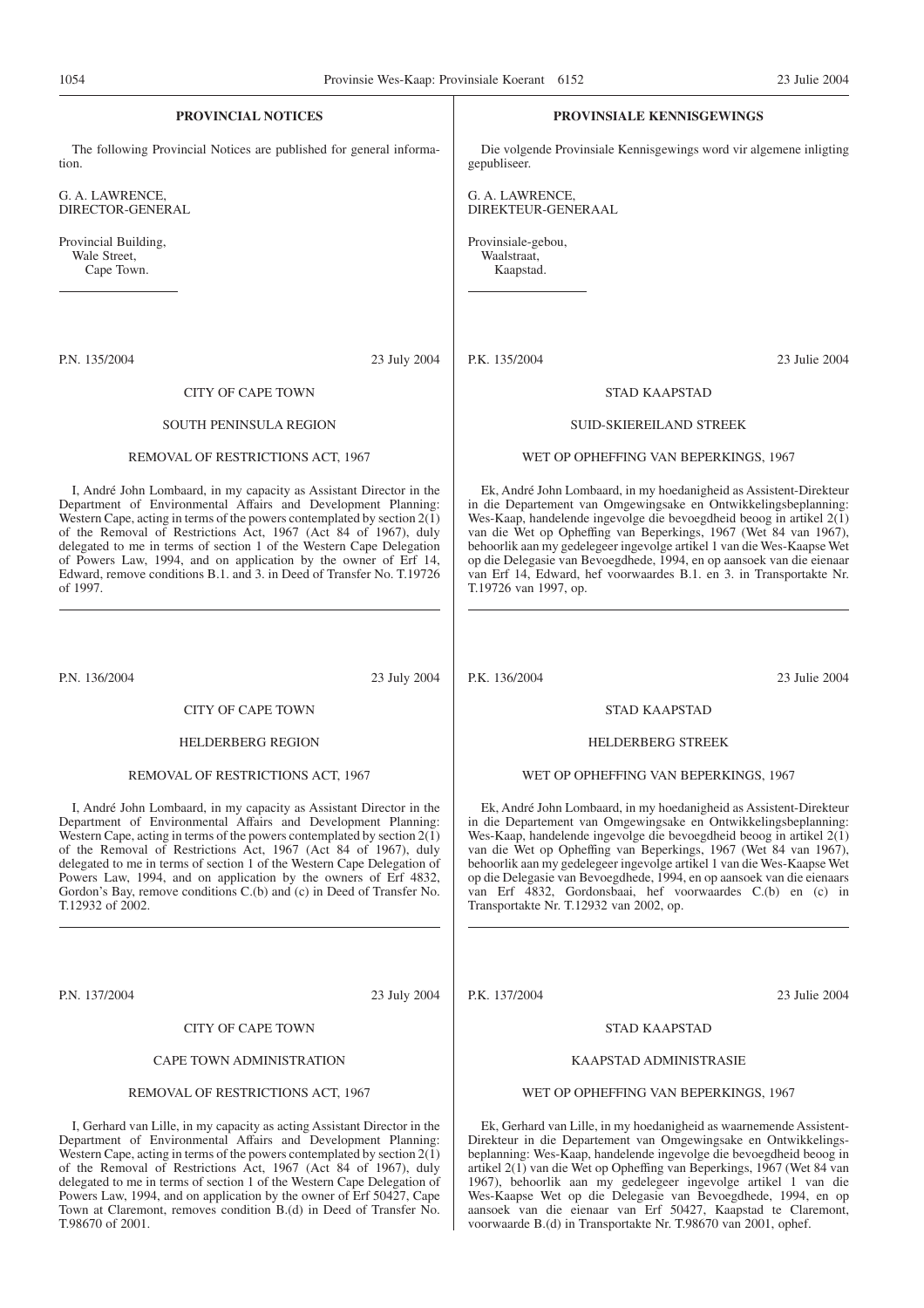P.N. 138/2004 23 July 2004

## STELLENBOSCH MUNICIPALITY

#### REMOVAL OF RESTRICTIONS ACT, 1967

I, Adam Johannes Cloete, in my capacity as Assistant Director in the Department of Environmental Affairs and Development Planning: Western Cape, acting in terms of the powers contemplated by section 2(1) of the Removal of Restrictions Act, 1967 (Act 84 of 1967), duly delegated to me in terms of section 1 of the Western Cape Delegation of Powers Law, 1994, and on application by the owner of Erf 3596, Stellenbosch, remove conditions B.4.(b) and (d) contained in Deed of Transfer No. T.14774 of 2002.

P.N. 139/2004 23 July 2004

#### DRAKENSTEIN MUNICIPALITY

#### REMOVAL OF RESTRICTIONS ACT, 1967

I, Adam Johannes Cloete, in my capacity as Assistant Director in the Department of Environmental Affairs and Development Planning: Western Cape, acting in terms of the powers contemplated by section  $2(1)$ of the Removal of Restrictions Act, 1967 (Act 84 of 1967), duly delegated to me in terms of section 1 of the Western Cape Delegation of Powers Law, 1994, and on application by the owner of Erf 4054, Paarl, remove conditions C 3.(a) and (b) contained in Deed of Transfer No. T.12423 of 2002.

P.N. 140/2004 23 July 2004

#### DRAKENSTEIN MUNICIPALITY

#### REMOVAL OF RESTRICTIONS ACT, 1967

I, Adam Johannes Cloete, in my capacity as Assistant Director in the Department of Environmental Affairs and Development Planning: Western Cape, acting in terms of the powers contemplated by section  $2(1)$ of the Removal of Restrictions Act, 1967 (Act 84 of 1967), duly delegated to me in terms of section 1 of the Western Cape Delegation of Powers Law, 1994, and on application by the owner of Erf 19825, Paarl, remove condition II.B.(f) contained in Deed of Transfer No. T.72708 of 2003.

#### CITY OF CAPE TOWN (BLAAUWBERG REGION)

#### REMOVAL OF RESTRICTIONS: ERF 1540, MILNERTON

Notice is hereby given in terms of section 3(6) of the Removal of Restrictions Act, 1967 (Act 84 of 1967) that the undermentioned application has been received and is open for inspection at the office of the City Manager, Milpark Centre, Cnr Koeberg Road & Ixia Street, Milnerton (PO Box 35, Milnerton 7435) and at the office of the Director: Land Development Management, Provincial Administration of the Western Cape, Room 601, 27 Wale Street, Cape Town from 8:00-12:30 and 13:00-15:30 (Monday to Friday). Telephonic enquiries in this regard may be made at  $(021)$  483-4589 and the Directorate's fax number is  $(021)$ 483-3633. Any objections, with full reasons, should be lodged in writing at the office of the abovementioned Director: Land Development Management, Private Bag X9086, Cape Town 8000, with a copy to the abovementioned local authority on or before 30 August 2004, quoting the above Act and the objector's erf number. Any comments received after the aforementioned closing date may be disregarded.

#### *Ref:* LC1540M

#### *Applicant:* Y Chiang

*Nature of application:* Removal of a restrictive title condition applicable to Erf 1540, 22 Alamein Road, Milnerton to enable the owner to subdivide the property into two portions (Portion  $1 \pm 920$  m<sup>2</sup> and Portion  $2 \pm 1005$  m<sup>2</sup> in extent) for residential purposes. The building line restrictions will be encroached upon.

WA Mgoqi, City Manager

23 July 2004.

P.K. 138/2004 23 Julie 2004

### MUNISIPALITEIT STELLENBOSCH

#### WET OP OPHEFFING VAN BEPERKINGS, 1967

Ek, Adam Johannes Cloete, in my hoedanigheid as Assistent-Direkteur in die Departement van Omgewingsake en Ontwikkelingsbeplanning: Wes-Kaap, handelende ingevolge die bevoegdheid beoog in artikel 2(1) van die Wet op Opheffing van Beperkings, 1967 (Wet 84 van 1967), behoorlik aan my gedelegeer ingevolge artikel 1 van die Wes-Kaapse Wet op die Delegasie van Bevoegdhede, 1994, en op aansoek van die eienaar van Erf 3596, Stellenbosch, hef voorwaardes B.4.(b) en (d) vervat in Transportakte Nr. T.14774 van 2002, op.

P.K. 139/2004 23 Julie 2004

#### MUNISIPALITEIT DRAKENSTEIN

#### WET OP OPHEFFING VAN BEPERKINGS, 1967

Ek, Adam Johannes Cloete, in my hoedanigheid as Assistent-Direkteur in die Departement van Omgewingsake en Ontwikkelingsbeplanning: Wes-Kaap, handelende ingevolge die bevoegdheid beoog in artikel 2(1) van die Wet op Opheffing van Beperkings, 1967 (Wet 84 van 1967), behoorlik aan my gedelegeer ingevolge artikel 1 van die Wes-Kaapse Wet op die Delegasie van Bevoegdhede, 1994, en op aansoek van die eienaar van Erf 4054, Paarl, hef voorwaardes C 3.(a) en (b) vervat in Transportakte Nr. T.12423 van 2002, op.

P.K. 140/2004 23 Julie 2004

#### MUNISIPALITEIT DRAKENSTEIN

#### WET OP OPHEFFING VAN BEPERKINGS, 1967

Ek, Adam Johannes Cloete, in my hoedanigheid as Assistent-Direkteur in die Departement van Omgewingsake en Ontwikkelingsbeplanning: Wes-Kaap, handelende ingevolge die bevoegdheid beoog in artikel 2(1) van die Wet op Opheffing van Beperkings, 1967 (Wet 84 van 1967), behoorlik aan my gedelegeer ingevolge artikel 1 van die Wes-Kaapse Wet op die Delegasie van Bevoegdhede, 1994, en op aansoek van die eienaar van Erf 19825, Paarl, hef voorwaardes II.B.(f) vervat in Transportakte Nr. T.72708 van 2003, op.

#### STAD KAAPSTAD (BLAAUWBERG-STREEK)

#### OPHEFFING VAN BEPERKINGS: ERF 1540, MILNERTON

Kennis geskied hiermee ingevolge artikel 3(6) van die Wet op Opheffing van Beperkings, 1967 (wet 84 van 1967) dat die onderstaande aansoek ontvang is en vanaf 08:00-12:30 en 13:00-15:30 (Maandag tot Vrydag) ter insae beskikbaar is by die Stadsbestuurder, Milpark-sentrum, h.v. Koebergweg en Ixiastraat, Milnerton (Posbus 35, Milnerton 7435) en by die kantoor van die Direkteur: Grondontwikkelingsbestuur, Provinsiale Administrasie van die Wes-Kaap Kamer 601, Waalstraat 27, Kaapstad. Telefoniese navrae in verband met hierdie aansoeke kan gerig word aan (021) 483-4589 en die Direktoraat se faksnommer is (021) 483-3633. Enige besware, met die volledige redes daarvoor, moet skriftelik voor 30 Augustus 2004 by die kantoor van bogenoemde Direkteur: Grondontwikkelingsbestuur, Privaat Sak X9086, Kaapstad 8000, met 'n afskrif aan bogenoemde plaaslike owerheid ingedien word, met vermelding van bogenoemde Wet en beswaarmaker se erfnommer. Enige kommentaar wat na die voorgemelde sluitingsdatum ontvang word, mag moontlik nie in ag geneem word nie.

*Verw:* LC1540M

*Aansoeker:* Y Chiang

*Aard van aansoek:* Opheffing van beperkende titelvoorwaardes van toepassing op erf 1540, Alameinweg 22, Milnerton ten einde die eienaar in staat te stel om die eiendom in twee gedeeltes (Gedeelte  $1 \pm 920$  m<sup>2</sup> en Gedeelte  $2 \pm 1005$  m<sup>2</sup> groot) te onderverdeel vir residensiële doeleindes. Die boulynbeperkings sal oorskry word.

WA Mgoqi, Stadsbestuurder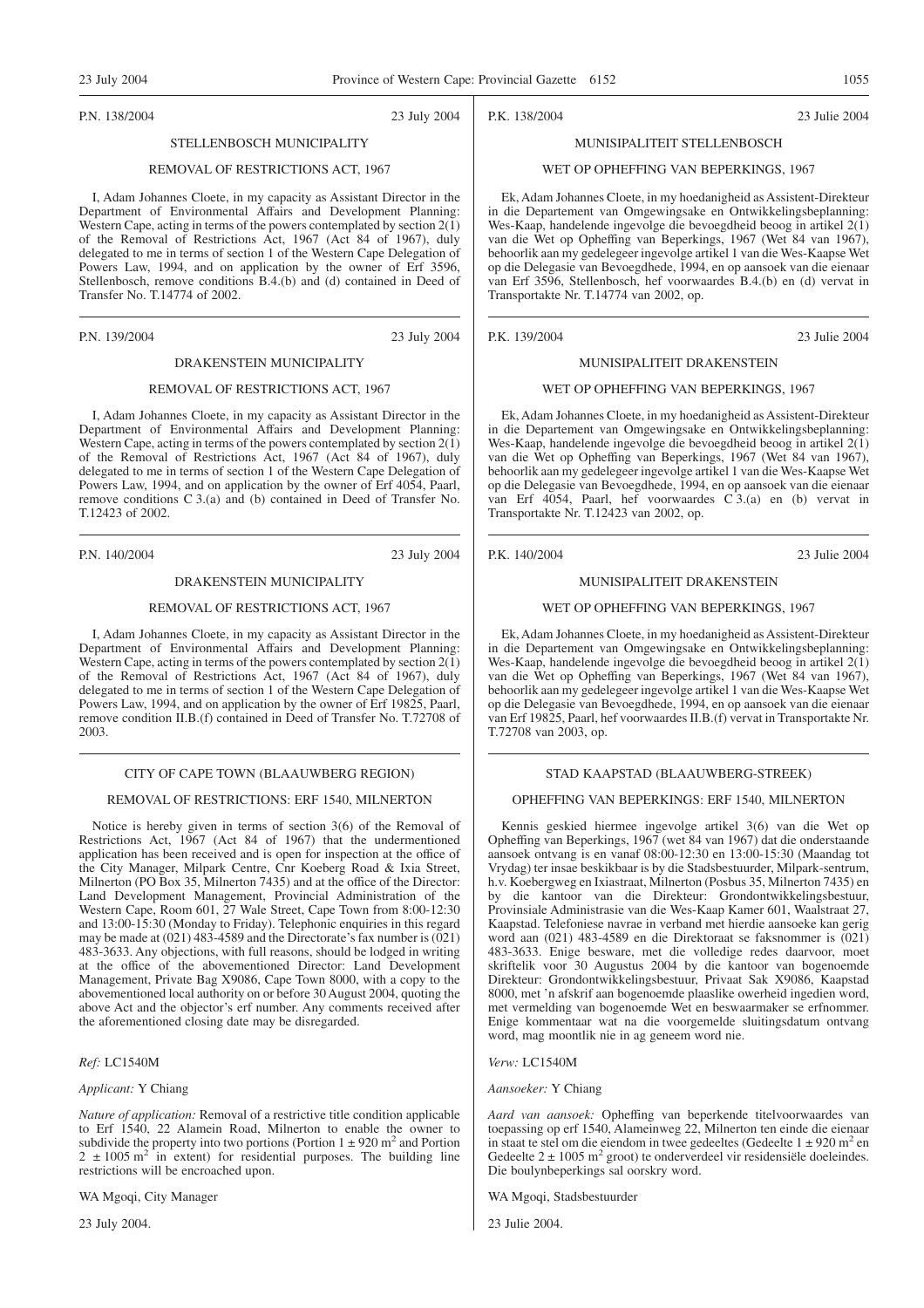#### CITY OF CAPE TOWN (CAPE TOWN REGION)

#### REMOVAL OF RESTRICTIONS, CONSENT AND DEPARTURES: ERF 718, ORANJEZICHT

Notice is hereby given in terms of Section 3(6) of the Removal of Restrictions Act (Act 84 /1967), in terms of Section 15(3) of the Zoning Scheme Regulations, as well as in terms of Section 15(2)(a) of the Land Use Planning Ordinance 15 of 1985, that the undermentioned application has been received and is open for inspection at the office of the Manager: Land Use Management Branch, City of Cape Town, 14th Floor, Tower Block, Civic Centre, 12 Hertzog Boulevard, Cape Town from 08:00- 12:30 (Monday to Friday), and at the office of the Director: Land Development Management, Provincial Administration of the Western Cape, at Room 604, 1 Dorp Street, Cape Town from 08:00-12:30 and 13:00-15:30 (Monday to Friday). Telephonic enquiries in this regard may be made at  $(021)$  483-4173. The Directorate's fax number is  $(021)$ 483-3633. Any objections with full reasons, should be lodged in writing at the office of the abovementioned Director: Land Development Management, Private Bag X9086, Cape Town 8000, with a copy to the office of the Manager: Land Use Management Branch, City of Cape Town, PO Box 4529, Cape Town 8000, faxed to (021) 421-1963 or e-mailed to trevor.upsher@capetown.gov.za on or before 24 August 2004, quoting the above Act and Ordinance and the objector's erf and phone numbers. Any comments received after the aforementioned closing date may be disregarded.

Erf 718, Oranjezich

*File no:* SG 39/718

Owner: Mr R Mose

Erf: 718 Oranjezicht

*Location:* 69 Belmo

*Suburb:* Oranjezicht

*Nature of application* Avenue, Oranjezich Double Dwelling or

*Consent* to permit the on the property.

*Departures* from the also required:

Section  $47(1)$ : To set Belmont Avenue (stre

Section  $54(2)$ : To s features, to  $1,360$  m

WA Mgoqi, City Ma

23 July 2004.

#### STAD KAAPSTAD (KAAPSTAD-STREEK)

#### OPHEFFING VAN BEPERKINGS, TOESTEMMING EN AFWYKINGS: ERF 718, ORANJEZICHT

Kennis geskied hiermee ingevolge artikel 3(6) van die Wet op Opheffing van Beperkings (Wet 84 van 1967), artikel 15(3) van die Soneringskemaregulasies en ingevolge artikel 15(2)(a) van die Ordonnansie op Grondgebruikbeplanning, nr 15 van 1985 dat die onderstaande aansoek ontvang is en tussen 08:30-12:30 (Maandag tot Vrydag) by die kantoor van die Bestuurder: Grondgebruikbestuurstak, Stad Kaapstad, 14de Verdieping, Burgersentrum, Hertzogboulevard 12, Kaapstad 8001 ter insae beskikbaar is en ook vanaf 08:00-12:30 en 13:00-15:30 (Maandag tot Vrydag) by die kantoor van die Direkteur: Grondontwikkelingsbestuur, Provinsiale Administrasie van die Wes-Kaap, kamer 604, Dorpstraat 1, Kaapstad. Telefoniese navrae in hierdie verband kan gerig word aan (021) 483-4173 en die Direktoraat se faksnommer is (021) 483-3633. Enige besware moet skriftelik, tesame met volledige redes, voor of op 24 Augustus 2004 by die kantoor van die bogemelde Direkteur: Grondontwikkelingsbestuur, Privaat Sak X9086, Kaapstad 8000, met 'n afskrif aan die Bestuurder: Grondgebruikbestuur, Stad Kaapstad, Posbus 4529, Kaapstad 8000 ingedien word of per faks gerig word aan (021) 421-1963 of e-pos trevor.upsher@capetown.gov.za, met vermelding van bogenoemde wet en ordonnansie en die beswaarmaker se erf- en telefoonnommers. Enige kommentaar wat na die voormelde sluitingsdatum ontvang word, mag buite rekening gelaat word.

| t                                                                                                                          | Erf 718, Oranjezicht                                                                                                                                                                        |
|----------------------------------------------------------------------------------------------------------------------------|---------------------------------------------------------------------------------------------------------------------------------------------------------------------------------------------|
| & LM 117                                                                                                                   | Lêer nr: SG 39/718 & LM 117                                                                                                                                                                 |
| r                                                                                                                          | <i>Eienaar:</i> Mnr R Moser                                                                                                                                                                 |
| t                                                                                                                          | Erf: 718 Oranjezicht                                                                                                                                                                        |
| nt Avenue                                                                                                                  | Ligging: Belmont-laan 69                                                                                                                                                                    |
|                                                                                                                            | Voorstad: Oranjezicht                                                                                                                                                                       |
| n: Removal of Restriction of Erf 718, No 69 Belmont<br>it, to permit the owner to regularise the existing<br>the property. | Aard van aansoek: Opheffing van beperkings op Erf 718, Belmont-laan<br>69, Oranjezicht, ten einde die eienaar toe te laat om die bestaande<br>dubbel-woning op die eiendom te regulariseer. |
| ne owner to regularise the existing Double Dwelling                                                                        | Toestemming ten einde die eienaar toe te laat om die bestaande<br>dubbel-woning op die eiendom te regulariseer.                                                                             |
| E following Sections of the Scheme Regulations are                                                                         | Afwykings van die volgende artikels van die soneringskemaregulasies<br>word ook vereis:                                                                                                     |
| et back the terrace to 1,3 m in lieu of 4,5 m from<br>reet) boundary.                                                      | Artikel 47(1): Inspringing van die terras na 1,3 m in plaas van 4,5 m vanaf<br>Belmont-laan (straat) grens.                                                                                 |
| et back the first floor bedroom, with overlooking<br>in lieu of 4,5 m from the West boundary.                              | Artikel 54(2): Inspringing van die eerstevloer-slaapkamer met<br>uitkykkenmerke na 1,360 m in plaas van 4,5 m vanaf die westelike grens.                                                    |
| anager                                                                                                                     | WA Mgoqi, Stadsbestuurder                                                                                                                                                                   |
|                                                                                                                            |                                                                                                                                                                                             |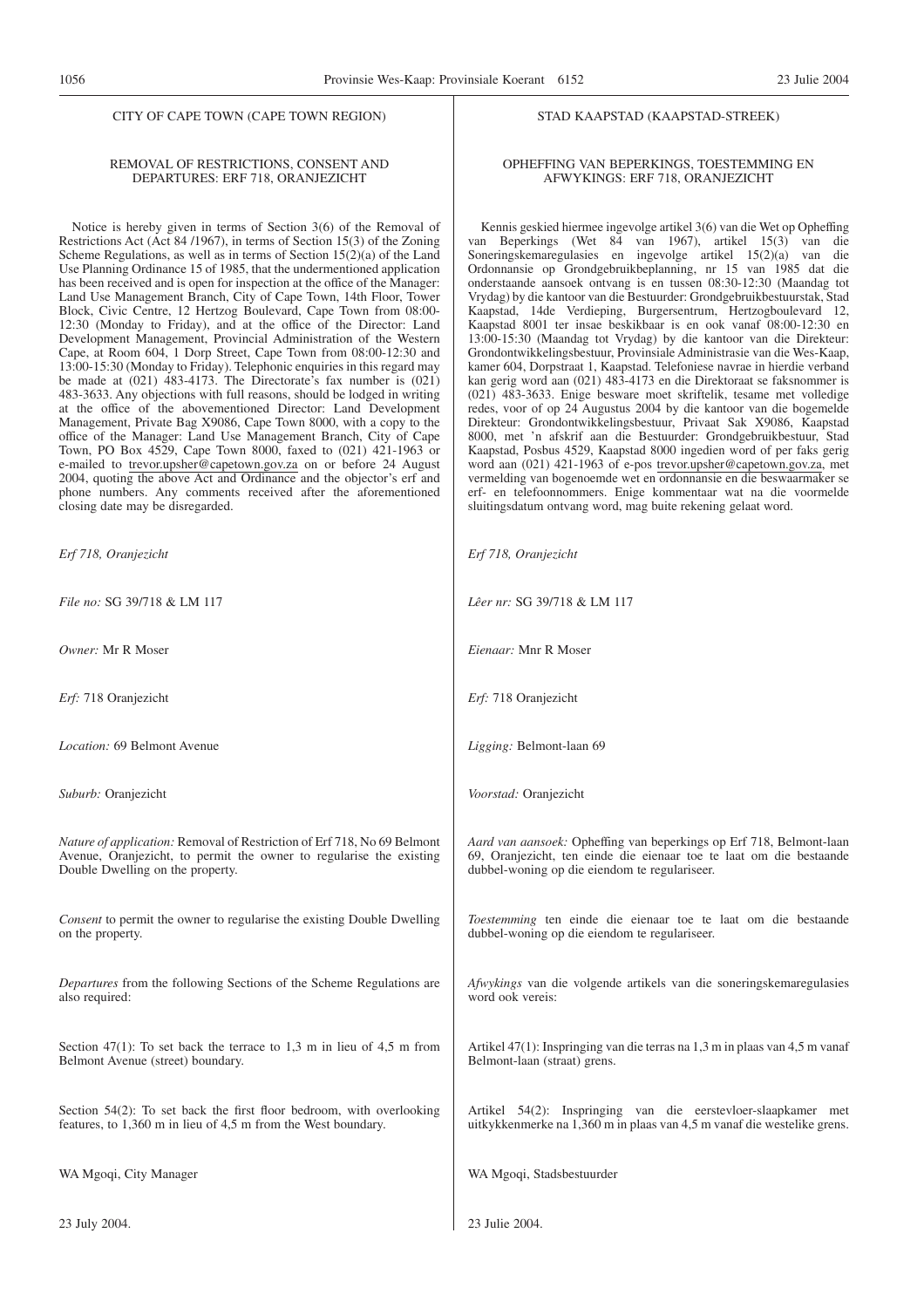#### CITY OF CAPE TOWN (CAPE TOWN REGION) REMOVAL OF RESTRICTIONS: ERVEN 57272, REMAINDER ERF 57185 AND REMAINDER ERF 57316, CAPE TOWN AT CLAREMONT

Notice is hereby given in terms of Section 3(6) of the Removal of Restrictions Act (Act 84/1967) that the undermentioned application has been received and is open for inspection at the office of the Manager: Land Use Management Branch, City of Cape Town, 14th Floor, Tower Block, Civic Centre, 12 Hertzog Boulevard, Cape Town from 08:00-12:30 (Monday to Friday), and at the office of the Director: Land Development Management, Provincial Administration of the Western Cape, at Room 601, 27 Wale Street, Cape Town from 08:00-12:30 and 13:00-15:30 (Monday to Friday). Telephonic enquiries in this regard may be made at (021) 483-4589. The Directorate's fax number is (021) 483-3633. Any objections with full reasons, should be lodged in writing at the office of the abovementioned Director: Land Development Management, Private Bag X9086, Cape Town 8000, with a copy to the office of the Manager: Land Use Management Branch, City of Cape Town, PO Box 4529, Cape Town 8000, faxed to (021) 421-1963 or e-mailed to trevor.upsher@capetown.gov.za on or before 23 August 2004, quoting the above Act and Ordinance and the objector's erf and phone numbers. Any comments received after the aforementioned closing date may be disregarded.

*Erven 57272, Remainder Erf 57185 and Remainder Erf 57316, Cape Town at Claremont*

*File No:* LM 1515

*Owners:* The Trustees for the timebeing of the Eral Trust and Chamjul Properties (Pty) Ltd

*Erven:* 57272, Remainder Erf 57185 and Remainder Erf 57316, Cape Town at Claremont

*Location:* Myhof Road

*Suburb:* Claremont

*Nature of application:* Removal of restrictive title conditions applicable to Erf 57272, Remainder Erf 57185 and Remainder Erf 57316, Cape Town at Claremont, to enable the owners to remove the servitude right of way. The dividing wall would be taken down and repositioned to provide effective access to all three properties.

WA Mgoqi, City Manager. 23 July 2004.

#### BERG RIVER MUNICIPALITY APPLICATION FOR SUBDIVISION: ERF 203, VELDDRIF LAND USE PLANNING ORDINANCE, 1985 (ORDINANCE 15 OF 1985)

#### REMOVAL OF RESTRICTIONS ACT, 1967 (ACT 84 OF 1967)

Notice is hereby given in terms of Section 24 of the Land Use Planning Ordinance, 1985 (Ordinance 15 of 1985) as well as Section 3(6) of the Removal of Restrictions Act, 1967 (Act 84 of 1967) that the undermentloned application has been received and is open to inspection at the office of the Municipal Manager, Berg River Municipality and any enquiries may be directed to Mr. W. Wagener, Head Planning and Development, P.O. Box 60 (13 Church Street) Piketberg 7320 at tel 022-9131126 or fax 022-9131380. The application is also open to inspection at the office of the Director: Integrated Environmental Management: Region B2, Provincial Government of the Western Cape, at Room 604, 1 Dorp Street, Cape Town, from 08:00-12:30 and 13:00- 15:30 (Monday to Friday). Telephonic enquiries in this regard may be made at 021-483 4589 or fax 021-483 4372. Any objections, with full reasons therefore, should be lodged in writing at the office of the above-mentioned Director: Integrated Environmental Management: Region B2 at Private Bag X9086, Cape Town 8000, with a copy to the above-mentioned Municipal Manager on or before 30 August 2004, quoting the above Act and the objector's erf number. Any comments received after the aforementioned closing date may be disregarded.

#### *Applicant Nature of Application*

MB Jordaan Removal of restrictive title conditions applicable to Erf 203, Smit Street, Velddrif, to enable the owner to subdivide the property into two portions (Portion A  $\pm 781$  m<sup>2</sup> in extent and Remainder  $\pm$ 576 m<sup>2</sup> in extent) for residential purposes. The building line restrictions will be encroached.

A. J. Bredenhann, Municipal Manager, Municipal Offices, P.O. Box 60, Piketberg, 7320.

MN 57/2004 23 July 2004.

#### STAD KAAPSTAD (KAAPSTAD-STREEK) OPHEFFING VAN BEPERKINGS: ERWE 57272, RESTANT ERF 57185 EN RESTANT ERF 57316, KAAPSTAD TE CLAREMONT

Kennis geskied hiermee ingevolge artikel 3(6) van die Wet op Opheffing van Beperkings (Wet 84 van 1967) dat die onderstaande aansoek ontvang is en tussen 08:30-12:30 (Maandag tot Vrydag) by die kantoor van die Bestuurder: Grondgebruikbestuurstak, Stad Kaapstad, 14de Verdieping, Burgersentrum, Hertzogboulevard 12, Kaapstad 8001 ter insae beskikbaar is en ook vanaf 08:00-12:30 en 13:00-15:30 (Maandag tot Vrydag) by die kantoor van die Direkteur: Grondontwikkelingsbestuur, Provinsiale Administrasie van die Wes-Kaap, kamer 601, Waalstraat 27, Kaapstad. Telefoniese navrae in hierdie verband kan gerig word aan (021) 483-4589 en die Direktoraat se faksnommer is (021) 483-3633. Enige besware moet skriftelik, tesame met volledige redes, voor of op 23 Augustus 2004 by die kantoor van die bogemelde Direkteur: Grondontwikkelingsbestuur, Privaat Sak X9086, Kaapstad 8000, met 'n afskrif aan die Bestuurder: Grondgebruikbestuur, Stad Kaapstad, Posbus 4529, Kaapstad 8000 ingedien word of per faks gerig word aan (021) 421-1963 of e-pos trevor.upsher@capetown.gov.za, met vermelding van bogenoemde wet en ordonnansie en die beswaarmaker se erfen telefoonnommers. Enige kommentaar wat na die voormelde sluitingsdatum ontvang word, mag buite rekening gelaat word.

*Erwe 57272, Restant Erf 57185 en Restant Erf 57316, Kaapstad te Claremont*

*Lêer Nr:* LM 1515

*Eienaars:* The Trustees for the timebeing of the Eral Trust and Chamjul Properties (Pty) Ltd

*Erwe:* 57272, Restant Erf 57185 en Restant Erf 57316, Kaapstad te Claremont

*Ligging:* Myhof-weg

*Voorstad:* Claremont

*Aard van aansoek:* Opheffing van beperkende titelvoorwaardes van toepassing op Erf 57272, Restant Erf 57185 en Restant Erf 57316, Kaapstad te Claremont, ten einde die eienaars in staat te stel om die serwituut reg-van-weg te verwyder. Die skeidingsmuur sal afgebreek word en gereponeer word om effektiewe toegang tot al drie eiendomme te verleen. WA Mgoqi, Stadsbestuurder. 23 Julie 2004.

#### BERGRIVIER MUNISIPALITEIT AANSOEK OM ONDERVERDELING: ERF 203, VELDDRIF ORDONNANSIE OP GRONDGEBRUIKBEPLANNING, 1985 (ORDONNANSIE 15 VAN 1985)

#### WET OP OPHEFFING VAN BEPERKINGS, 1967 (WET 84 VAN 1967)

Kragtens Artikel 24 van die Ordonnansie op Grondgebruikbeplanning, 1985 (Ordonnansie 15 van 1985) asook kragtens artikel 3(6) van die Wet op Opheffing van Beperkings, 1967 (Wet 84 van 1967) word hiermee kennis gegee dat die onderstaande aansoek ontvang is en ter insae lê by die kantoor van die Munisipale Bestuurder, Bergrivier Munisipaliteit en enige navrae kan gerig word aan W. Wagener: Hoof Beplanning en Ontwikkeling, Posbus 60, (Kerkstraat 13), Piketberg 7320 tel. (022) 9131126 of faks (022) 9131380. Die aansoek lê ook ter insae by die Kantoor van die Direkteur, Geïntegreerde Omgewingsbestuur: Streek B2, Provinsiale Regering van die Wes-Kaap, by Kamer 604, Dorpstraat 1, Kaapstad, vanaf 08:00-12:30 en 13:00-15:30 (Maandag tot Vrydag). Telefoniese navrae in hierdie verband kan gerig word aan 021-483 4589 en faksnommer 021-483 4372. Enige besware, met die volledige redes daarvoor, moet skriftelik by die kantoor van die bogenoemde Direkteur: Geïntegreerde Omgewingsbestuur: Streek B2, Privaatsak X9086, Kaapstad, 8000 met 'n afskrif aan die bogenoemde Munisipale Bestuurder, ingedien word op of voor 30 Augustus 2004 met vermelding van bogenoemde Wet en die beswaarmaker se erfnommer. Enige kommentaar wat na die voorgemelde sluitingsdatum ontvang word, mag moontlik nie in ag geneem word nie.

#### *Aansoeker Aard van Aansoek*

MB Jordaan Opheffing van beperkende titelvoorwaardes van toepassing op Erf 203, Smitstraat, Velddrif ten einde die eienaar in staat te stel om die eiendom in twee gedeeltes (Gedeelte A  $\pm 781$  m<sup>2</sup> groot en Restant  $\pm 706$  m<sup>2</sup> groot) te onderverdeel vir residensiële doeleindes. Die boulynbeperkings sal oorskry word.

A. J. Bredenhann, Munisipale Bestuurder, Munisipale Kantore, Posbus 60, Piketberg, 7320.

MK 57/2004 23 Julie 2004.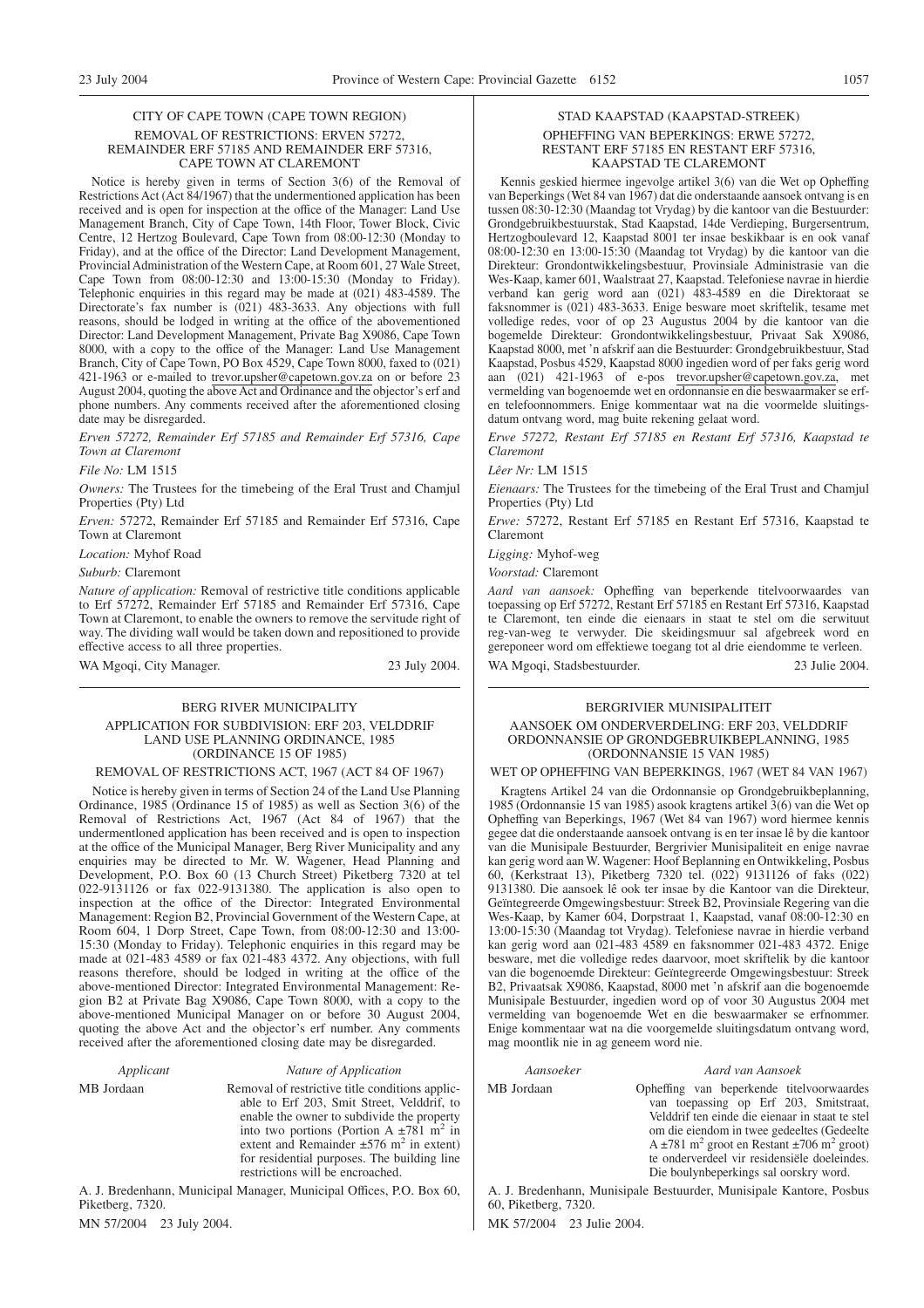#### BITOU MUNICIPALITY

#### ERVEN 1273 AND 1274, PLETTENBERG BAY: PROPOSED REMOVAL OF RESTRICTIONS ACT, 1967 (ACT 84 OF 1967),

## CONSOLIDATION, REZONING AND DEPARTURE

Notice is hereby given in terms of Section 3 (6) of the above Act that the undermentioned application has been received. Notice is further given in terms of Section 15 and 17 in terms of the Land Use Planning Ordinance, 1985 (Ordinance 15 of 1985) that an application has also been received for the consolidation of Erven 1273 and 1274, Plettenberg Bay, for the rezoning of the properties concerned from Single Residential to Group Housing and for a street building line relaxation in order to create 12 Sectional Title residential units. This proposal is open to inspection at the Directorate: Public Works, Bitou Municipality (Marine Way, Plettenberg Bay) during normal office hours as well as at the office of the Director, Land Development Management, Provincial Government of the Western Cape, at Room 601, 27 Wale Street, Cape Town, from 08:00-12:30 and 13:00-15:30 (Monday to Friday). Telephonic enquiries in this regard may be directed to the Town Planner, Bitou Municipality (Tel: 044-501 3274 / Fax: 044-5333487) and the Director, Land Development Management's fax number is (021) 483-3633. Any objections, with full reasons therefore, should be lodged in writing at the office of the above-mentioned Municipal Manager on or before Friday, 3 September 2004, quoting the above Act and the objector's erf number. Any comments received after the aforementioned closing date may be disregarded.

#### *Applicant Nature of Application*

Rotator Consulting CC Removal of restrictive title conditions applicable to Erven 1273 and 1274, Plettenberg Bay, to enable the owner to register a Sectional Title Scheme development (12 residential units  $\pm$  80 m<sup>2</sup> each) on the property and to allow for an encroachment of the street building line.

G. M. Seitisho, Municipal Manager, Bitou Municipality, Private Bag X1002, Plettenberg Bay, 6600.

Municipal Notice No. 77/2004 23 July 2004.

#### GEORGE MUNICIPALITY NOTICE N0: 159/2004 REMOVAL OF RESTRICTIONS ACT, 1967 (ACT 84 OF 1967) AND CONSENT USE: ERF 898, WILDERNESS

Notice is hereby given in terms of section 3(6) of the above Act that the undermentioned application has been received and is open for inspection at the office of the Deputy Director: Planning, Bloemhof Centre, York Street, George [Tel: (044) 801 9171, Fax: (044) 801 9196 & e-mail: stadsbeplanning@george.org.za] and at the office of the Director; Land Development Management, Provincial Government of the Western Cape, 27 Wale Street, Cape Town from 08:00-12:30 and 13:00-15:30 (Monday to Friday) in Room 601. Telephonic enquiries in this regard may be made to M Abrahams, Tel: (021) 483 8788 and Fax: (021) 483 3633. Any objections, with full reasons therefore should be lodged in writing at the office of the abovementioned Director: Land Development Management, Private Bag X9086, Cape Town, 8000, with a copy to the George Municipality on or before 30 August 2004 quoting the above Act and the objector's Erf number. Any comments received after the aforementioned closing date may be disregarded.

#### *Applicant Nature of Application*

S. F. Alington Millin Removal of restrictive title conditions applicable to Erf 898, Eighth Avenue, Wilderness, to enable the owner to utilize the property for business purposes. Consent use for a three bedroom Guest House in terms of paragraph 4.6 of the Wilderness Scheme Regulations.

G. W. Louw, Acting Municipal Manager, Civic Centre, York Street, George 6530.

E-mail: stadsbeplanning@george.org.za

Tel: 044-8019171 Fax: 044-8019196 23 July 2004.

#### BITOU MUNISIPALITEIT

#### ERWE 1273 EN 1274, PLETTENBERGBAAI: VOORGESTELDE WET OP OFHEFFING VAN BEPERKINGS, 1967 (WET 84 VAN 1967)

## KONSOLIDASIE, HERSONERING EN AFWYKING

Kragtens Artikel 3 (6) van bostaande Wet word hiermee kennis gegee dat die onderstaande aansoek ontvang is. Verder word hiermee kennis gegee in terme van Artikels 15 en 17 van die Ordonnansie op Grondgebruikbeplanning, 1985 (Ordonnansie 15 van 1985) dat gelyktydige aansoek ontvang is vir die konsolidasie van Erwe 1273 en 1274, Plettenbergbaai, die hersonering van die betrokke erwe vanaf Enkel Residensieel na Groepsbehuising asook 'n verslapping van die straatboulyn ten einde 'n Deeltitel Skema van 12 wooneenhede te skep. Die aansoek lê ter insae by die Direktoraat: Publieke Werke, Bitou Munisipaliteit, (Mariene Weg, Plettenbergbaai) gedurende normale kantoorure asook by die Kantoor van die Direkteur, Grondontwikkelingsbestuur, Provinsiale Regering van die Wes-Kaap, by Kamer 601, Waalstraat 27, KAAPSTAD vanaf 08:00-12:30 en 13:00-15:30 (Maandag tot Vrydag). Telefoniese navrae in hierdie verband kan gerig word aan die Stadsbeplanner, Bitou Munisipaliteit (Tel: 044-501 3274 / Faks: 044-533 3487) en die Direktoraat: Grondontwikkelingsbestuur se faksnommer is (021) 483-3633. Enige besware, met die volledige redes daarvoor, moet skriftelik by die kantoor van bogenoemde Direkteur: Grondontwikkelingsbestuur, Privaatsak X9086, Kaapstad, 8000, met 'n afskrif aan die bogenoemde Munisipale Bestuurder, ingedien word op of voor Vrydag, 3 September 2004, met vermelding van bogenoemde Wet en die beswaarmaker se erfnommer. Enige komtnentaar wat na die voorgemelde sluitingsdatum ontvang word, mag moontlik nie in ag geneem word nie.

Persone wat wil kommentaar lewer maar nie kan lees of skryf nie mag die Direktoraat: Publieke Werke besoek waar hul deur 'n amptenaar bygestaan sal word ten einde hul kommentaar te formaliseer.

#### *Aansoeker Aard van Aansoek*

Rotator Consulting B.K Opheffing van 'n beperkende titelvoorwaarde van toepassing op Erwe 1273 en 1274, Plettenbergbaai, ten einde die eienaar in staat te stel om 'n Deeltitel Skema ontwikkeling (12 wooneenhede  $\pm$  80 m<sup>2</sup> elk) op die erf te registreer asook om 'n oorskryding van die straatboulyn toe te laat.

G. M. Seitisho, Munisipale Bestuurder, Bitou Munisipaliteit, Privaatsak X1002, Plettenbergbaai, 6600.

Munisipale Kennisgewing Nr. 77/2004 23 Julie 2004.

# MUNISIPALITEIT GEORGE KENNISGEWING NR 159/2004

WET OP OPHEFFING VAN BEPERKINGS, 1967 (WET 84 VAN 1967), EN VERGUNNING: ERF 898, WILDERNIS

Kennis geskied hiermee ingevolge artikel 3(6) van bogenoemde Wet dat die onderstaande aansoek ontvang is en by die Adjunk-Direkteur: Beplanning, Bloemhofsentrum, Yorkstraat, George [Tel: (044) 801 9171, Faks: (044) 801 9196 & e-pos: stadsbeplanning@george.org.za] en by die kantoor van die Direkteur: Grondontwikkelingsbestuur, Provinsiale Regering van die Wes-Kaap, Waalstraat 27, Kaapstad vanaf 08:00-12:30 en 13:00-15:30 (Maandag tot Vrydag) ter insae lê in Kamer 601. Telefoniese navrae in hierdie verband kan gerig word aan M Abrahams Tel: (021) 483 8788 en Faks: (021) 483 3633. Enige besware, met redes, moet skriftelik voor of op 30 Augustus 2004 by die kantoor van bogenoemde Direkteur: Grondontwikkelingsbestuur, Privaatsak X9086, Kaapstad 8000, met 'n afskrif aan die George Munisipaliteit, ingedien word met vermelding van bogenoemde Wet en beswaarmaker se erfnommer. Enige kommentaar wat na die voorgemelde sluitingsdatum ontvang word, mag moontlik nie in ag geneem word nie.

#### *Aansoeker Aard van Aansoek*

S F Alington Millin Opheffing van beperkende titelvoorwaardes van toepassing op Erf 898, Agstelaan, Wildernis ten einde die eienaar in staat te stel om die erf vir besigheidsdoeleindes aan te wend. 'n Vergunning vir 'n drie kamer gastehuis ingevolge paragraaf 4.6 van die Wildernis Skema Regulasies.

G. W. Louw, Waarnemende Munisipale Bestuurder, Burgersentrum, Yorkstraat, George 6530.

E-pos: stadsbeplanning@george.org.za

Tel: 044-8019171 Faks: 044-8019196 23 Julie 2004.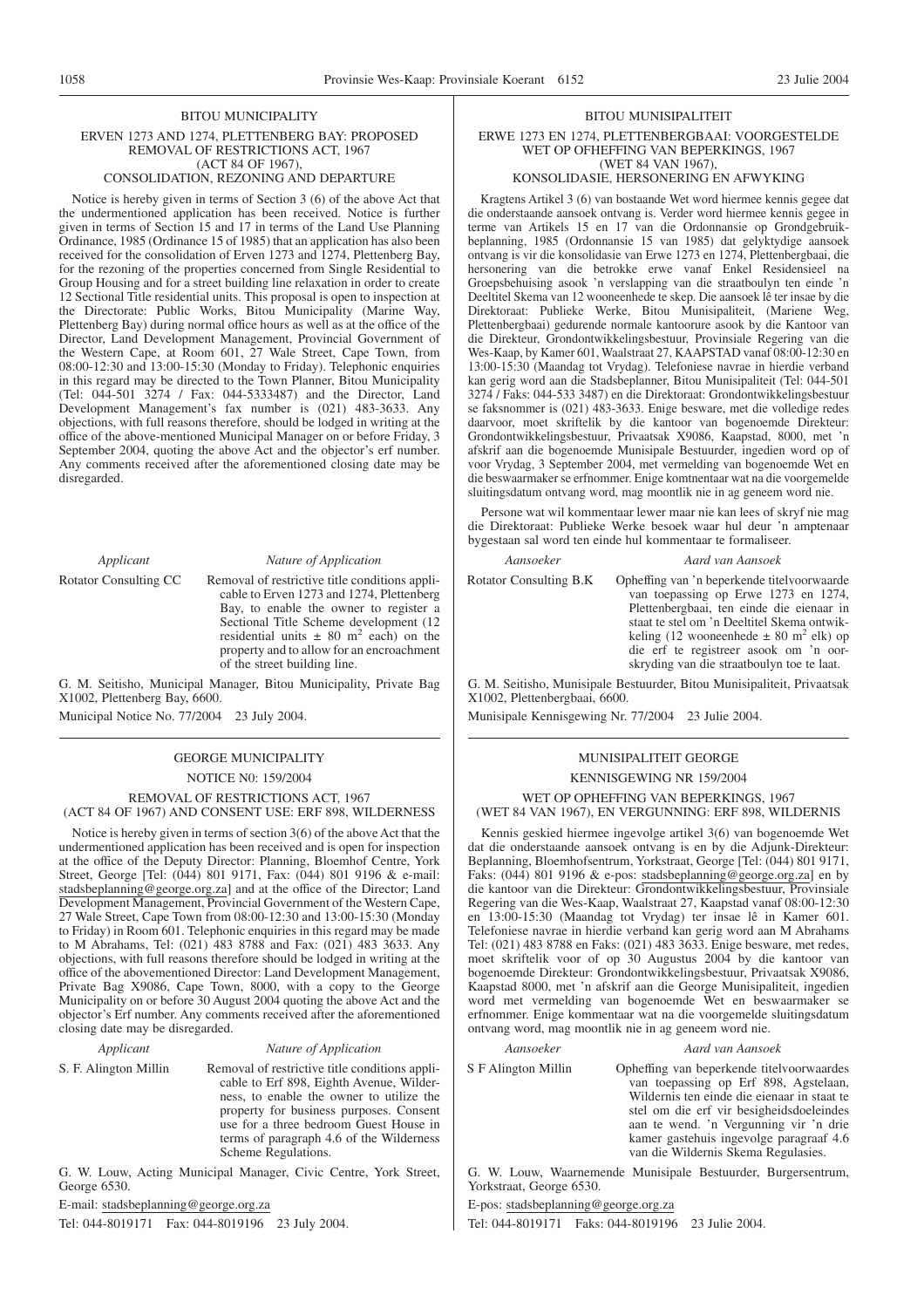#### CITY OF CAPE TOWN (OOSTENBERG REGION) REMOVAL OF RESTRICTIONS, SUBDIVISION AND CONSOLIDATION: ERF 1355, KUILS RIVER

Notice is hereby given in terms of Section 3(6) of the Removal of Restrictions Act, 1967 (Act 84 of 1967) and Section 24 of the Land Use Planning Ordinance, No 15 of 1985, that the undermentioned application has been received and is open for inspection at the City of Cape Town's Town Planning Office, 1st Floor, Omniforum Building, 94 Van Riebeeck Road, Kuils River and any enquiries may be directed to Mrs M-A van Schalkwyk, tel. (021) 900-1754 or fax (021) 900-1786. The application is also open to inspection at the office of the Director: Land Development Management, Provincial Government of the Western Cape, at Room 601, 27 Wale Street, Cape Town from 08:00-12:30 and 13:00-15:30 (Monday to Friday). Telephonic enquiries in this regard may be made at (021) 483-8780 and the Directorate's fax no is (021) 483-8780. Any objections, with full reasons, should be lodged in writing at the office of the abovementioned Director: Land Development Management, Private Bag X9086, Cape Town 8000, with a copy to the City Manager, City of Cape Town (Att: Mrs M-A van Schalkwyk), Private Bag X16, Kuils River 7579 (94 Van Riebeeck Road) on or before 30 August 2004, quoting the above Act and the objector's erf number. Any comments received after the aforementioned closing date may be disregarded.

*Applicant:* David Hellig & Abrahamse (on behalf of Elegant Trading 137CC)

*Reference:* E17/2/2/2/AK6/Erf 1355 *Erf:* 1355

*Location:* 3 Produksie Street

#### *Suburb:* Kuils River

*Nature of application:* Removal of restrictive title conditions applicable to Erf 1355, 3 Produksie Street, Kuils River, to enable the owner to subdivide the property into two (2) portions (Portion A  $\pm$  2498 m<sup>2</sup> and Remainder  $\pm$  2498 m<sup>2</sup>) and to consolidate Portion A with Erf 1356 and the Remainder with Erf 1354.

WA Mgoqi, City Manager

(Notice number: 43/2004) 23 July 2004.

#### GEORGE MUNICIPALITY

#### NOTICE NO: 206/2004

#### REMOVAL OF RESTRICTIONS ACT, 1967 (ACT 84 OF 1967), REZONING AND DEPARTURE: ERF 2927, 5 ALBERT STREET, GEORGE

1. Notice is hereby given in terms of section 3(6) of the above Act that the undermentioned application has been received and is open to inspection at the office of the Municipal Manager, George Municipality and any enquiries may be directed to the Deputy Director: Planning, York Street, George.

The application is also open to inspection at the office of the Director, Integrated Environmental Management, Provincial Government of the Western Cape, at Utilitas Building, 1 Dorp Street, Cape Town, from 08:00-12:30 and 13:00-15:30 (Monday to Friday). Telephonic enquiries in this regard may be made at 021-483 4114 and Directorate's fax number is 021-483 3633. Any objections, with full reasons therefore, should be lodged in writing at the office of the abovementioned Director: Land Development Management at Private Bag X9086, Cape Town 8000, with a copy to the abovementioned Municipal Manager on or before 30/08/2004 quoting the above Act and the objector's erf number. Any comments received after the aforementioned closing date may be disregarded.

| Applicant            | Nature of Application                  |
|----------------------|----------------------------------------|
| Delplan on behalf of | Removal of restrictive title condition |
| P J J Dyzel          | cable to erf 2927, George to e         |

ons applienable the owner to rezone the property and erect flats thereon.

- 2. The rezoning of the abovementioned property in terms of section 17(2)a of Ordinance 15 of 1985 from Minor Business to General Residential.
- 3. Departure of the building lines in terms of section 15 of Ordinance 15 of 1985 to erect the building 1,5 and 3 metres from the side and rear boundaries respectively.

G. W. Louw, Acting Municipal Manager, Civic Centre, York Street, George 6530.

23 July 2004.

#### STAD KAAPSTAD (OOSTENBERG-STREEK) OPHEFFING VAN BEPERKINGS, ONDERVERDELING EN KONSOLIDASIE: ERF 1355, KUILSRIVIER

Kennis geskied hiermee ingevolge artikel 3(6) van die Wet op Opheffing van Beperkings, 1967 (wet 84 van 1967) en artikel 24 van die die Ordonnansie op Grondgebruikbeplanning, Nr 15 van 1985, dat die onderstaande aansoek ontvang is en ter insae lê by die Stad Kaapstad se Stadsbeplanningkantoor, 1ste Verdieping, Omniforum-gebou, Van Riebeeckweg 94, Kuilsrivier en dat enige navrae gerig kan word aan mev M-A van Schalkwyk, tel. (021) 900-1754 of faks (021) 900-1786. Die aansoek lê ook ter insae vanaf 08:00-12:30 en 13:00-15:30 (Maandag tot Vrydag) by die kantoor van die Direkteur: Grondontwikkelingsbestuur, Provinsiale Regering van die Wes-Kaap, by Kamer 601, Waalstraat 27, Kaapstad. Telefoniese navrae in hierdie verband kan gerig word aan (021) 483-8780 en die Direktoraat se faksnommer is (021) 483-3633. Enige besware, met die volledige redes daarvoor, moet skriftelik ingedien word by die kantoor van die bogenoemde Direkteur: Grondontwikkelingsbestuur, Privaat Sak X9086, Kaapstad 8000, met 'n afskrif aan die Stadsbestuurder, Stad Kaapstad (aandag: mev M-A van Schalkwyk), Privaat Sak X16, Kuilsrivier, 7579 (Van Riebeeckweg 94) Kuilsrivier, voor of op 30 Augustus 2004 met vermelding van bogenoemde wet en beswaarmaker se erfnommer. Enige kommentaar wat na die voorgemelde sluitingsdatum ontvang word, mag moontlik nie in ag geneem word nie.

*Aansoeker:* David Hellig & Abrahamse namens Elegant Square Trading 137 BK

*Verwysing:* E17/2/2/2/AK6/Erf 1355

*Erf:* 1355

*Ligging:* Produksiestraat 3

*Voorstad:* Kuilsrivier

*Aard van aansoek:* Opheffing van beperkende titelvoorwaardes van toepassing op erf 1355, Produksiestraat 3, Kuilsrivier ten einde die eienaar in staat te stel om die eiendom te onderverdeel in twee (2) gedeeltes (gedeelte A  $\pm$  2498 m<sup>2</sup> en restant  $\pm$  2498 m<sup>2</sup>) ten einde gedeelte A met erf 1356 te konsolideer en restant met erf 1354 te konsolideer.

WA Mgoqi, Stadsbestuurder

(Kennisgewing nommer: 43/2004) 23 Julie 2004.

#### MUNISIPALITEIT GEORGE

#### KENNISGEWING NR 206/2004

#### WET OP OPHEFFING VAN BEPERKINGS, 1967 (WET 84 VAN 1967), HERSONERING & AFWYKING: ERF 2927, ALBERTSTRAAT 5, GEORGE

1. Kragtens artikel 3(6) van bostaande Wet word hiermee kennis gegee dat die onderstaande aansoek ontvang is en ter insae lê by die kantoor van die Munisipale Bestuurder, George Munisipaliteit en enige navrae kan gerig word aan die Adjunk Direkteur Beplanning, Yorkstraat, George.

Die aansoek lê ook ter insae by die Kantoor van die Direkteur, Geïntegreerde Omgewingsbestuur, Utilitas Gebou, Dorpstraat 1, Kaapstad, vanaf 08:00-12:30 en 13:00-15:30 (Maandag tot Vrydag). Telefoniese navrae in hierdie verband kan gerig word aan 021-483 4114 en die Direktoraat se faksnommer is 021-483 3633. Enige besware met die volledige redes daarvoor, moet skriftelik by die kantoor van die bogenoemde Direkteur: Grondontwikkelingsbestuur, Privaatsak X9086, Kaapstad, 8000, met 'n afskrif aan die bogenoemde Munisipale Bestuurder, ingedien word op of voor 30/08/2004 met vermelding van bogenoemde Wet en die beswaarmaker se erfnommer. Enige kommentaar wat na die voorgemelde sluitingsdatum ontvang word, mag moontlik nie in ag geneem word nie.

#### *Aansoeker Aard van Aansoek* Delplan namens P J J Dyzel

Opheffing van beperkende titelvoorwaarde van toepassing op erf 2927, George om die eienaar in staat te stel om die perseel te hersoneer en woonstelle op te rig.

- 2. Die hersonering van bogenoemde eiendom in terme van artikel 17(2)a van Ordonnansie 15 van 1985 vanaf Kleinere Sake na Algemene woon.
- 3. Die afwyking van die boulyne in terme van artikel 15 van Ordonnansie 15 van 1985 ten einde die gebou 1,5 en 3 meter onderskeidelik vanaf die sy- en agtergrens op te rig.

G. W. Louw, Waarnemende Munisipale Bestuurder, Burgersentrum, Yorkstraat, George 6530.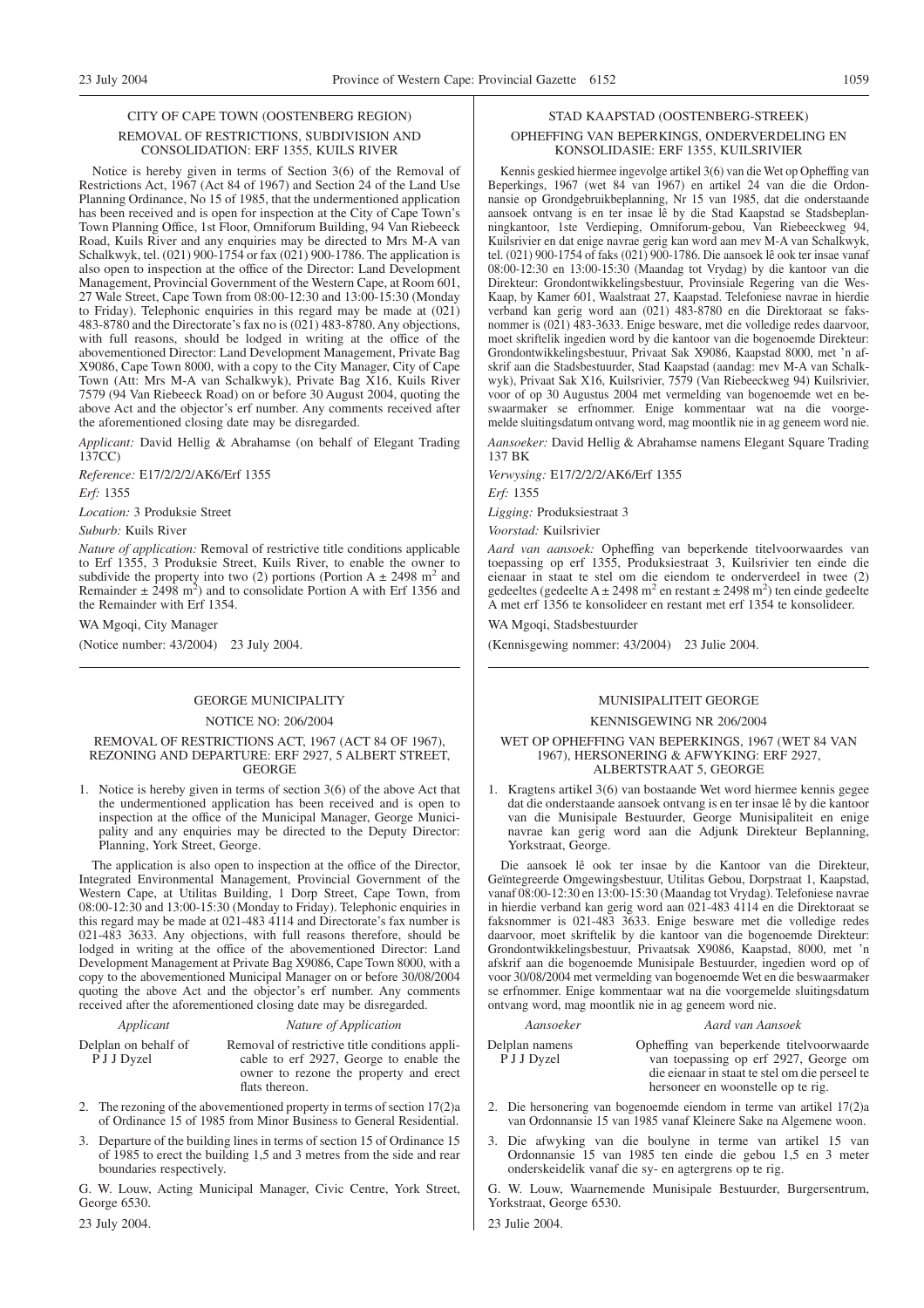#### **TENDERS**

**N.B.** Tenders for commodities/services, the estimated value of which exceeds R20 000, are published in the Government Tender Bulletin, which is obtainable from the Government Printer, Private Bag X85, Pretoria, on payment of a subscription.

#### BEAUFORT WEST MUNICIPALITY

#### NOTICE NO. 64/2004

#### TENDER: ALIENATION OF ERF 3464, SITUATED ADJACENT N1 AND BEN SCHOEMAN DRIVE, BEAUFORT WEST

Sealed tenders marked ''Tender: Alienation of erf 3464'' on the envelope and addressed to the Municipal Manager, Private Bag 582, Beaufort West to be deposited in the tender box at the Office of the Acting Director: Corporate Service, 15 Church Street, Beaufort West so as to reach the undersigned by not later than 11:00 on Monday, 16 August 2004 are invited for the purchase of erf 3464 measuring approximately 2,7822 hectares, for the purpose of development.

The tender should be submitted together with full development proposals. Tenders that are not accompanied by development proposals will not be considered.

The property is currently zoned as Authority Zone I.

Detailed tender documents and the terms and conditions of sale are available from the undersigned during office hours on payment of R50.00 deposit which amount will be refunded only upon receival of a fully completed tender document.

Tenders will be opened in public in the Council Chambers, Municipal Office, 15 Church Street, Beaufort West at 11:00 on Monday, 16 August 2004.

Tenderers' attention is drawn to the necessity of submitting a tender in a sealed envelope, clearly marked as indicated. The Council is not bound to accept the highest or any tender.

Any objections to the Council's intention to alienate the said land must be lodged in terms of Section 124 of Ordinance 20 of 1974, in writing with the undersigned by not later than the abovementioned date stating full reasons for such objections.

D. E. Welgemoed, Municipal Manager, Municipal Offices, Church Street, Beaufort West 6970.

23 July 2004. [6/1/1/1] 7311

#### BERG RIVER MUNICIPALITY

#### APPLICATION FOR CONSENT USE: PORTION A OF PORTION 2 OF THE FARM OLIPHANTSKRAAL NO. 61, PIKETBERG

Notice is hereby given in terms of Section 4.7 of Council's Zoning Scheme (Land Use Planning Ordinance, No. 15 of 1985), that the undermentioned application has been received, which is open to inspection at the Offices of the Local Authority. Any objections to the application, with full reasons therefore, should be lodged in writing with the Municipal Manager, Church Street, Piketberg (P O Box 60, Piketberg, 7320) or fax (022) 913 1380 by no later than 12:00 on 23 August 2004, quoting the above Ordinance as well as the objector's erf number.

*Applicant:* Mr. Kotzé

*Nature of Application:* Consent in order to erect 4 Additional Dwelling Units on Portion A of Portion 2 of the Farm Oliphantskraal No. 61, Piketberg.

*Enquiries: Mr W Wagener, Piketberg, Telephone (022) 913 1126.*

A. J. Bredenhan, Municipal Manager, Municipal Offices, P.O. Box 60, Piketberg 7320.

MN 55/2004 23 July 2004. 7312

#### **TENDERS**

**L.W.** Tenders vir kommoditeite/dienste waarvan die beraamde waarde meer as R20 000 beloop, word in die Staatstenderbulletin gepubliseer wat by die Staatsdrukker, Privaatsak X85, Pretoria, teen betaling van 'n intekengeld verkrygbaar is.

#### **NOTICES BY LOCAL AUTHORITIES KENNISGEWINGS DEUR PLAASLIKE OWERHEDE**

#### MUNISIPALITEIT BEAUFORT-WES

#### KENNISGEWING NO. 64/2004

TENDER: VERKOOP VAN ERF 3464, GELEË LANGS N1 EN BEN SCHOEMANWEG, BEAUFORT-WES

Verseëlde tenders gemerk ''Tender: verkoop van erf 3464'', op koevert gemerk en geadresseer aan die Munisipale Bestuurder, Privaatsak 582, Beaufort-Wes of geplaas in die Tenderbus by die kantoor van die Wrnde: Direkteur: Korporatiewe Dienste, Kerkstraat 15, Beaufort-Wes om die ondergetekende te bereik nie later as 11:00 Maandag, 16 Augustus 2004, word ingewag vir die aankoop van erf 3464 grootte ongeveer 2,7822 hektaar vir die doeleindes van ontwikkeling.

Volledige ontwikkelingsvoorstelle moet saam met die tender ingedien word. Tenders wat nie vergesel word van ontwikkelingsvoorstelle nie sal nie oorweeg word nie.

Die huidige sonering van die eiendom is owerheidsone I.

Volledige tenderdokumente en verkoopsvoorwaardes is van die ondergetekende verkrygbaar gedurende kantoorure teen betaling van 'n R50.00 deposito, welke bedrag terugbetaalbaar is slegs op ontvangs van 'n volledige tender, voor die sluitingsdatum.

Tenders sal om 11:00 op Maandag, 16 Augustus 2004 in die openbaar in die Raadsaal, Munisipale Kantore, Kerkstraat 15, Beaufort-Wes oopgemaak word. Die Raad is nie gebind daartoe om die hoogste of enige tender te aanvaar nie.

Tenderaars se aandag word gevestig op die noodsaaklikheid om tenders in 'n verseëlde koevert en duidelik gemerk op die voorgeskrewe wyse in te dien.

Enige besware teen die Raad se voorneme om die betrokke erf te vervreem moet ingevolge Artikel 124 van Ordonnansie 20 van 1974 van die bogemelde datum skriftelik by die ondergetekende ingedien word met vermelding van volledige redes.

D. E. Welgemoed, Munisipale Bestuurder, Munisipale Kantore, Kerkstraat 15, Beaufort-Wes 6970.

23 Julie 2004. [6/1/1/1] 7311

#### BERGRIVIER MUNISIPALITEIT

#### AANSOEK OM VERGUNNINGSGEBRUIK: GEDEELTE A VAN GEDEELTE 2 VAN DIE PLAAS OLIPHANTSKRAAL NO. 61, PIKETBERG

Kennis geskied hiermee ingevolge Regulasie 4.7 van die Raad se Soneringskema (Ordonnansie op Grondgebruikbeplanning, No. 15 van 1985), dat die onderstaande aansoek ontvang is en ter insae lê by die Kantore van die Plaaslike Owerheid. Enige besware, met die volledige redes daarvoor, moet skriftelik by die Munisipale Bestuurder, Kerkstraat, Piketberg (Posbus 60, Piketberg, 7320) of per faks (022) 913 1380 ingedien word voor 12:00 op 23 Augustus 2004 met vermelding van bogenoemde Ordonnansie asook die beswaarmaker se erfnommer.

*Aansoeker:* Mnr. Kotzé

*Aard van Aansoek:* Vergunning om 4 Addisionele Wooneenhede op Gedeelte A van Gedeelte 2 van die Plaas Oliphantskraal No. 61, Piketberg op te rig.

*Navrae: Mnr W Wagener, Piketberg, Telefoon (022) 913 1126.*

A. J. Bredenhann, Munisipale Bestuurder, Munisipale Kantore, Posbus 60, Piketberg 7320.

MK 55/2004 23 Julie 2004. 7312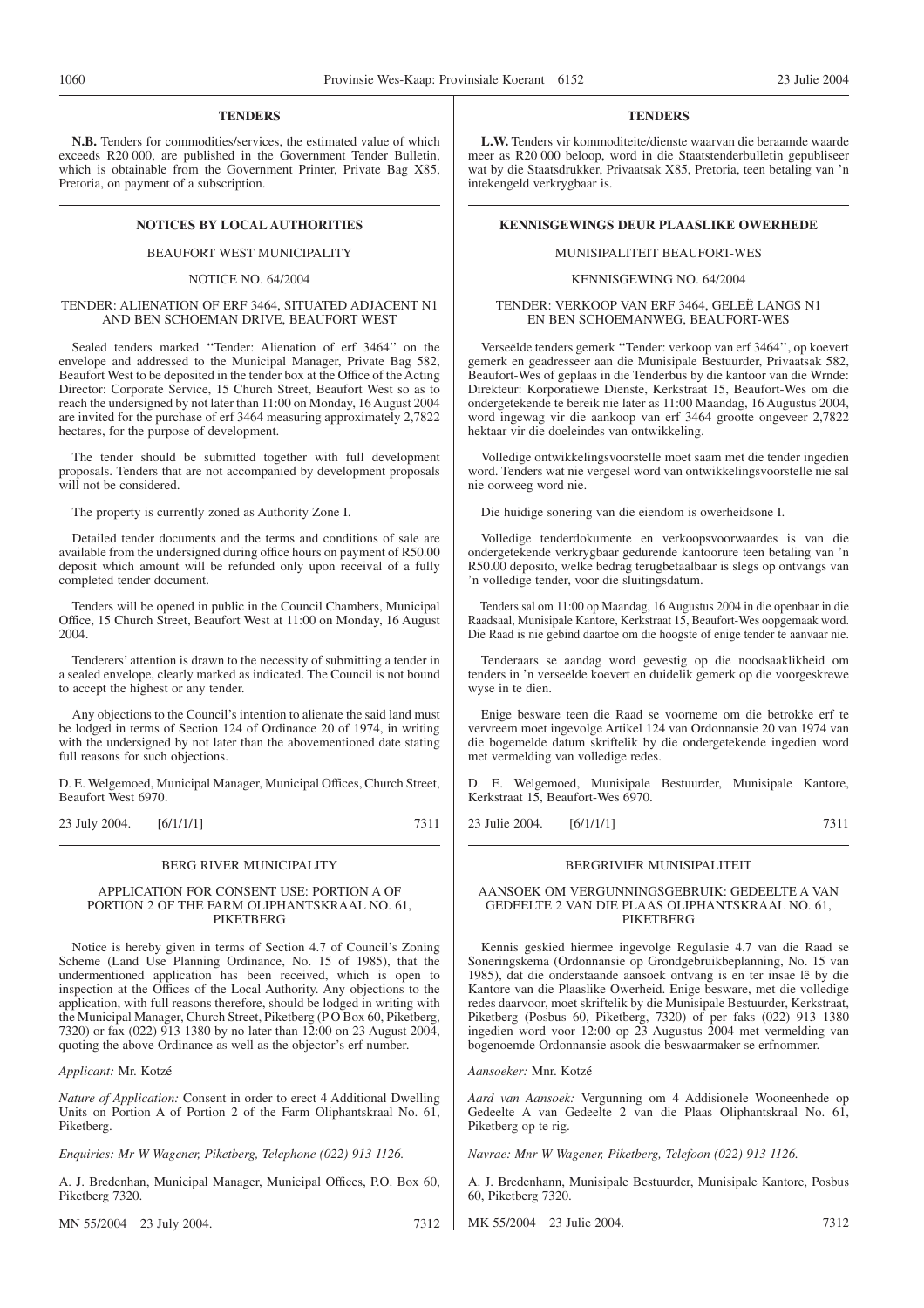#### CAPE AGULHAS MUNICIPALITY

#### REZONING: ERF 577, 3 CLAREDON STREET, BREDASDORP

Notice is hereby given in terms of the Land Use Planning Ordinance 1985 (No 15 of 1985) that Council has received an application from the Overberg District Municipality for the following, namely:

• Rezoning of erf 577, Bredasdorp from Residential Zone to Business Zone, in order to utilise the existing house as offices.

Further particulars are available for inspection in the office of the undersigned during office hours and written objections, if any, must reach him not later than 23 August 2004.

K. Jordaan, Municipal Manager, P.O. Box 51, Bredasdorp 7280.

23 July 2004. 7313

#### CAPE AGULHAS MUNICIPALITY

#### APPLICATION FOR SUBDIVISION: ERF 203, 62 BRAND STREET, BREDASDORP

Notice is hereby given in terms of section 24 of the Land Use Planning Ordinance, 1985 (Ordinance no. 15 of 1985) that Council has received an application for the subdivision of erf 203, Bredasdorp into two portions of approximately  $714 \text{ m}^2$  each.

In terms of section 21(4) of the Local Government Act: Municipal Systems, 2000 (Act 32 of 2000) notice is hereby given that persons who cannot read or write may request that an employee at any of the reception offices of the Cape Agulhas Municipality assist in the formulation and writing of input, comments or objections.

Further particulars are available for inspection in the office of the undersigned during office hours and written objections, if any, must reach him not later than 23 August 2004.

K. Jordaan, Municipal Manager, P.O. Box 51, Bredasdorp 7280.

23 July 2004. 7313

#### CAPE AGULHAS MUNICIPALITY

#### APPLICATION FOR SUBDIVISION: ERF 1109, 7 BERG STREET, BREDASDORP

Notice is hereby given in terms section 24 of the Land Use Planning Ordinance, 1985 (Ordinance no. 15 of 1985) that Council has received an application for the subdivision of erf 1109, Bredasdorp into two portions, namely Portion A measuring  $8751 \text{ m}^2$  and Remainder measuring 8416 m<sup>2</sup>.

In terms of section 21(4) of the Local Government Act: Municipal Systems, 2000 (Act 32 of 2000) notice is hereby given that persons who cannot read or write may request that an employee at any of the reception offices of the Cape Agulhas Municipality assist in the formulation and writing of input, comments or objections.

Further particulars are available for inspection in the office of the undersigned during office hours and written objections, if any, must reach him not later than 23 August 2004.

K. Jordaan, Municipal Manager, P.O. Box 51, Bredasdorp 7280.

#### MUNISIPALITEIT KAAP AGULHAS

HERSONERING: ERF 577, CLAREDONSTRAAT 3, BREDASDORP

Kennis geskied hiermee in terme van die Ordonnansie op Grondgebruikbeplanning 1985 (Nr 15 van 1985) dat die Raad die volgende aansoek van die Overberg Distriksmunisipaliteit ontvang het, naamlik:

• Hersonering van erf 577, Bredasdorp van Residensiële Sone na Sakesone ten einde die woonhuis aan te wend vir kantoordoeleindes.

Verdere besonderhede van bogenoemde lê ter insae in die kantoor van die ondergetekende en skriftelike besware, indien enige, moet hom nie later as 23 Augustus 2004 bereik nie.

K. Jordaan, Munisipale Bestuurder, Posbus 51, Bredasdorp 7280.

23 Julie 2004. 7313

#### MUNISIPALITEIT KAAP AGULHAS

#### AANSOEK OM ONDERVERDELING: ERF 203, BRANDSTRAAT 62, BREDASDORP

Kennis geskied hiermee ingevolge artikel 24 van die Ordonnansie op Grondgebruikbeplanning, 1985 (Ordonnansie no. 15 van 1985) dat die Raad 'n aansoek ontvang het vir die onderverdeling van erf 203, Bredasdorp in twee gedeeltes van ongeveer 714 m<sup>2</sup> elk.

Ingevolge artikel 21(4) van die Wet op Plaaslike Regering; Munisipale Stelsels, 2000 (Wet 32 van 2000) word kennis gegee dat persone wat nie kan lees of skryf nie enige Munisipale personeellid by enige ontvangskantoor van die Raad te Kaap Agulhas kan nader vir hulpverlening om u kommentaar, beswaar of inset op skrif te stel.

Verdere besonderhede van bogenoemde lê ter insae in die kantoor van die ondergetekende en skriftelike besware, indien enige, moet hom nie later as 23 Augustus 2004 bereik nie.

K. Jordaan, Munisipale Bestuurder, Posbus 51, Bredasdorp 7280.

23 Julie 2004. 7313

#### MUNISIPALITEIT KAAP AGULHAS

#### AANSOEK OM ONDERVERDELING: ERF 1109, BERGSTRAAT 7, BREDASDORP

Kennis geskied hiermee ingevolge artikel 24 van die Ordonnansie op Grondgebruikbeplanning, 1985 (Ordonnansie no. 15 van 1985) dat die Raad 'n aansoek ontvang het vir die onderverdeling van erf 1109, Bredasdorp in twee gedeeltes naamlik Gedeelte A van 8751 m<sup>2</sup> en Restant van 8416 m<sup>2</sup>.

Ingevolge artikel 21(4) van die Wet op Plaaslike Regering: Munisipale Stelsels, 2000 (Wet 32 van 2000) word kennis gegee dat persone wat nie kan lees of skryf nie enige Munisipale personeellid by enige ontvangskantoor van die Raad te Kaap Agulhas kan nader vir hulpverlening om u kommentaar, beswaar of inset op skrif te stel.

Verdere besonderhede van bogenoemde lê ter insae in die kantoor van die ondergetekende en skriftelike besware, indien enige, moet hom nie later as 23 Augustus 2004 bereik nie.

K. Jordaan, Munisipale Bestuurder, Posbus 51, Bredasdorp 7280.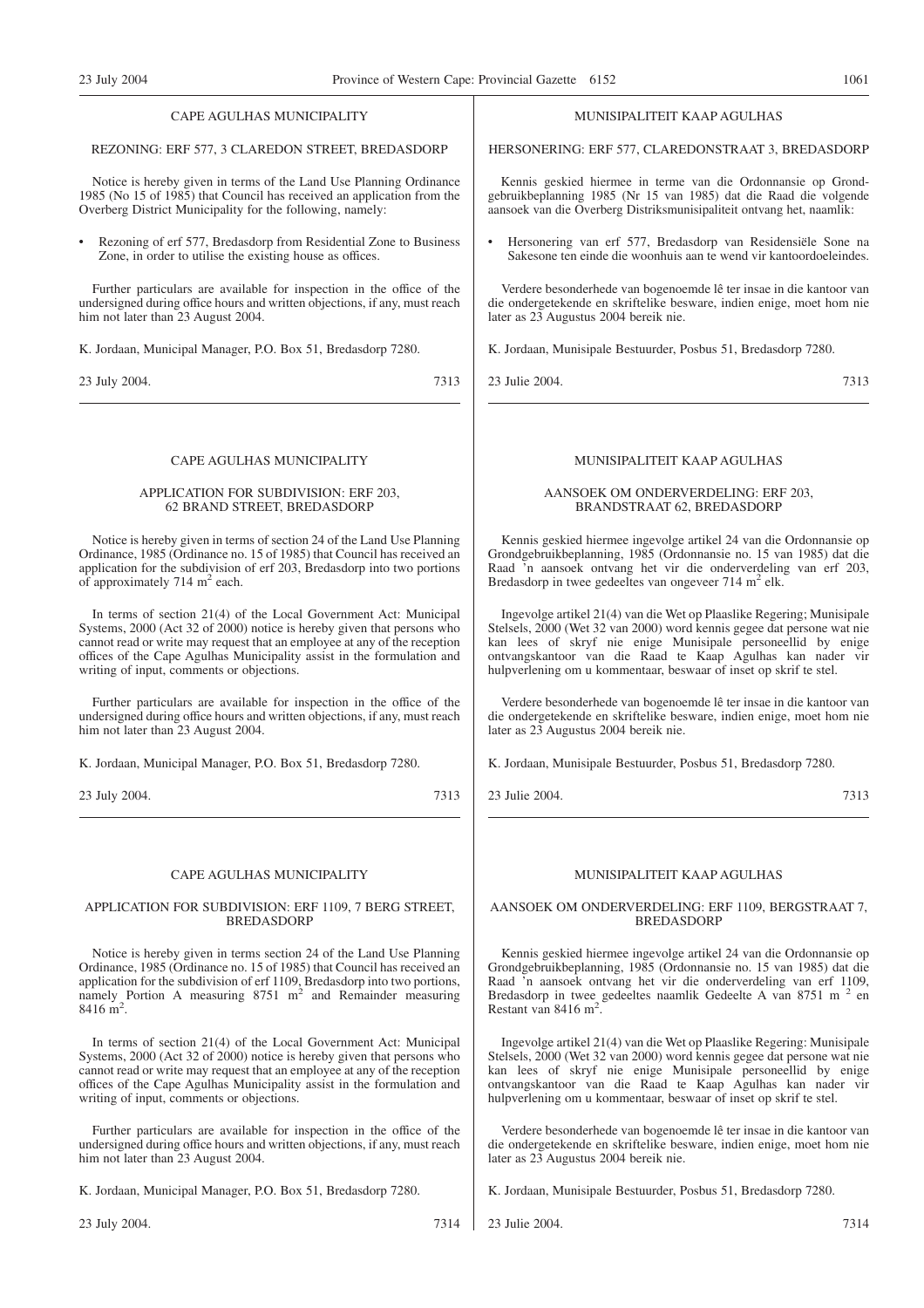#### BREEDE VALLEY MUNICIPALITY

#### APPLICATION FOR SUBDIVISION OF THE FARM NR. 650, **WORCESTER**

Notice is hereby given in terms of Section 24 (2) (a) of the Land Use Planning, 1985 (Ordinance 15 of 1985) that an application for the Subdivision of the Farm 650, Worcester (Agricultural Zone I) has been received by the Breede Valley Municipality.

Particulars regarding the application is available at the office of the Director Corporate Services, Room 213, (Mr Bennett Hlongwana) Tel No. 023 348 2621, Civic Centre, Baring Street, Worcester, 6849. Objections if any, should be addressed to the Municipal Manager, Private Bag X3046, Worcester, 6849 and must reach the undersigned on or before 23 August 2004.

A. A. Paulse, Municipal Manager.

(Notice 94/2004) 23 July 2004. 7315

#### BREEDE VALLEY MUNICIPALITY

#### APPLICATION FOR SUBDIVISION, ERF 8519, 22 GARDENIA STREET, WORCESTER

Notice is hereby given in terms of Section 24 (2) (a) of the Land Use Planning Ordinance, 1985 (Ordinance 15 of 1985) that an application for the subdivision of erf 8519, 22 Gardenia Street, Worcester (Residential Zone I) has been received by the Breede Valley Municipality.

Full particulars regarding the application is available at the office of the Director: Corporate Services, Room 213, (Mr Bennett Hlongwana) Tel No. 0233482621, Civic Centre, Baring Street, Worcester.

Written objections, if any should be addressed to the Municipal Manager, Private Bag X3046, Worcester, 6849 and must reach the undersigned on or before 23 August 2004.

A. A. Paulse, Municipal Manager.

(Notice No. 93/2004) 23 July 2004. 7316

#### BREEDE VALLEY MUNICIPALITY

#### APPLICATION FOR REZONING: ERF 2176 C/O VOORTREKKER AND MAITLAND ROADS, TOUWS RIVER

Notice is hereby given in terms of Section 17 (2)(a) of the Land Use Planning Ordinance 1985 (Ordinance 15 of 1985) that an application has been received for the rezoning of erf 2175, Voortrekker Road, Touws River from Residential Zone I to Institutional Zone I in order to allow the owner to operate a church.

Full particulars regarding the application is available at the office of the Director: Corporate Services, Room 213, (Mr. Bennett Hlongwana) Tel. No. (023) 348 2621, Civic Centre, Baring Street, Worcester.

Objections, if any, should be lodged in writting with the Municipal Manager, Private Bag X3046, Worcester, 6849 and must reach the undersigned on or before 23 August 2004.

A. A. Paulse, Municipal Manager.

(Notice No. 92/2004) 23 July 2004. 7317

#### BREEDEVALLEI MUNISIPALITEIT

#### AANSOEK OM ONDERVERDELING VAN DIE PLAAS NR. 650, **WORCESTER**

Kennis geskied hiermee ingevolge die bepalings van Artikel 24 (2)(a) van die Ordonnansie op Grondgebruikbeplanning, 1985 (Ordonnansie 15 van 1985) dat 'n aansoek om die onderverdeling van die Plaas Nr. 650, Worcester (Landbousone I) deur die Breedevallei Munisipaliteit ontvang is.

Volledige besonderhede van die aansoek is beskikbaar in die kantoor van die Direkteur: Korporatiewe Dienste, Kamer 213, Burgersentrum, Baringstraat, Worcester (Mnr Bennett Hlongwana) tel. No. 023 348 2621. Besware, indien enige, moet skriftelik gerig word aan die Munisipale Bestuurder, Privaatsak X3046, Worcester, 6849 om die ondergetekende te bereik voor of op 23 Augustus 2004.

A. A. Paulse, Munisipale Bestuurder.

(Kennisgewing Nr. 94/2004) 23 Julie 2004. 7315

#### BREEDEVALLEI MUNISIPALITEIT

#### AANSOEK OM ONDERVERDELING ERF 8519, GARDENIASTRAAT 22, WORCESTER

Kennis geskied hiermee ingevolge die bepalings van artikel 24 (2) (a) van die Ordonnansie op Grondgebruikbeplanning 1985 (Ordinnansie 15 van 1985) dat 'n aansoek om onderverdeling van erf 8519, Gardeniastraat 22, Worcester (Residensieel sone I) deur die Breedevallei Munisipaliteit ontvang is.

Volledige besonderhede van die aansoek is beskikbaar in die Kantoor van die Direkteur Korporatiewe Dienste, Kamer 213, Burgersentrum, Baringstraat, Worcester (Bennett Hlongwana) Tel 0233482621.

Besware, indien enige, moet skriftelik gerig word aan die Munisipale Bestuurder, Privaatsak X3046, Worcester, 6849 om die ondergetekende te bereik voor of op 23 Augustus 2004.

A. A. Paulse, Munisipale Bestuurder.

Kennisgewing Nr. 93/2004 23 Julie 2004. 7316

#### BREEDEVALLEI MUNISIPALITEIT

#### AANSOEK OM HERSONERING: ERF 2176, H/V VOORTREKKER-EN MAITLANDWEG, TOUWSRIVIER

Kennis geskied hiermee ingevolge die bepalings van Artikel 17 (2)(a) van die Ordonnansie op Grondgebruikbeplanning 1985 (Ordonnansie 15 van 1985) dat 'n aansoek ontvang is waarin goedkeuring versoek word om hersonering van erf 2176, Voortrekker- en Maitlandweg vanaf Residensieel Sone I na Institusionele Sone II om 'n kerk te bedryf.

Volledige besonderhede van die aansoek is beskikbaar in die kantoor van die Bestuurder: Korporatiewe Dienste, Kamer 213, Burgersentrum, Baringstraat, Worcester (Mnr. Bennett Hlongwana) Tel. Nr. (023) 348 2621.

Besware, indien enige, moet skriftelik gerig word aan die Munisipale Bestuurder, Privaatsak X3046, Worcester 6849 om die ondergetekende te bereik voor of op 23 Augustus 2004.

A. A. Paulse, Munisipale Bestuurder.

(Kennisgewing Nr. 92/2004) 23 Julie 2004. 7317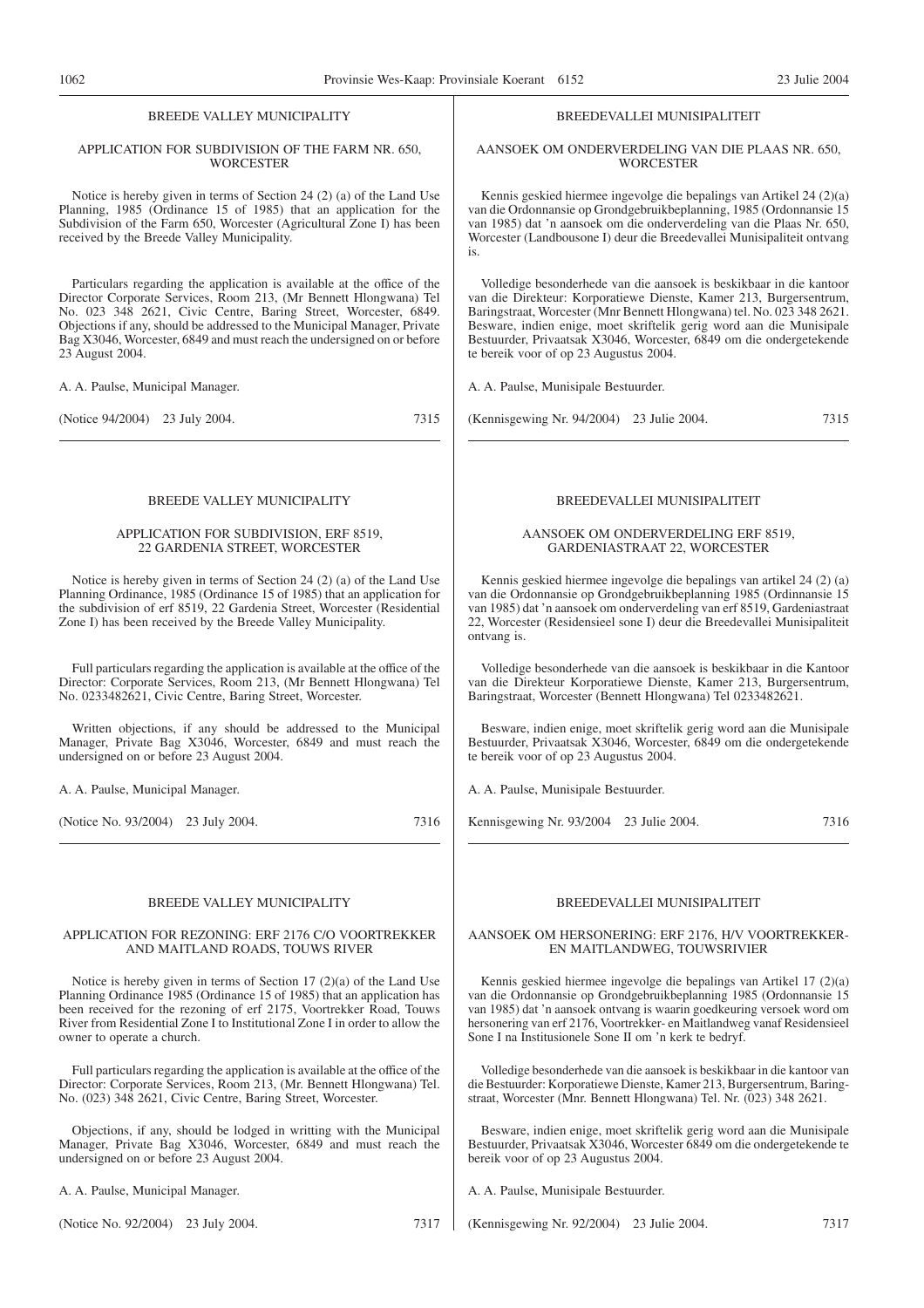#### BREEDE VALLEY MUNICIPALITY

#### APPLICATION FOR SUBDIVISION AND CONSOLIDATION OF ERVEN 467 AND 469, 9 BARING STREET, WORCESTER.

Notice is hereby given in terms of Section 24(2)(a) of the Land Use Planning Ordinance 1985 (Ordinance 15 of 1985) that an application for the subdivision and consolidation of erven 469 and 467, 9 Baring Street, Worcester (Business Zone II) has been received by the Breede Valley Municipality.

Particulars regarding the application is available at the office of the Director Corporate Services, Room 213, (Mr. Bennett Hlongwana) Tel No. 023 348 2621, Civic Centre, Baring Street, Worcester. Objections, if any, should be addressed to the Municipal Manager, Private Bag X3046, Worcester, 6849 and must reach the undersigned on or before 23 August 2004.

A. A. Paulse, Municipal Manager.

(Notice No. 91/2004) 23 July 2004. 7318

#### CITY OF CAPE TOWN (CAPE TOWN REGION)

#### CLOSURE OF A PASSAGE OVER ERF 1130, OFF BAY ROAD, GREEN POINT

#### (L7/3/73/MBK) (S/2856/28 v1 p.225)

The portion of public passage over Erf 1130 off Bay Road, Green Point, shown lettered ABCDEF on Sketch Plan SZC 904 is hereby closed in terms of Section 6 of Council By-Law LA 12783 promulgated on 28 February 2003.

Wallace Mgoqi, City Manager, Civic Centre, Cape Town.

23 Julie 2004. 7319

#### CITY OF CAPE TOWN (HELDERBERG REGION)

#### REZONING AND SUBDIVISION: ERF 13469, SOMERSET WEST

Notice is hereby given in terms of Sections  $17(2)(a)$  &  $24(2)(a)$  of Ordinance 15 of 1985 that the Council has received the undermentioned application, which is available for inspection during office hours (08:00- 12:30), on the First Floor, Directorate: Planning & Environment, Land Use Management Branch, Municipal Offices, Somerset West. Written objections, if any, stating reasons and directed to the Director: Planning & Environment, PO Box 19, Somerset West, 7129, or faxed to (021) 850-4354, or e-mailed to ilze.janse\_van\_rensburg@capetown.gov.za, or hand-delivered to the Land Use Management Branch, 1st Floor, Municipal Offices, Andries Pretorius Street, Somerset West, quoting the undermentioned reference number, will be received from 23 July 2004 up to 23 August 2004. If your response is not sent to this address, e-mail address or fax number and as a consequence arrives late, it will be deemed to be invalid.

*Rezoning & Subdivision — Erf 13469, Dynagel Street, The Interchange, Somerset West*

*Ref no:* Erf 13469 SW

*Notice no:* 34UP/2004

*Applicant:* Messrs Diesel Munns Inc

#### *Nature of application:*

- The subdivision of Erf 13469, Dynagel Street, The Interchange, Somerset West into two portions measuring approximately  $2\,456\,\mathrm{m}^2$ (Portion 1) and 7 815  $m<sup>2</sup>$  (Remainder) in extent:
- b) The rezoning of Portion 1 of the subdivided Erf 13469, Dynagel Street, The Interchange, Somerset West from Business Zone V to Business Zone IV in order to consolidate it with the adjoining Erf 13470, Somerset West (zoned Business Zone IV).

*Any enquiries in the above regard can be directed to Ms Louisa Guntz, tel. (021) 850-4387.*

W. A. Mgoqi, City Manager.

23 July 2004. 7321

#### BREEDEVALLEI MUNISIPALITEIT

AANSOEK OM ONDERVERDELING EN KONSOLIDASIE VAN ERWE 467 EN 469, BARINGSTRAAT 9, WORCESTER.

Kennis geskied hiermee ingevolge die bepalings van Artikel 24 (2)(a) van die Ordonnansie op Grondgebruikbeplanning, 1985 (Ordonnansie 15 van 1985) dat 'n aansoek om onderverdeling en konsolidasie van erwe 467 en 469, Baringstraat 9, Worcester (Sake II) deur die Breedevallei Munisipaliteit ontvang is.

Volledige besonderhede van die aansoek is beskikbaar in die kantoor van die Direkteur Korporatiewe Dienste, Kamer 213, Burgersentrum, Baringstraat, Worcester (Mnr. Bennett Hlongwana) Tel Nr. 023 348 2621. Besware, indien enige, moet skriftelik gerig word aan die Munisipale Bestuurder, Privaatsak X3046, Worcester 6849 om die ondergetekende te bereik voor of op 23 Augustus 2004.

A. A. Paulse, Munisipale Bestuurder.

(Kennisgewing Nr. 91/2004) 23 Julie 2004. 7318

#### STAD KAAPSTAD (KAAPSTAD-STREEK)

#### SLUITING VAN DEURGANG OOR ERF 1130, BAYWEG, **GROENPUNT**

#### (L7/3/73/MBK) (S/2856/28 v1 p.225)

Die gedeelte van publieke deurgang oor Erf 1130, Bayweg, Groenpunt, wat met die letters ABCDEF op Sketsplan SZC 904 aangetoon word, word hiermee ingevolge artikel 6 van Ordonnansie LA 12783 geproklameer, 28 Februarie 2003 gesluit.

Wallace Mgoqi, Stadsbestuurder, Burgersentrum, Kaapstad.

23 Julie 2004. 7319

## STAD KAAPSTAD (HELDERBERG-STREEK)

#### HERSONERING EN ONDERVERDELING: ERF 13469, SOMERSET-WES

Kennis geskied hiermee ingevolge artikels 17(2)(a) & 24(2)(a) van Ordonnansie 15 van 1985 dat die Raad die onderstaande aansoek ontvang het, wat gedurende kantoorure (08:00-12:30) op die Eerste Verdieping, Direktoraat: Beplanning & Omgewing, Grondgebruikbeplanningsafdeling, Munisipale Kantore, Somerset-Wes, ter insae lê. Skriftelike besware, indien enige, met 'n opgaaf van redes en gerig aan die Direkteur: Beplanning & Omgewing, Posbus 19, Somerset-Wes, 7129, of gefaks na (021) 850-4354, of per e-pos aan ilze.janse\_van\_rensburg@capetown.gov.za, of per hand afgelewer by die Grondgebruikbestuursafdeling, 1ste Verdieping, Munisipale Kantore, Andries Pretoriusstraat, Somerset-Wes, met vermelding van die onderstaande verwysingsnommer, word vanaf 23 Julie 2004. tot 23 Augustus 2004 ingewag. Indien u terugvoer nie na die bogenoemde adres, e-pos-adres of faksnommer gestuur word nie en as gevolg daarvan laat ontvang word, sal dit as ongeldig geag word.

*Hersonering en onderverdeling — Erf 13469, Dynagelstraat, The Interchange, Somerset-Wes*

*Verw nr:* Erf 13469 SW

*Kennisgewing nr:* 34UP/2004

*Aansoeker:* Mnre Diesel & Munns Ing

*Aard van aansoek:*

- 1) Die onderverdeling van Erf 13469, Dynagelstraat, The Interchange, Somerset-Wes in twee gedeeltes van ongeveer  $2\,456\,\mathrm{m}^2$  (gedeelte 1) en  $7.815 \text{ m}^2$  (restant) groot:
- 2) Die hersonering van gedeelte 1 van die onderverdeelde Erf 13469, Dynagelstraat, The Interchange, Somerset-Wes vanaf Besigheidsone V na Besigheidsone IV ten einde dit met die aangrensende Erf 13470, Somerset-Wes (gesoneer Besigheidsone IV) te konsolideer.

*Enige navrae in die bogenoemde verband kan aan me Louisa Guntz, tel. (021) 850-4387 gerig word.*

- W. A. Mgoqi, Stadsbestuurder.
- 23 Julie 2004. 7321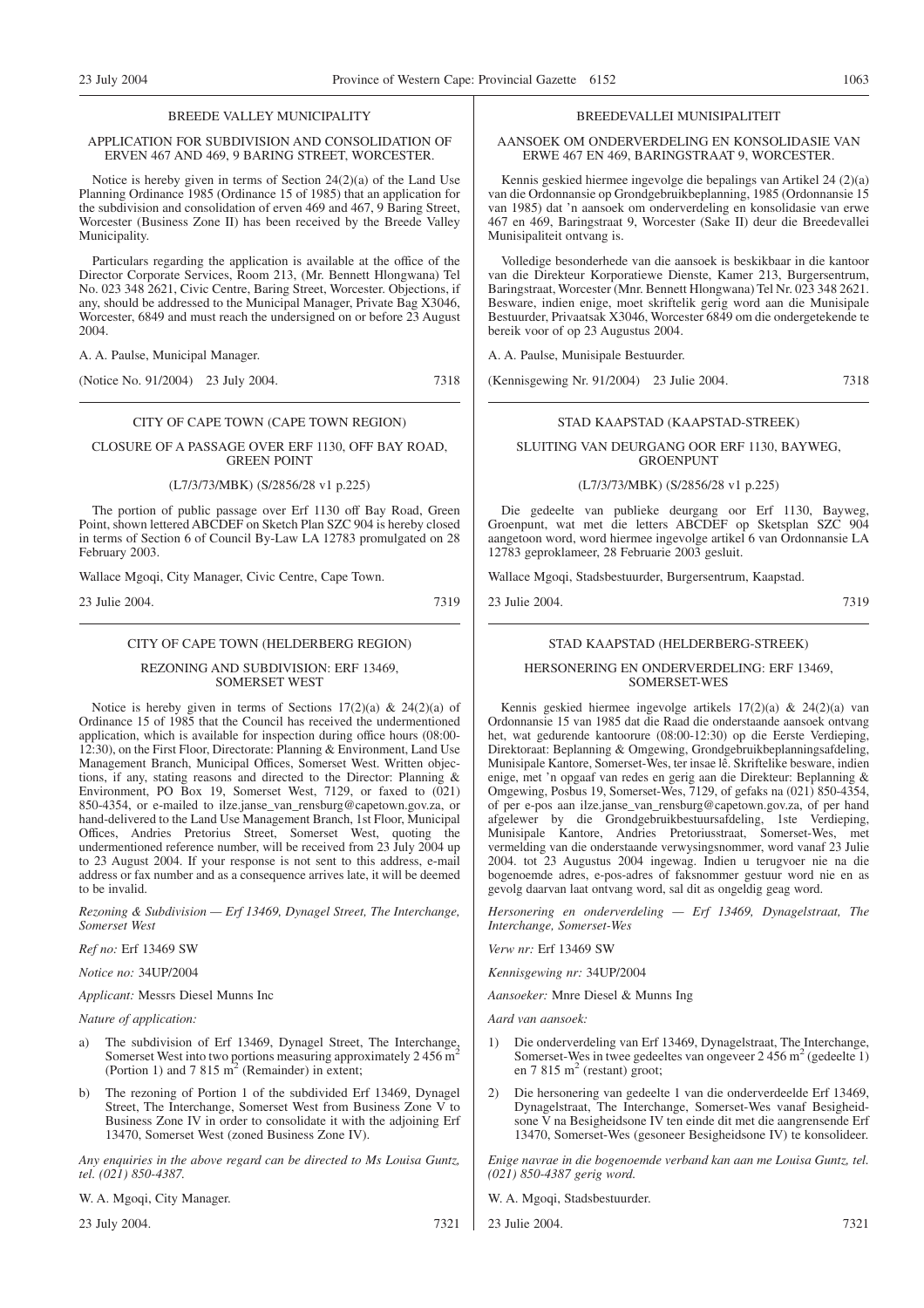#### CITY OF CAPE TOWN (CAPE TOWN REGION)

#### CLOSURE OF PORTION OF PUBLIC STREET ADJOINING ERF 152774, CAPE TOWN AT NEWLANDS

L7/13/199-Bp (Sketch Plan STC. 1767)

Portion of Public Street Erf 96332 & 96833 Cape Town at Newlands, shown lettered ABCDEF on Sketch Plan STC 1767 is hereby closed in terms of Section 6 of Council Bylaw LA 12783 Promulgated 28 February 2003. (S/3817/119 v1 p.51).

Cape Town Administration, Civic Centre, Cape Town.

23 July 2004. 7320

#### CITY OF CAPE TOWN (OOSTENBERG REGION)

#### REZONING AND DEPARTURE: ERF 215, 20 KERK STREET, KUILS RIVER

Notice is hereby given in terms of Section 17 of the Land Use Planning Ordinance, No 15 of 1985, that Council has received an application for the rezoning of Erf 215, Kuils River (20 Kerk Street), from Single Residential Zone to Business Zone B in order to transform and utilise the existing property/buildings for the purpose of a Coffee Shop, offices for an Estate Agency as well as a Residential Unit on the First Floor. Notice is also given in terms of Section 15 of the same Ordinance that application is made for the relaxation of the 5 m street building line in order to accommodate the proposed extensions to the existing structures. Further details of the proposal are open for inspection during normal office hours at Council's Town Planning Section, First Floor, Omniforum Building, 94 Van Riebeeck Road, Kuils River. Written comments and/or objections against the proposal, with reasons, must be sent to The City Manager, City of Cape Town (Att: Mrs M-A van Schalkwyk), Private Bag X16, Kuils River, 7579 or 94 Van Riebeeck Road, Kuils River, 7580 and must be received by the Council's Registration Office, 2nd Floor, 94 Van Riebeeck Road, Kuils River on or before 13 August 2004. Objections received after this date will not be considered.

W. A. Mgoqi, City Manager.

(Notice number: 44/2004) 23 July 2004. 7322

#### CITY OF CAPE TOWN (OOSTENBERG REGION)

#### REZONING AND SUBDIVISION: PORTION OF ERF 10173, CORNER OF CENTRAL AND NORTHPINE DRIVES, BRACKENFELL

Invitation for your comment: Notice is hereby given in terms of Sections 17(2)(a) and 24(2)(a) read with Section 22 of the Land Use Planning Ordinance, No 15 of 1985, that Council has received an application for the rezoning of a portion of the abovementioned premises from Business Zone II to Residential Zone I and the subsequent subdivision thereof into 3 single residential erven. Further details of the proposal are open for inspection during normal office hours at Council's office in Brighton Road, Kraaifontein. Written comments and/or objections against the proposal, with reasons, must be submitted to the City Manager, City of Cape Town: (For attention: Mrs M Terblanche), Private Bag X16, Kuils River, 7579 (94 Van Riebeeck Road) on or before 20 August 2004.

W. A. Mgoqi, City Manager.

(Notice number: 46/2004) 23 July 2004. 7323

#### STAD KAAPSTAD (KAAPSTAD-STREEK)

SLUITING VAN GEDEELTE VAN PUBLIEKEWEG AANGRENSEND ERF 152774, KAAPSTAD TE NUWELAND

L7/13/199-Bp (Sketsplan STC. 1767)

Gedeelte van Publiekestraat Erf 96332 & 96833 Kaapstad te Nuweland, wat met die letters ABCDEF op Sketsplan STC, wat aangetoon word, word hiermee ingevolge Artikel 6 van Ordonnansie LA 12783 geproklameer 28 Februarie 2003 gesluit. (S/3817/119 v1 p.51).

Kaapstad Administrasie, Burgersentrum, Kaapstad.

23 Julie 2004. 7320

#### STAD KAAPSTAD (OOSTENBERG-STREEK)

#### HERSONERING EN AFWYKING: ERF 215, KERKSTRAAT 20, KUILSRIVIER

Kennis geskied hiermee ingevolge artikel 17 van die Ordonnansie op Grondgebruikbeplanning, Nr. 15 van 1985, dat die Raad 'n aansoek ontvang het om die hersonering van Erf 215, Kuilsrivier (Kerkstraat 20), vanaf enkelresidensiëlesone na Sakesone B ten einde die bestaande perseel/geboue te omskep en aan te wend vir 'n koffiewinkel, kantore vir 'n eiendomsagentskap asook 'n residensiële eenheid op die eerste verdieping. Kennis geskied ook ingevolge artikel 15 van dieselfde Ordonnansie dat 'n aansoek ingedien is om die verslapping van die 5 m-straatboulyn ten einde die voorgestelde uitbreidings van die bestaande geboue te akkommodeer. Nadere besonderhede van die aansoek lê gedurende kantoorure ter insae by die Raad se Stadsbeplanningsafdeling, Eerste Verdieping, Omniforumgebou, Van Riebeeckweg 94, Kuilsrivier. Skriftelike kommentaar en/of besware teen die aansoek, met redes daarvoor, moet aan Die Stadsbestuurder, Stad Kaapstad (aandag: mev M-A van Schalkwyk), Privaat Sak X16, Kuilsrivier, 7579 of Van Riebeeckweg 94, Kuilsrivier, 7580 gerig word en voor of op 13 Augustus 2004 deur die Raad se Registrasiekantoor, 2de Verdieping, Van Riebeeckweg 94, Kuilsrivier ontvang word. Besware wat na die sluitingsdatum ontvang is, sal nie oorweeg word nie.

W. A. Mgoqi, Stadsbestuurder.

(Kennisgewing nommer: 44/2004) 23 Julie 2004. 7322

#### STAD KAAPSTAD (OOSTENBERG-STREEK)

#### HERSONERING EN ONDERVERDELING: GEDEELTE VAN ERF 10173, H.V. SENTRAAL- EN NORTHPINERYLAAN, BRACKENFELL

Uitnodiging vir u kommentaar: Kennis geskied hiermee ingevolge artikels 17(2)(a) en 24(2)(a) saamgelees met artikel 22 van die Ordonnansie op Grondgebruikbeplanning, Nr 15 van 1985, dat die Raad 'n aansoek ontvang het om die hersonering van 'n gedeelte van bogemelde perseel vanaf Besigheidsone II na Residensiëlesone I en daaropvolgende onderverdeling in 3 enkelwoonerwe. Verdere besonderhede van die aansoek lê gedurende normale kantoorure ter insae by die Raad se kantore te Brightonweg, Kraaifontein. Skriftelike kommentaar en/of besware teen die aansoek, met redes daarvoor, moet voor of op 20 Augustus 2004 aan die Stadsbestuurder, Stad Kaapstad (vir aandag: mev M Terblanche), Privaat Sak X16, Kuilsrivier, 7579 (Van Riebeeckweg 94), voorgelê word.

W. A. Mgoqi, Stadsbestuurder.

(Kennisgewing nommer: 46/2004) 23 Julie 2004. 7323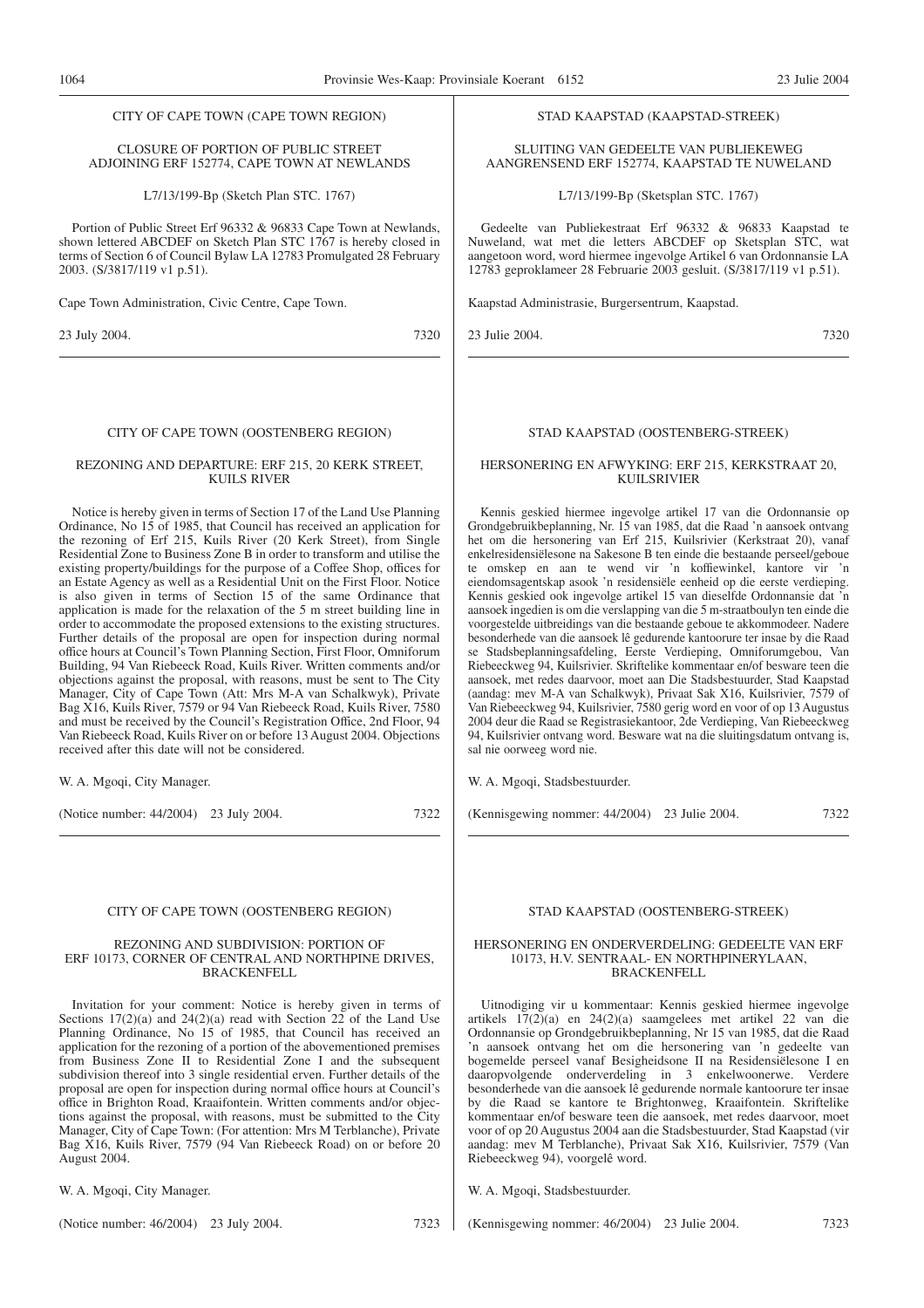#### CITY OF CAPE TOWN (OOSTENBERG REGION)

REZONING, SUBDIVISION, CONSENT USE, REGULATION DEPARTURE AND APPROVAL OF SITE DEVELOPMENT PLAN: PORTION 2 OF FARM NO 945, OLD NOOIENSFONTEIN ROAD, KUILS RIVER

Notice is hereby given in terms of Section 17 and Section 24 of the Land Use Planning Ordinance, No 15 of 1985, that Council has received an application for the rezoning of Portion 2 of Farm No. 945, Gersham, Kuils River (cnr Old Nooiensfontein Road and Jonkman Street) from Agricultural Zone to Subdivisional Area and the subdivision thereof into one Single Residential site  $(\pm 5, 300, m^2)$  and one Church site  $(\pm 3200 \text{ m}^2)$ . Application is further made in terms of Regulation 2.4.4. of the Kuils River Scheme Regulations for Council's Special Consent in order to use the proposed church site as a Place of Instruction (including a crèche). Notice is also given in terms of Section 15 of the above-mentioned ordinance for departure from the Kuils River Scheme Regulations with regard to the 10 m building lines applicable to church sites. Approval of the proposed Site Development Plan is also requested. Further details of the proposal are open for inspection during normal office hours at Council's Town Planning Section, First Floor, Omniforum Building, 94 Van Riebeeck Road, Kuils River. Written comments and/or objections against the proposal, with reasons, must be sent to The City Manager, City of Cape Town (Att: Mrs M-A van Schalkwyk), Private Bag X16, Kuils River, 7579 or 94 Van Riebeeck Road, Kuils River, 7580 and must be received by the Council's Registration Office, 2nd Floor, 94 Van Riebeeck Road, Kuils River on or before 13 August 2004. Objections received after this date will not be considered.

W. A. Mgoqi, City Manager.

(Notice number: 45/2004) 23 July 2004. 7324

#### CITY OF CAPE TOWN (SOUTH PENINSULA REGION)

REZONING, CONSENT, AMENDMENT OF ZONING SCHEME REGULATIONS, CLOSURE AND ALIENATION: ERF 376, BERGVLIET

Opportunity is given for public participation in respect of the proposals under consideration by the Council. Any comment or objection together with reasons, must be lodged in writing, preferably by registered mail, with reference quoted, to the City Manager, Private Bag X5, Plumstead, 7801 or forwarded to fax (021) 710-8283 by no later than 20 August 2004. In terms of Section 21(4) of the Municipal Systems Act, Act 32 of 2000 any person who cannot write may come during office hours to the above office and will be assisted to transcribe his/hers comment or representations.

*1) Rezoning, Consent and Amendment of Zoning Scheme Regulations:* Notice is hereby given in terms of Sections  $17(2)(a)$  and  $9(2)$  of the Land Use Planning Ordinance (No 15 of 1985) and Section 9(2) of the City of Cape Town Zoning Scheme Regulations that the undermentioned application is being considered:

*Property:* Erf 376, cnr Childrens Way and Ladies Mile Road, Bergvliet, as shown on plan no. SPA-BVT 126

#### *Ref:* LUM/18/376

*Nature of application:* Proposed rezoning of Erf 376, cnr. Ladies Mile Road and Childrens Way, from Public Open Space to Community Facilities Use Zone, Amendment of City of Cape Town Zoning Scheme Regulations by deleting Condition 1151 from Schedule 2 of Appendix A (deletion of reservation of the land for Public Open Space), and Consent for Place of Worship, to permit the use of the land for parking for St Martin's Church.

Details are available for inspection from 08:30-12:30 at the City of Cape Town, 1st Floor, 3 Victoria Road, Plumstead, 7800 (tel. (021) 710-8202 — M Barnes). This application may also be viewed at your local public library of Meadowridge.

*2) Closure and Sale:* Notice is hereby given that Council intends to close and sell approximately  $761 \text{ m}^2$  of the public place being Erf 376, Bergvliet to St Martin's Church or successor-in-title for R40 000.00 (Ref: S14/3/4/3/304/18/344 / PLAN LT 494). Details are available for inspection from 08:30-16:45 at the City of Cape Town, Property Management Services, Ground Floor, 3 Victoria Road, Plumstead, 7800 (tel. (021) 710-8382 — Ms B Isaacs).

W. A. Mgoqi, City Manager.

23 July 2004. 7325

#### STAD KAAPSTAD (OOSTENBERG-STREEK)

#### HERSONERING, ONDERVERDELING, VERGUNNINGSGEBRUIK, REGULASIE-AFWYKING EN GOEDKEURING VAN TERREINONTWIKKELINGSPLAN: GEDEELTE 2 VAN DIE PLAAS NR 945, OU NOOIENSFONTEINWEG, KUILSRIVIER

Kennis geskied hiermee ingevolge artikel 17 en artikel 24 van die Ordonnansie op Grondgebruikbeplanning, nr. 15 van 1985, dat die Raad 'n aansoek ontvang het om die hersonering van gedeelte 2 van plaas 945, Gersham, Kuilsrivier (h.v. Ou Nooiensfonteinweg en Jonkmanstraat) vanaf Landbousone na Onderverdelingsgebied en die onderverdeling daarvan in een enkelresidensiële perseel ( $\pm 5,300 \text{ m}^2$ ) en een kerkperseel ( $\pm 3,200 \text{ m}^2$ ). Voorts word ingevolge regulasie 2.4.4 van die Kuilsrivier Skemaregulasies aansoek gedoen om die Raad se spesiale vergunning ten einde die voorgestelde kerkperseel te gebruik as Plek van Onderrig (insluitend 'n crèche). Kennis geskied ook ingevolge artikel 15 van dieselfde ordonnansie dat 'n aansoek ontvang is om afwyking van die Kuilsrivier Skemaregulasies ten opsigte van die 10 m-boulyne van toepassing op kerkpersele. Goedkeuring van die voorgestelde terreinontwikkelingsplan word ook verlang. Nadere besonderhede van die aansoek lê gedurende kantoorure ter insae by die Raad se Stadsbeplanningsafdeling, Eerste Verdieping, Omniforumgebou, Van Riebeeckweg 94, Kuilsrivier. Skriftelike kommentaar en/of besware teen die aansoek, met redes daarvoor, moet aan Die Stadsbestuurder, Stad Kaapstad (aandag: mev M-A van Schalkwyk), Privaat Sak X16, Kuilsrivier, 7579 of Van Riebeeckweg 94, Kuilsrivier, 7580 gerig word en voor of op 13 Augustus 2004 deur die Raad se Registrasiekantoor, 2de Verdieping, Van Riebeeckweg 94, Kuilsrivier ontvang word. Besware wat na die sluitingsdatum ontvang is, sal nie oorweeg word nie.

W. A. Mgoqi, Stadsbestuurder.

(Kennisgewing nommer: 45/2004) 23 Julie 2004. 7324

### STAD KAAPSTAD (SUIDSKIEREILAND-STREEK) HERSONERING, TOESTEMMING, WYSIGING VAN

## SONERINGSKEMAREGULASIES, SLUITING EN VERVREEMDING: ERF 376, BERGVLIET

Geleentheid word gebied vir openbare deelname ten opsigte van die voorstelle wat deur die Raad oorweeg word. Enige kommentaar of beswaar moet skriftelik, met redes en verwysing, verkieslik per aangetekende pos nie later nie as 20 Augustus 2004 ingedien word by die Stadsbestuurder, Privaat Sak X5, Plumstead, 7801 of gefaks word na (021) 710-8283. Ingevolge artikel 21(4) van die Wet op Munisipale Stelsels, Wet 32 van 2000 kan enige persoon wat nie kan lees of skryf nie, gedurende kantoorure na bogenoemde kantoor kom waar hy/sy gehelp sal word om sy/haar kommentaar of vertoë neer te skryf.

*1) Hersonering, toestemming en wysiging van soneringskemaregulasies:* Kennis geskied hiermee ingevolge artikels 17(2)(a) en 9(2) van die Ordonnansie op Grondgebruikbeplanning (nr 15 van 1985) en artikel 9(2) van die Stad Kaapstad soneringskemaregulasies dat die onderstaande aansoek oorweeg word:

*Eiendom:* Erf 376, h.v. Childrensweg en Ladies Mileweg, Bergvliet, soos getoon op plan nr. SPA-BVT 126

#### *Verw:* LUM/18/376

*Aard van aansoek:* Voorgestelde hersonering van Erf 376, h.v. Ladies Mileweg en Childrensweg, van openbare-oopruimte na gemeenskapsfasiliteitsgebruiksone, wysiging van die Stad Kaapstad soneringskemaregulasies deur die skrapping van voorwaarde 1151 van skedule 2 van bylae A (skrapping van reservering van die grond vir openbare oopruimte, en toestemming vir plek van aanbidding, om die gebruik van die grond vir parkering vir die St Martin's Kerk toe te laat.

Besonderhede is vanaf 08:30-12:30 ter insae beskikbaar by die Stad Kaapstad, 1ste Verdieping, Victoriaweg 3, Plumstead 7800 (tel. (021) 710-8202 — M Barnes). Hierdie aansoek kan ook by u plaaslike openbare biblioteek in Meadowridge besigtig word.

*2) Sluiting en verkoop:* Kennis geskied hiermee dat die Raad die sluiting en verkoop beoog van ongeveer 761 m<sup>2</sup> van die openbare plek synde Erf 376, Bergvliet aan die St Martin's Kerk of sy regsopvolger teen R40 000.00 (verw: S14/3/4/3/304/18/344 / PLAN LT 494). Besonderhede is vanaf 08:30-16:45 ter insae beskikbaar by die Stad Kaapstad, Eiendomsbestuursdienste, Grondverdieping, Victoriaweg 3, Plumstead, 7800 (tel. (021) 710-8382 — me B Isaacs).

W. A. Mgoqi, Stadsbestuurder.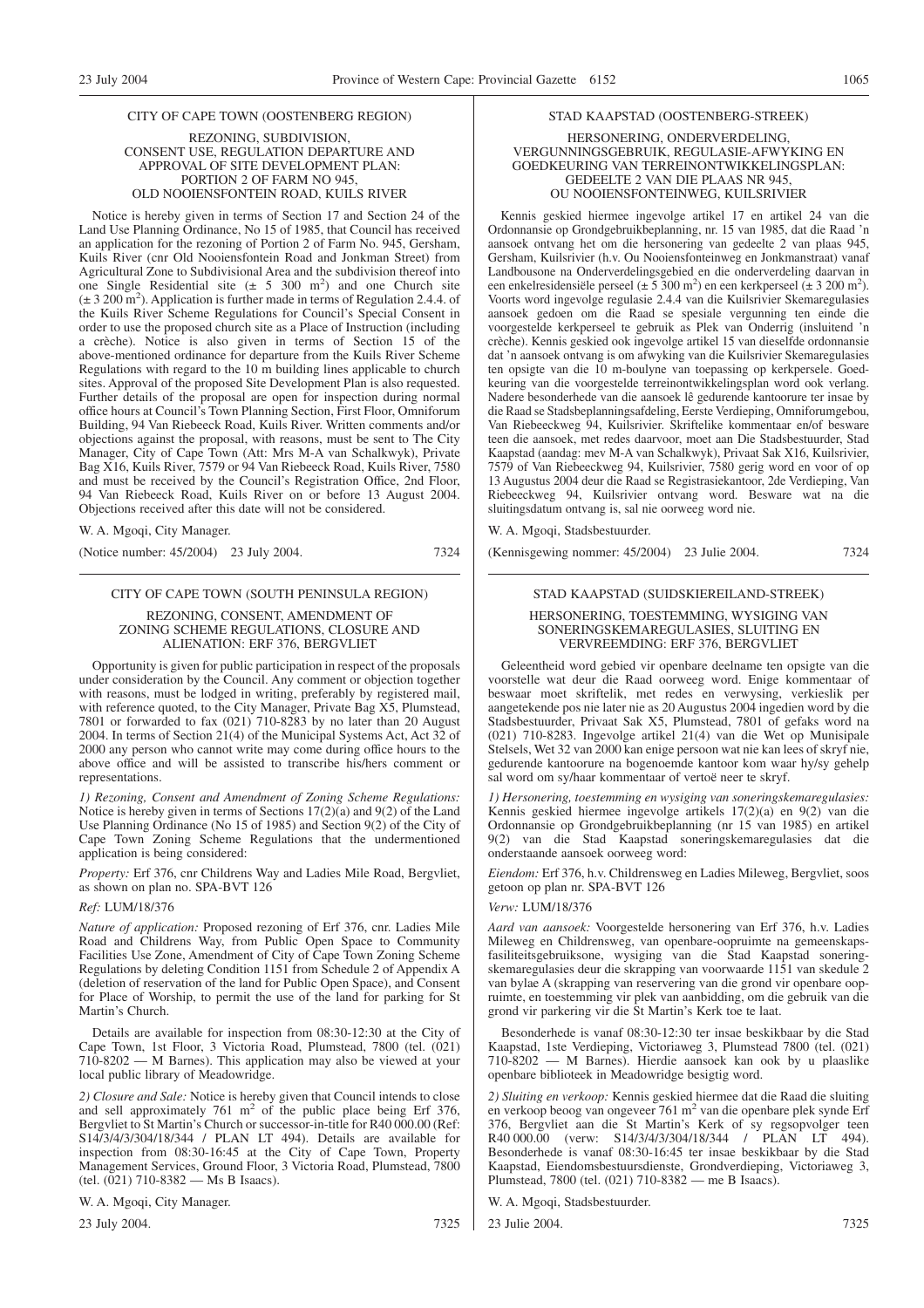#### CITY OF CAPE TOWN (SOUTH PENINSULA REGION)

#### REZONING, SUBDIVISION AND DEPARTURE: PORTION 34 OF CAPE FARM 944, SUNNYDALE

Opportunity is given for public participation in respect of proposals under consideration by the City of Cape Town. Any comment or objection together with reasons, must be lodged in writing, preferably by registered mail, with reference quoted to the City Manager, Private Bag X5, Plumstead, 7801 or forwarded to fax (021) 710-8283 by no later than Friday, 13 August 2004. In terms of Section 21(4) of the Municipal Systems Act, Act 32 of 2000, any person who cannot write may come in during office hours to the above office and will be assisted to transcribe his/hers comment or representations. Details are available for inspection from 08:00-12:30 at the City of Cape Town, 1st Floor, Cnr Victoria & Main Roads, Plumstead, 7800 (tel.  $(021)$  710-8286) and at the Fish Hoek Public Library. In the event that the documentation is not available at the Fish Hoek Library, the inspection is to be made at the South Peninsula Region Offices in Plumstead. Notice is hereby given in terms of Sections 15(2), 17(2) & 24(2) of the Land Use Planning Ordinance (No 15 of 1985) and in terms of the Zoning Scheme Regulations that the undermentioned applications are being considered:

*Applicant:* Duncan Bates

*Ref:* LUM/35/944-34 (Vol. 1)

*Property:* Portion 34 of Cape Farm 944, located on cnr of Juniper Way & Bordeaux Road, Sunnydale

*Nature of applications:*

- 1. To permit the rezoning of the property from single residential to Subdivisional Area.
- 2. Subdivision of the property into twenty-seven single residential units, open space (private) and road (private) purposes.
- 3. Departures in order to relax the minimum erf size and the street frontage, the building lines and the provision of open space.
- W. A. Mgoqi, City Manager.

23 July 2004. 7326

#### STAD KAAPSTAD (SUIDSKIEREILAND-STREEK)

#### HERSONERING, ONDERVERDELING EN AFWYKING: GEDEELTE 34 VAN KAAPSE PLAAS 944, SUNNYDALE

Geleentheid word gebied vir openbare deelname ten opsigte van die voorstelle wat deur die Raad oorweeg word. Enige kommentaar of beswaar moet skriftelik, met redes en verwysing, verkieslik per aangetekende pos nie later nie as Vrydag, 13 Augustus 2004 ingedien word by die Stadsbestuurder, Privaat Sak X5, Plumstead, 7801 of gefaks word na (021) 710-8283. Ingevolge artikel 21(4) van die Wet op Munisipale Stelsels, Wet 32 van 2000 kan enige persoon wat nie kan lees of skryf nie, gedurende kantoorure na bogenoemde kantoor kom waar hy/sy gehelp sal word om sy/haar kommentaar of vertoë neer te skryf. Besonderhede is vanaf 08:30-12:30 ter insae beskikbaar by die Stad Kaapstad, 1ste Verdieping, h.v Victoria- en Hoofweg, Plumstead, 7800 (tel. (021) 710-8286) en by die Vishoek openbare biblioteek. Indien die dokumentasie nie by die Vishoek openbare biblioteek beskikbaar is nie, kan dit by die Suidskiereilandstreekkantoor in Plumstead besigtig word. Kennis geskied hiermee ingevolge artikels 15(2), 17(2) & 24(2) van die Ordonnansie op Grondgebruikbeplanning (nr 15 van 1985) en ingevolge die soneringskemaregulasies dat die onderstaande aansoeke oorweeg word:

*Aansoeker:* Duncan Bates

*Verw:* LUM/35/944-34 (Vol. 1)

*Eiendom:* Gedeelte 34 van Kaapse Plaas 944, geleë op die hoek van Juniperweg & Bordeauxweg, Sunnydale

*Aard van aansoeke:*

- 1) Om die hersonering van die eiendom vanaf enkelresidensieel na onderverdelingsgebied toe te laat.
- 2) Onderverdeling van die eiendom in sewe-en-twintig enkelresidensiële eenhede, oopruimte- (privaat) en pad- (privaat) doeleindes.
- 3) Afwykings ten einde die minimum erfgrootte en die straatvoorkant, boulyne en voorsiening van oopruimte te verslap.
- W. A. Mgoqi, Stadsbestuurder.
- 23 Julie 2004. 7326

#### CITY OF CAPE TOWN

#### SOUTH PENINSULA REGION

#### CLOSING OF PORTION OF PUBLIC STREET ADJOINING ERF 1723, SIMON'S TOWN

Notice is hereby given in terms of Section 6(1) of the By-law Relating to the Management and Administration of the City of Cape Town's Immovable Property, that portion of Public Street adjoining Erf 1723, Simon's Town, as shown on Plan LT 341, has been closed. (S/9050/3 v2) p.620)

Dr. Wallace Mgoqi, City Manager, City of Cape Town: South Peninsula Region, 3 Victoria Road, Plumstead.

STAD KAAPSTAD

#### SUIDSKIEREILAND-STREEK

#### SLUITING VAN GEDEELTE VAN OPENBARE PAD AANGRENSEND ERF 1723, SIMONSTAD

Kennis geskied hiermee ingevolge artikel 6(1) van die Verordening met Betrekking tot die Bestuur en Administrasie van die Stad Kaapstad se Onroerende Eiendom dat gedeelte van Openbare Pad aangrensende Erf 1723, Simonstad, wat op Plan LT 341 aangetoon word, gesluit is. (S/9050/3 v2 p.620)

Dr. Wallace Mgoqi, Stadsbestuurder, Stad Kaapstad: Suidskiereiland-Streek, Victoriaweg 3, Plumstead.

(S14/3/4/3/71/67/1723) 23 July 2004. 7327

(S14/3/4/3/71/67/1723) 23 Julie 2004. 7327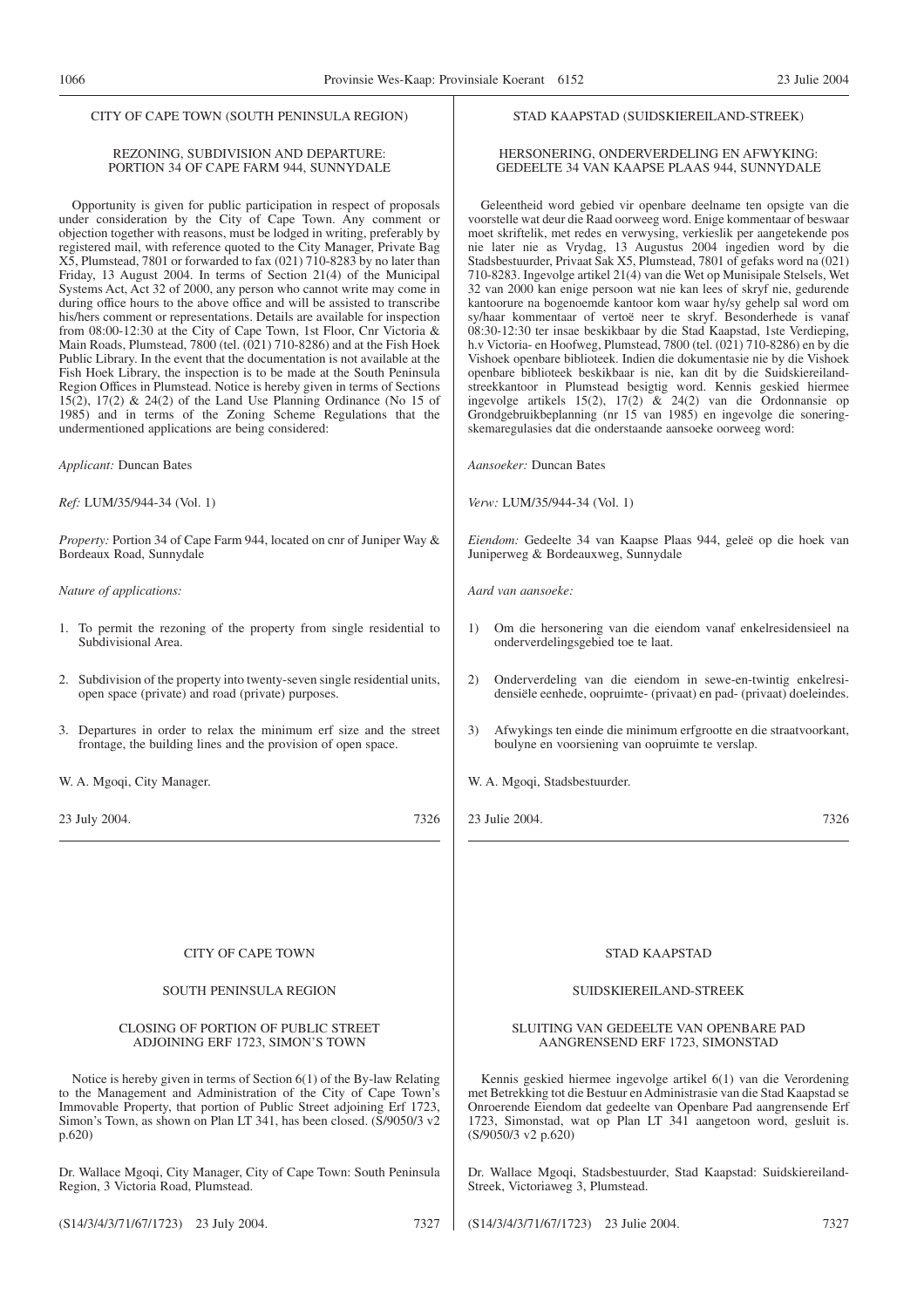#### CITY OF CAPE TOWN (TYGERBERG REGION)

#### CAPE TOWN ZONING SCHEME: CLOSURE, REZONING AND SALE OF EXISTING LEASED PORTIONS: ERVEN 32593 (PUBLIC PLACE) AND 32589 (PUBLIC STREET), BOFORS CIRCLE, EPPING INDUSTRIA II

Notice is hereby given, in terms of the Land Use Planning Ordinance, 1985 (No 15 of 1985), Municipal By-Law No. 12783 dated 28 February 2003 and the Environment Conservation Act No 73 of 1989, that it is the intention of the Council to close portions of Erven 32593 (Public Place) and 32589 (Public Street), in extent approx. 2 794  $m^2$ , to rezone it to General Industrial (restricted to parking purposes) and to dispose thereof to the present lessees, County Fair Foods (Pty) Ltd, owners of adjoining Erf 154171, at a market related price of R300 000.00 (Excl VAT), subject to certain conditions. The proposal is available for inspection during normal office hours from Property Management, Tygerberg Region, Municipal Offices, Voortrekker Road, Goodwood (tel. (021) 590-1433) and objections, if any, must reach the undersigned in writing at PO Box 100, Goodwood, 7459 by no later than 24 August 2004. (ref. W 14/3/6/1/2/13/10/1)

WA Mgoqi, City Manager

23 July 2004. 7328

#### CITY OF CAPE TOWN (TYGERBERG REGION)

#### CAPE TOWN ZONING SCHEME: CLOSURE, REZONING AND SALE: ERVEN 32591, 32592, 99953 AND 99958, BOFORS CIRCLE, EPPING INDUSTRIA II

Notice is hereby given, in terms of the Land Use Planning Ordinance, 1985 (No 15 of 1985), Municipal By-Law No. 12783 dated 28 February 2003 and the Environment Conservation Act No 73 of 1989, that it is the intention of the Council to:

- 1) Close Erf 32591, in extent  $26414 \text{ m}^2$ , as a Public Place/Public Open Space, to rezone it from Public Open Space to General Commercial and to dispose thereof of by public tender for development in terms of the zoning scheme regulations and land usage applicable to a general commercial zoning;
- 2) Close Erf 32592, in extent  $25144 \text{ m}^2$ , as a Public Place/Public Open Space, to rezone it from Public Open Space to General Commercial and to dispose thereof by public tender for development in terms of the zoning scheme regulations and land usage applicable to a general commercial zoning;
- 3) Close Erf 99958, in extent  $27$  392 m<sup>2</sup>, as a Public Place/Public Open Space, to rezone it from Public Open Space to General Commercial and to rezone Erf 99953, in extent 6 959 m<sup>2</sup>, from General Business to General Commercial, to consolidate Erven 32591 and 99953 into one holding and to dispose thereof by public tender for development in terms of the zoning scheme regulations and land usage applicable to a general commercial zoning.

The proposal is available for inspection during normal office hours from Property Management, Tygerberg Region, Municipal Offices, Voortrekker Road, Goodwood (tel. (021) 590-1433) and objections, if any, must reach the undersigned in writing at PO Box 100, Goodwood, 7459 by no later than 24 August 2004. (ref. W 14/3/4/3/13/4, 8, 14)

W. A. Mgoqi, City Manager.

#### STAD KAAPSTAD (TYGERBERG-STREEK)

#### KAAPSTAD-SONERINGSKEMA: SLUITING, HERSONERING EN VERKOOP VAN BESTAANDE GEHUURDE GEDEELTES: ERWE 32593 (OPENBARE PLEK) EN 32589 (OPENBARE STRAAT), BOFORSSIRKEL, EPPING INDUSTRIA II

Kennis geskied hiermee ingevolge die Ordonnansie op Grondgebruikbeplanning, 1985 (Ordonnansie 15 van 1985), die Munisipale Verordening nr 12783 van 28 Februarie 2003 en die Wet op Omgewingsbewaring, Nr 73 van 1989, dat die Raad van voorneme is om gedeeltes van erwe 32593 (openbare plek) en 32589 (Openbare straat), ongeveer 2 794 m2 groot, te sluit, te hersoneer na Algemene Industrieel (beperk tot parkeringdoeleindes) en dit te verkoop aan die huidige huurders, County Fair Foods (Edms) Bpk, eienaars van die aangrensende Erf 154171, teen 'n markverwante prys van R300 000.00 (BTW uitgesluit), onderhewig aan sekere voorwaardes. Die voorstel lê ter insae gedurende normale kantoorure by Eiendomsbestuur, Tygerbergstreek, Munisipale Kantore, Voortrekkerweg, Goodwood (tel. (021) 590-1433) en besware, indien enige, moet die ondergetekende skriftelik bereik te Posbus 100, Goodwood, 7459, nie later nie as 24 Augustus 2004. (Verw. W 14/3/6/1/2/13/10/1)

WA Mgoqi, Stadsbestuurder

23 Julie 2004. 7328

#### STAD KAAPSTAD (TYGERBERG-STREEK)

#### KAAPSTAD-SONERINGSKEMA: SLUITING, HERSONERING EN VERKOOP: ERWE 32591, 32592, 99953 EN 99958, BOFORSSIRKEL, EPPING INDUSTRIA II

Kennis geskied hiermee ingevolge die Ordonnansie op Grondgebruikbeplanning, 1985 (Ordonnansie 15 van 1985), die Munisipale Verordening Nr 12783 van 28 Februarie 2003 en die Wet op Omgewingsbewaring Nr 73 van 1989, dat die Raad van voorneme is om:

- 1) Erf 32591, 26 414 m2 groot, as 'n Openbare Plek/Openbareoopruimte te sluit, dit te hersoneer vanaf Openbareoopruimte na algemeenkommersieel en dit per openbare tender te verkoop vir ontwikkeling ingevolge die stadsbeplanningsregulasies en grondgebruik van toepassing op 'n algemeenkommersiële sonering.
- 2) Erf 32592, 25 144 m2 groot, as 'n Openbare Plek/Openbare oopruimte te sluit, dit te hersoneer vanaf Openbare-oopruimte na Algemeenkommersieel en dit per openbare tender te verkoop vir ontwikkeling ingevolge die stadsbeplanningsregulasies en grondgebruik van toepassing op 'n algemeenkommersiële sonering.
- Erf 99958, 27 392 m<sup>2</sup> groot, as 'n Openbare Plek/Openbare-oopruimte te sluit, dit te hersoneer vanaf Openbare-oopruimte na Algemeen-<br>kommersieel en Erf 99953, 6 959 m<sup>2</sup> groot, te hersoneer vanaf Algemeensakegebruik na Algemeenkommersieel en om Erwe 99958 en 99953 te konsolideer as een erf en dit per openbare tender te verkoop vir ontwikkeling ingevolge die stadsbeplanningsregulasies en grondgebruik van toepassing op 'n algemeenkommersiële sonering.

Die voorstel lê ter insae gedurende normale kantoorure by Eiendomsbestuur, Tygerbergstreek, Munisipale Kantore, Voortrekkerweg, Goodwood (tel. (021) 590-1433) en besware, indien enige, moet die ondergetekende skriftelik bereik te Posbus 100, Goodwood, 7459, nie later nie as 24 Augustus 2004. (Verw. W 14/3/4/3/13/4, 8, 14)

W. A. Mgoqi, Stadsbestuurder.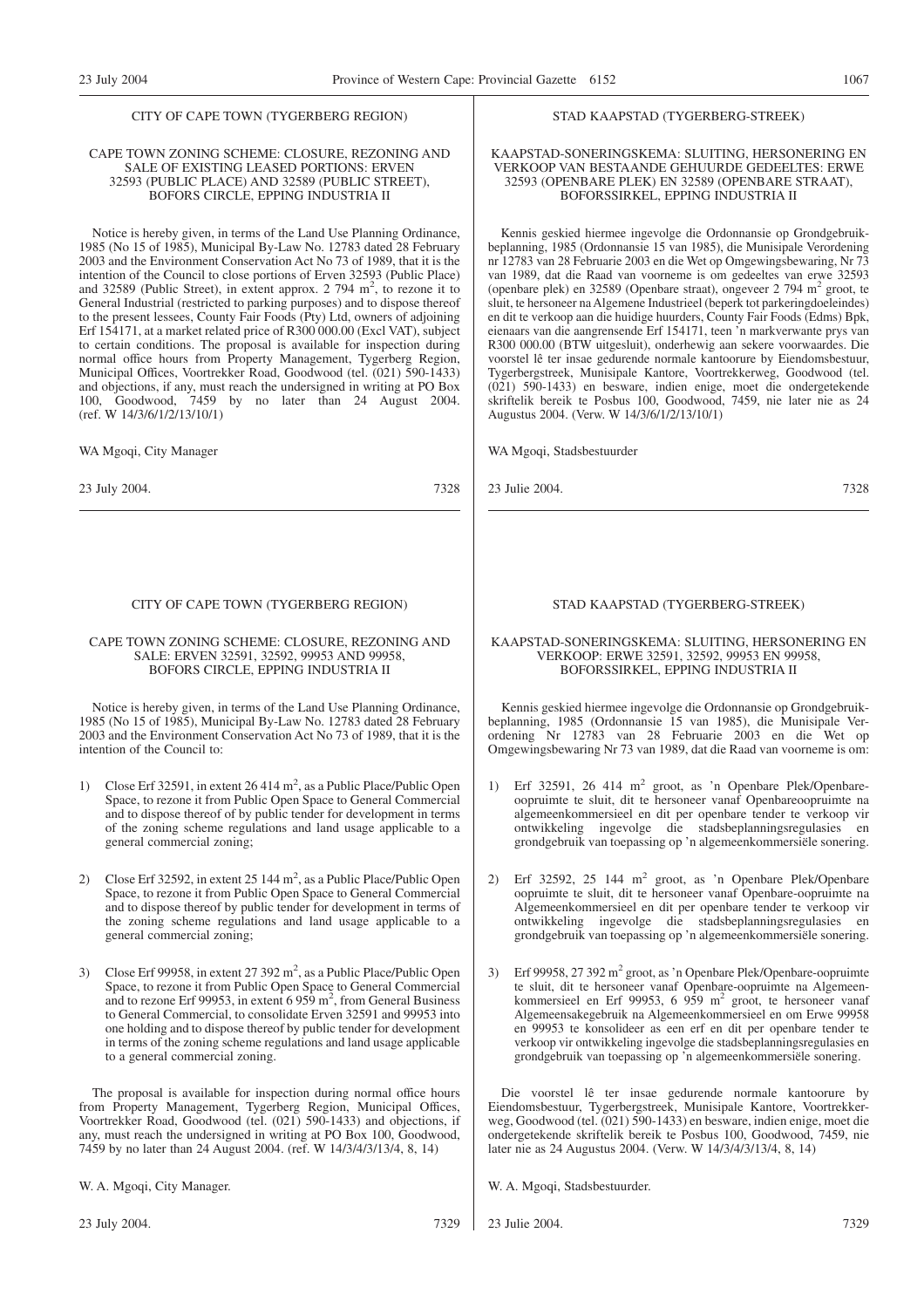| 1 V V V<br>Trovinsic was ixaap. Trovinsiale ixocram                        |                                                                          |
|----------------------------------------------------------------------------|--------------------------------------------------------------------------|
| <b>GEORGE MUNICIPALITY</b>                                                 | <b>GEORGE MUNISIPALITEIT</b>                                             |
| <b>NOTICE NO: 160/2004</b>                                                 | KENNISGEWING NR: 160/2004                                                |
| PROPOSED SUBDIVISION: KRAAIBOSCH 195/19,                                   | VOORGESTELDE ONDERVERDELING: KRAAIBOSCH 195/19,                          |
| <b>DIVISION GEORGE</b>                                                     | AFDELING GEORGE                                                          |
| Notice is hereby given that Council has received an application for the    | Kennis geskied hiermee dat die Raad 'n aansoek ontvang het vir die       |
| subdivision of abovementioned property into two portions (Portion $A =$    | onderverdeling van bogenoemde eiendom in twee gedeeltes (Gedeelte A      |
| 2,85 ha, and Remainder = $5,70$ ha) in terms of Section 24(2) of Ordinance | $= 2,85$ ha en Restant $= 5,70$ ha), in terme van Artikel 24(2) van die  |
| 15/1985.                                                                   | Ordonnansie 15/1985.                                                     |
| Details of the proposal are available for inspection at the Council's      | Volledige besonderhede van die voorstel sal gedurende gewone             |
| office at the Bloemhof Centre, York Street, George, during normal office   | kantoorure, Maandag tot Vrydag, ter insae wees by die Raad se kantoor te |
| hours, Mondays to Fridays. Enquiries: J Visser, Reference, Kraaibosch      | Bloemhofsentrum, Yorkstraat, George. Navrae: J Visser, Verwysing:        |
| 195/19, division George.                                                   | Kraaibosch 195/19, afdellng George.                                      |
| Motivated objections, if any, must be lodged in writing with the           | Gemotiveerde besware, indien enige, moet skriftelik by die Adjunk-       |
| Deputy Director: Planning, by not later than 27 August 2004.               | Direkteur: Beplanning ingedien word nie later nie as 27 Augustus 2004.   |
| Any person, who is unable to write, can submit their objection verbally    | Indien 'n persoon nie kan skryf nie, kan sodanige persoon sy             |
| to the Council's offices where they will be assisted by a staff member to  | kommentaar mondelings by die Raad se kantoor aflê waar 'n personeellid   |
| put their comments in writing.                                             | sal help om die kommentaar/vertoë op skrif te stel.                      |
| G. W. Louw, Acting Municipal Manager, Civic Centre, York Street,           | G. W. Louw, Waarnemende Munisipale Bestuurder, Burgersentrum,            |
| George 6530.                                                               | Yorkstraat, George 6530.                                                 |
| Tel: 044-8019171  Fax: 044-8019196                                         | Tel: 044-8019171  Faks: 044-8019196                                      |
| E-mail: stadsbeplanning@george.org.za                                      | E-mail: stadsbeplanning@george.org.za                                    |
| 23 July 2004.                                                              | 23 Julie 2004.                                                           |
| 7330                                                                       | 7330                                                                     |
|                                                                            |                                                                          |
| <b>GEORGE MUNICIPALITY</b>                                                 | <b>MUNISIPALITEIT GEORGE</b>                                             |
| <b>NOTICE NO: 205/2004</b>                                                 | KENNISGEWING NR: 205/2004                                                |
| PROPOSED REZONING: ERF 2389, 5 OMEGA AVENUE 6,                             | VOORGESTELDE HERSONERING: ERF 2389, OMEGALAAN 5,                         |
| <b>GEORGE</b>                                                              | <b>GEORGE</b>                                                            |
| Notice is hereby given, in terms of Section $17(2)a$ of Ordinance          | Kennis geskied hiermee dat die Raad die volgende aansoek ontvang         |
| 15/1985, that Council has received an application for the rezoning of      | het, in terme van Artikel 17(2)a van Ordonnansie 15/1985, vir die        |
| abovementioned property from Single Residential to General Residen-        | hersonering van bogenoemde eiendomme vanaf Enkelwoon na                  |
| tial.                                                                      | Algemenewoon.                                                            |
| Details of the proposal are available for inspection at the Council's      | Volledige besonderhede van die voorstel sal gedurende gewone             |
| office at Bloemhof Centre, York Street, George, during normal office       | kantoorure, Maandag tot Vrydag, ter insae wees by die Raad se kantoor te |
| hours, Monday to Fridays. Enquiries: Keith Meyer, Reference: Erf 2389,     | Bloemhofsentrum, Yorkstraat, George. Navrae: Keith Meyer, Verwysing:     |
| George.                                                                    | Erf 2389, George.                                                        |
| Motivated objections, if any, must be lodged in writing with the           | Gemotiveerde besware, indien enige, moet skriftelik by die Adjunk        |
| Deputy Director: Planning, by not later than 23/08/2004.                   | Direkteur: Beplanning ingedien word nie later nie as 23/08/2004.         |
|                                                                            |                                                                          |

Any person, who is unable to write, can submit their objection verbally to the Council's offices where they will be assisted by a staff member to Indien 'n persoon nie kan skryf nie, kan sodanige persoon sy kommentaar mondelings by die Raad se kantoor aflê waar 'n persooneellid sal help om die kommentaar/vertoë op skrif te stel.

Yorkstraat, George 6530.

G. W. Louw, Waarnemende Munisipale Bestuurder, Burgersentrum,

G. W. Louw, Acting Municipal Manager, Civic Centre, York Street, George 6530.

put their comments in writing.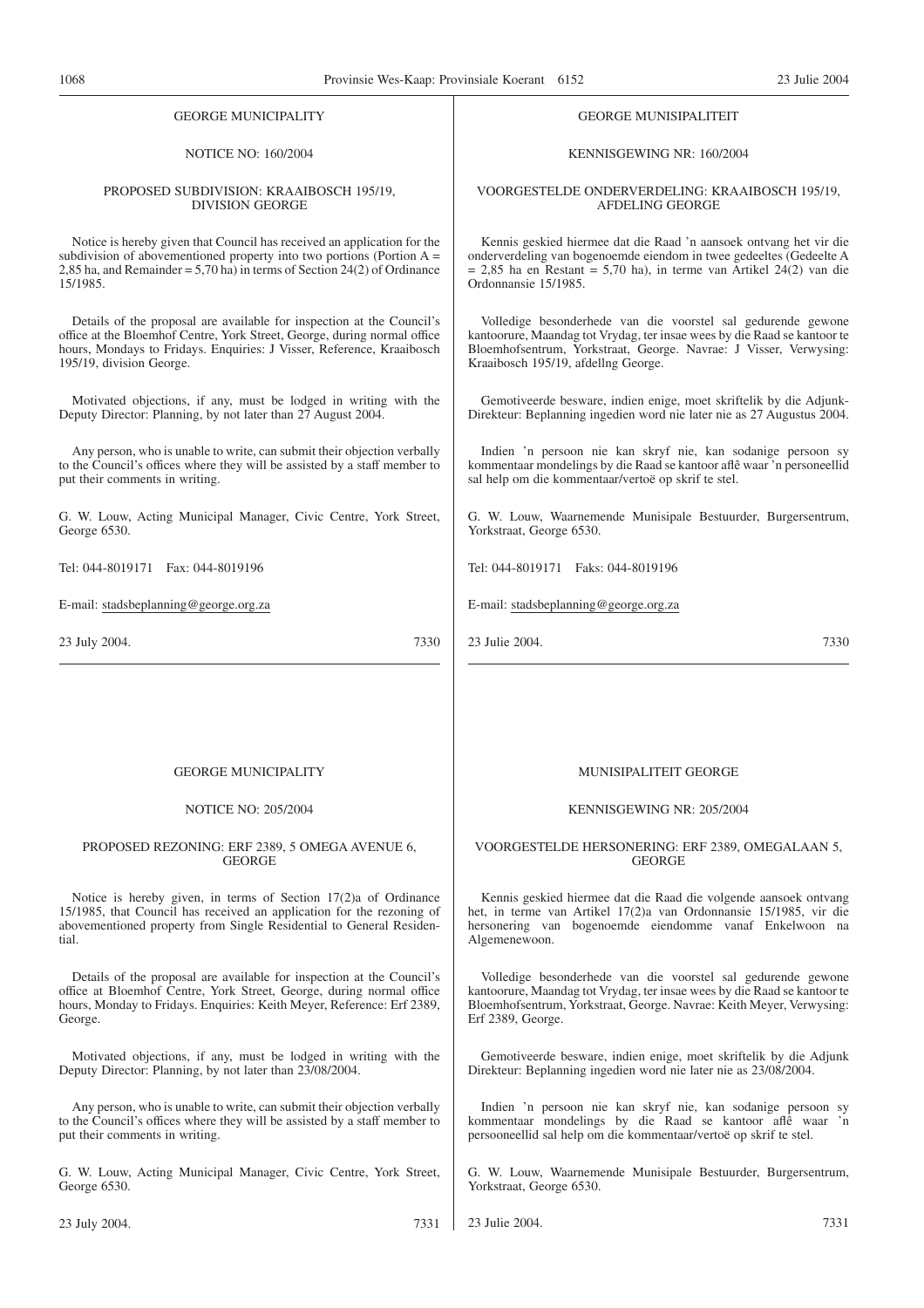#### GEORGE MUNICIPALITY

#### NOTICE No. 230 OF 2004

#### PROPOSED CLOSURE, SUBDIVISION, REZONING AND ALIENATION OF A PORTION OF PUBLIC OPEN SPACE ERF 5987 EDEN GEORGE

Notice is hereby given in terms of the provisions of Section 17(2)a of the Land Use Planning Ordinance, 1985 (Ordinance 15 of 1985) that it is Council's intention to close, subdivide, rezone a portion of public open space erf 5987 Eden George to single residential purposes, to consolidate it with erf 6019 Dikkop Street Eden George and to alienate it to the owner of erf 6019 George.

Full particulars of the aforegoing proposals are available for inspection at the office of the Deputy Director Planning (tel no 801 9370) during normal office hours. Any objections thereto must be lodged in writing to reach the undersigned not later than Monday, 23 August 2004.

G. W. Louw, Acting Municipal Manager, Civic Centre, York Street, George 6529.

23 July 2004. 7332

#### KNYSNA MUNICIPALITY

#### LAND USE PLANNING ORDINANCE, 1985 (ORDINANCE 15 OF 1985)

LOCAL GOVERNMENT ACT: MUNICIPAL SYSTEMS, 2000 (ACT 32 OF 2000)

#### PROPOSED AMENDMENT OF APPROVED SUBDIVISION PLAN AND CONDITIONS OF APPROVAL: ERF 9002 KNYSNA (BARRACCUDA STREET FISHER HAVEN)

Notice is hereby given in terms of Section 30(2) and 42(4) of Ordinance 15 of 1985 that the undermentioned application has been received by the Municipal Manager and is open for inspection at the Municipal Building, Clyde Street, Knysna. Any objections, with full reasons therefore, should be lodged in writing with the Municipal Manager, PO Box 21, Knysna, 6570 on or before Monday, 23 August 2004, quoting the above Ordinance and the objectors erf number.

Notice is further given in terms of Section 21(4) of the Local Govemment Act: Municipal Systems 2000 (Act 32 of 2000) that people who cannot write can approach the Town Planning section during normal office hours at the Municipal Offices, where the Secretary will refer you to the responsible official whom will assist you in putting your comments or objections in writing.

#### *Nature of Application*

- 1. Amendment of the approved subdivision plan.
- 2. Amendment of conditions of approval to:
	- i) allow units larger than  $185 \text{ m}^2$
	- ii) to relax the northeastern side building lines from 2 m to 1 m.

#### *Applicant*

Integrated Development Planning & Management Town & Regional Planners, GIS, Project Management, Development Facilitation, Integrated Environmental Management and Surveying.

16 Green Street, P.O. Box 173, Knysna 6570.

Tel: (044) 3022300 Fax: (044) 3827162

e-mail: vpm.survey@pixie.co.za

23 July 2004. 7333

#### MUNISIPALITEIT GEORGE

#### KENNISGEWING Nr. 230 VAN 2004

#### VOORGESTELDE SLUITING, ONDERVERDELING, HERSONERING EN VERVREEMDING VAN 'N GEDEELTE VAN OPENBARE OOPRUIMTE ERF 5987 EDEN GEORGE

Kennis geskied hiermee ingevolge die bepalings van Artikel 17(2)a en 24(2) van die Ordonnansie op Grondgebruikbeplanning, 1985 (Ordonnansie 15 van 1985) dat die Raad van voorneme is om 'n gedeelte van openbare oopruimte erf 5987 Eden George te sluit, te onderverdeel, te hersoneer na enkelwoondoeleindes, te konsolideer met erf 6019 Dikkopstraat, Eden George en aan die eienaar van erf 6019 George te vervreem.

Volledige besonderhede van die voorafgaande voorstelle is ter insae beskikbaar by die kantoor van die Adjunk Direkteur: Beplanning (tel no 044-801 9370) gedurende gewone kantoorure. Enige besware daarteen moet skriftelik ingedien word nie later as Maandag, 23 Augustus 2004, nie.

G. W. Louw, Waarnemende Munisipale Bestuurder, Burgersentrum, Yorkstraat, George 6530.

23 Julie 2004. 7332

#### KNYSNA MUNISIPALITEIT

ORDONNANSIE OP GRONDGEBRUIKBEPLANNING, 1985 (ORDONNANSIE 15 VAN 1985)

WET OP PLAASLIKE REGERING: MUNISIPALE STELSELS, 2000 (WET 32 VAN 2000)

#### VOORGESTELDE WYSIGING VAN 'N GOEGEKEURDE ONDERVERDELINGSPLAN EN GOEDKEURINGSVOORWAARDES: ERF 9002 KNYSNA (BARRACCUDA STREET FISHER HAVEN)

Kennis geskied hiermee ingevolge Artikels 30(2) en 42(4) van Ordonnansie 15 van 1985 dat die onderstaande aansoek deur die Munisipale Bestuurder ontvang is en ter insae lê by die Munisipale Gebou, Clydestraat, Knysna. Enige besware met volledige redes daarvoor, moet skriftelik by die Munisipale Bestuurder, Posbus 21, Knysna, 6570 ingedien word op of voor Maandag, 23 Augustus 2004 met vermelding van bogenoemde Ordonnansie en beswaarmaker se erfnommer.

Ingevolge Artikel 21(4) van die Wet op Plaaslike Regering: Munisipale Stelsels, 2000 (Wet 32 van 2000) word hiermee verder kennis gegee dat persone wat nie kan skryf nie, die Stadsbeplanningsafdeling kan nader tydens normale kantoorure waar die Sekretaresse u sal verwys na die betrokke amptenaar wat u sal help om u kommentaar of besware op skrif te stel.

*Aard van aansoek*

- 1. Wysiging van die goedgekeurde onderverdelingsplan.
- 2. Wysiging van goedkeuringsvoorwaardes
	- i) om eenhede grootter as  $185 \text{ m}^2$  toelaat
	- ii) om die noordoostelike kantboulyne te verslap van 2 m na 1 m.

#### *Applikant*

Integrated Development Planning & Management Town & Regional Planners, GIS, Project Management, Development Facilitation, Integrated Environmental Management and Surveying.

Greenstraat 16, Posbus 173, Knysna 6570.

Tel: (044) 3022300 Faks: (044) 3827162

e-mail: vpm.survey@pixie.co.za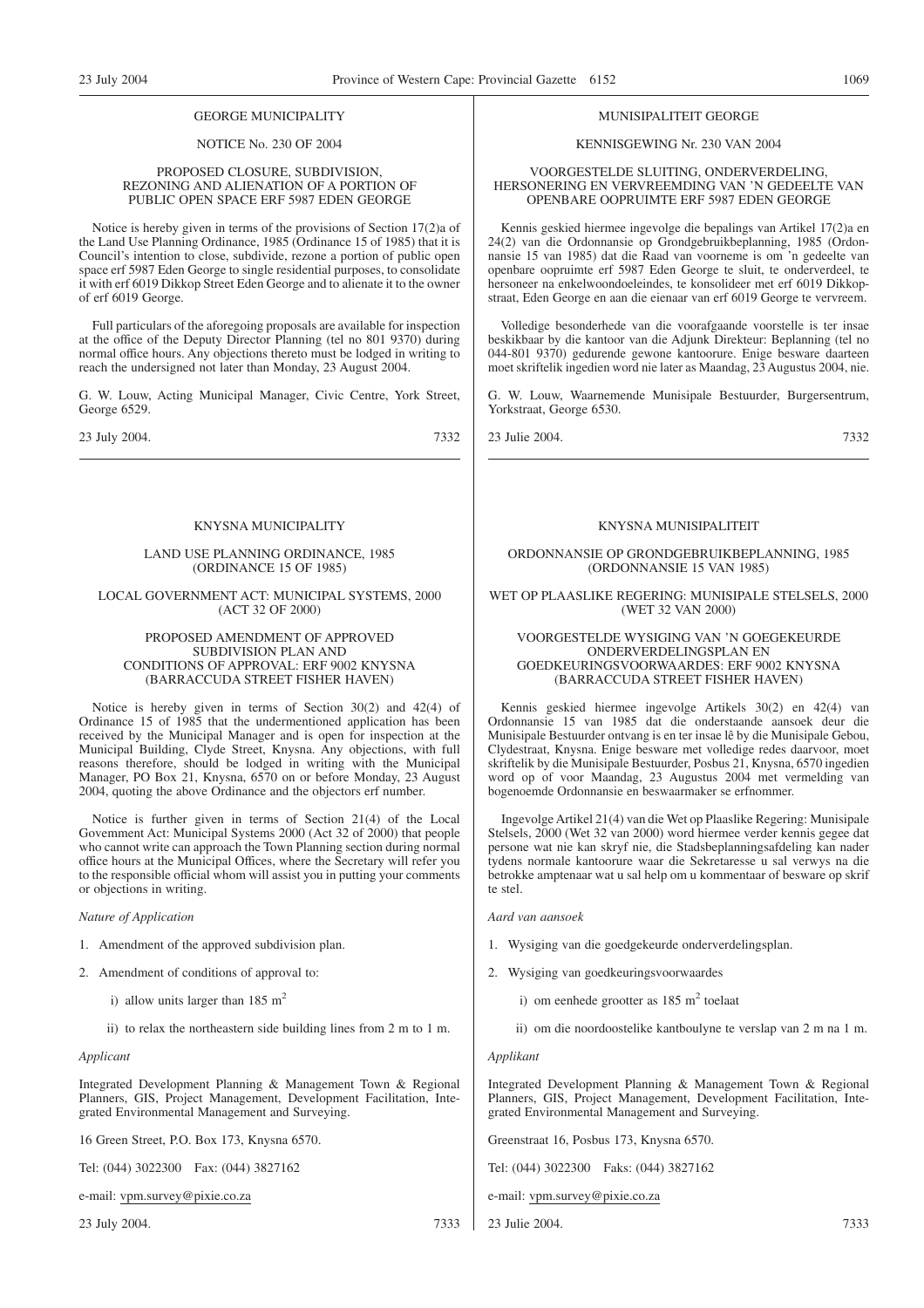#### OVERSTRAND MUNICIPALITY

#### (Gansbaai Administration)

(MN 26/2004)

#### PORTION 29 (A PORTION OF PORTION 25) OF THE FARM FRANSCHE KRAAL NO. 708, CALEDON DIVISION: APPLICATION FOR REZONING

Notice is hereby given in terms of the provisions of section 17 of the Land Use Planning Ordinance, 1985 (Ordinance 15 of 1985) that the council received an application from the owner of Portion 29 (a portion of Portion 25) of the Farm Fransche Kraal No. 708, Caledon Division (known as Die Stal) for the rezoning of the property from Agricultural Zone I purposes to Special Zone (I) purposes.

The property (approximate 21,5 ha in extent) forms part of the Franskraal small holdings, and is situated along Divisional Road 1205 in the vicinity of the Uilenkraalsmond crossing. The proposed zoning entails various land uses on the same cadastral land unit, which land uses are linked to a terrain development plan.

*Proposed Primary Land Uses*

Agriculture

Outbuildings associated with the development are regarded as a primary land use on the property.

#### *Proposed Special Consent Uses (Secondary Land Uses)*

*Disco/dance hall with braai facilities, place of entertainment, takeaways, panel beat and spray painting workshop, kennels, additional dwelling units up to a maximum of two (2), farmstore, farmstall, intensive feed farming, riding school, nursery, service trade, tourist facilities.*

#### *Development*

The owner intends to utilise the current activities which occur on the property, namely dance hall/disco with braai facilities, take-aways, panel beating and spray painting workshop, kennels and the existing dwelling, as special consent uses (secondary land uses) under the above-mentioned proposed zoning. The application only entails the special consent uses (secondary land uses) as mentioned in this paragraph, and not any of the other above-mentioned proposed special consent uses. The special consent of the council is still a requirement for any of the other proposed special consent uses.

Further details of the proposal are open for inspection at the under-mentioned offices during normal office hours.

Written, fully motivated objections/comments, if any, against the application, with the objector's property description, address and telephone number, must be lodged with the undersigned on or before Monday 23 August 2004. Comments/objections may also be faxed to a faxno. 028-3840241. Persons who cannot write, can approach the town planning division of the Overstrand Municipality (Gansbaai Administration) during normal office hours where a staff member will assist such persons to transcribe their comments or objections. Late comments/ objections will not be considered.

Municipal Manager, Overstrand Municipality, Gansbaai Administration, P.O. Box 26, Gansbaai, 7220/Municipal Offices, Main Street, Gansbaai.

Tel.no. 028-3840111 (Enquiries: Mr Boshoff).

#### OVERSTRAND MUNISIPALITEIT

#### (Gansbaai Administrasie)

#### (M/K 26/2004)

#### GEDEELTE 29 ('N GEDEELTE VAN GEDEELTE 25) VAN DIE PLAAS FRANSCHE KRAAL NR. 708, AFDELING CALEDON: AANSOEK OM HERSONERING

Kennis geskied hiermee ingevolge die bepalings van artikel 17 van die Ordonnansie op Grondgebruikbeplanning, 1985 (Ordonnansie 15 van 1985) dat die raad 'n aansoek van die eienaar van Gedeelte 29 ('n gedeelte van Gedeelte 25) van die Plaas Fransche Kraal Nr. 708, Afdeling Caledon (bekend as Die Stal) ontvang het, vir die hersonering van die eiendom vanaf Landbousone I doeleindes na Spesiale Sone (I) doeleindes.

Die eiendom (ongeveer 21,5 ha groot) vorm deel van die Franskraal kleinhoewes, en is langs Afdelingspad 1205 in die omgewing van die Uilenkraalsmond kruising, geleë. Die voorgestelde sonering behels verskillende grondgebruike op dieselfde kadastrale grondeenheid, welke grondgebruike aan 'n terreinontwikkelingsplan gekoppel is.

*Voorgestelde Primêre Grondgebruike*

Landbou

Buitegeboue wat gepaardgaan met die ontwikkeling word geag 'n primêre grondgebruik op die eiendom te wees.

*Voorgestelde Vergunningsgebruike (Sekondêre Grondgebruike)*

*Diskoteek/danssaal, met braaigeriewe, vermaaklikheidsplek, wegneemetes, duikklop en spuitverfwerkswinkel, hondeherberg, addisionele wooneenhede tot 'n maksimum van twee (2), plaaswinkel, plaasstal, intensiewevoerboerdery, ryskool, kwekery, diensbedryf, toeristefasiliteite.*

#### *Ontwikkeling*

Die eienaar beoog om die huidige aktiwiteite wat op die eiendom voorkom, naamlik danssaal/diskoteek met braaigeriewe, wegneemetes, duikklop en spuitverfwerkswinkel, en hondeherberg, as vergunningsgebruike (sekondêre grondgebruike) onder bogenoemde voorgestelde sonering aan te wend. Die aansoek behels slegs die vergunningsgebruike (sekondêre gebruike) soos genoem in hierdie paragraaf, en nie enige ander voorgestelde vergunningsgebruike hierbo genoem nie. Die spesiale toestemming van die raad is steeds 'n vereiste vir enige van die ander voorgestelde vergunningsgebruike.

Nadere besonderhede van die voorstel lê ter insae by die onderstaande kantore gedurende normale kantoorure.

Skriftelik gemotiveerde besware/kommentaar, indien enige, teen die voorstel, met die beswaarmaker se eiendomsbeskrywing, adres en telefoonnommer, moet by die ondergemelde adres ingedien word voor of op Maandag 23 Augustus 2004. Kommentaar/besware mag ook na faksnr. 028-3840241 gefaks word. Persone wat nie kan skryf nie, kan die stadsbeplanningsafdeling van die Munisipaliteit Overstrand (Gansbaai Administrasie) tydens normale kantoorure nader waar 'n persooneellid daardie persone behulpsaam sal wees deur hul kommentaar of besware op skrif te stel. Laat kommentaar/besware sal nie oorweeg word nie.

Munisipale Bestuurder, Overstrand Munisipaliteit, Gansbaai Administrasie, Posbus 26, Gansbaai, 7220/Munisipale Kantore, Hoofstraat, Gansbaai.

Tel.nr. 028-3840111 (Navrae: mnr Boshoff).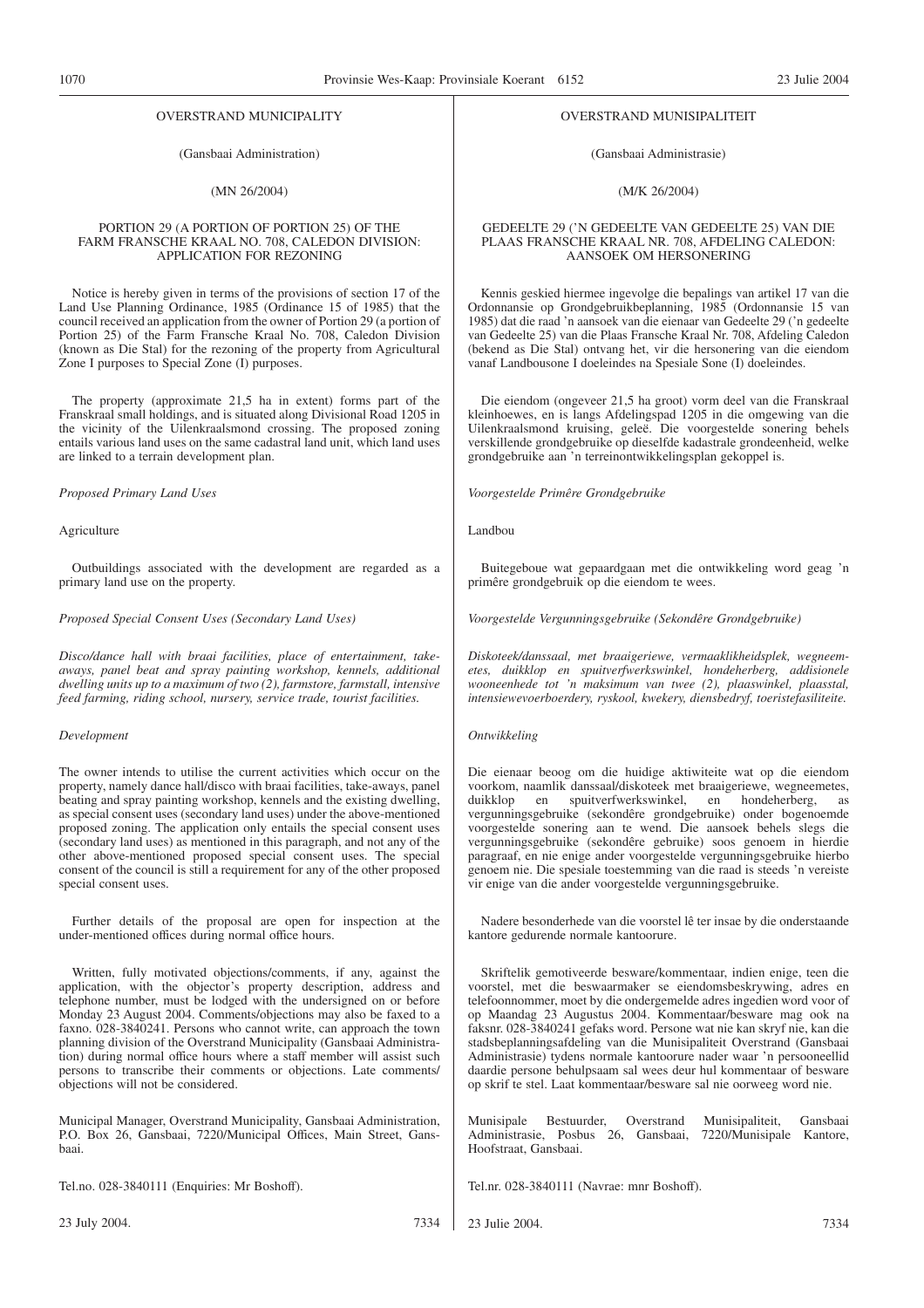#### OVERSTRAND MUNICIPALITY

#### (Gansbaai Administration)

#### (M/N 27/2004)

#### PORTION 7 (WATER KOP) (A PORTION OF PORTION 5) OF THE FARM DE PLATTE RUGT NO. 692, CALEDON DIVISION: APPLICATION FOR REZONING

Notice is hereby given in terms of the provisions of section 17 of the Land Use Planning Ordinance, 1985 (Ordinance 15 of 1985) that the council received an application from the owner of Portion 7 (Water Kop) (a portion of Portion 5) of the Farm De Platte Rugt No. 692, Caledon Division (known as Bella Vista) for the rezoning of the property from Agricultural Zone I purposes to Special Zone (2) purposes.

The property (approximately 311 ha in extent) is situated along Main Road 28 between Gansbaai and Stanford. The proposed zoning entails various primary and secondary land uses on the same cadastral land unit, which land uses are linked to a terrain development plan.

#### *Proposed Primary Land Uses*

*Agriculture, private nature reserve.*

Outbuildings associated with the development are regarded as a primary land use on the property.

#### *Proposed Special Consent Uses (Secondary Land Uses)*

*Guest-house, restaurant, chalets, personnel accommodation, tourist facilities, additional dwelling units* up to a maximum of five (5), *farmstore, farmstall, intensive feed farming, riding school, nursery*, and *service trade*.

#### *Development*

The owner intends to utilise the current activities which occur on the property, namely the existing dwelling which has been converted into a guest-house and restaurant, and two existing buildings which have been converted into overnight accommodation units (chalets), as special consent uses (secondary land uses) under the above-mentioned proposed zoning. Except for the guests, the owner also intends to make the restaurant portion accessible to the general public. The application only entails the special consent uses (secondary land uses) as mentioned in this paragraph, and not any of the other above-mentioned proposed special consent uses. The special consent of the council is still a requirement for any of the other proposed special consent uses.

Further details of the proposal are open for inspection at the under-mentioned office as during normal office hours.

Written, fully motivated objections/comments, if any, against the application, with the objector's property description, address and telephone number, must be lodged with the undersigned on or before Monday, 23 August 2004. Comments/objections, may also be faxed to faxno 028-3840241. Persons who cannot write, can approach the town planning division of the Overstrand Municipality (Gansbaai Administration) during normal office hours where a staff member will assist such persons to transcribe their comments or objections. Late comments/ objections will not be considered.

Municipal Manager, Overstrand Municipality, Gansbaai Administration, P.O. Box 26, Gansbaai, 7220/Municipal Offices, Main Street, Gansbaai.

Tel. No. 028-3840111 (Enquiries: Mr Boshoff).

23 July 2004. 7335

#### OVERSTRAND MUNISIPALITEIT

(Gansbaai Administrasie)

#### (M/K 27/2004)

#### GEDEELTE 7 (WATER KOP) ('N GEDEELTE VAN GEDEELTE 5) VAN DIE PLAAS DE PLATTE RUGT NR. 692, AFDELING CALEDON: AANSOEK OM HERSONERING

Kennis geskied hiermee ingevolge die bepalings van artikel 17 van die Ordonnansie op Grondgebruikbeplanning, 1985 (Ordonnansie 15 van 1985) dat die raad 'n aansoek van die eienaar van Gedeelte 7 (Water Kop) ('n gedeelte van Gedeelte 5) van die Plaas De Platte Rugt Nr. 692, Afdeling Caledon (bekend as Bella Vista) ontvang het, vir die hersonering van die eiendom vanaf Landbousone I doeleindes na Spesiale Sone (2) doeleindes.

Die eiendom (ongeveer 311 ha groot) is tussen Gansbaai en Stanford langs Hoofpad 28 geleë. Die voorgestelde sonering behels verskillende primêre en sekondêre grondgebruike op dieselfde kadastrale grondeenheid, welke grondgebruike aan 'n terreinontwikkelingsplan gekoppel is.

*Voorgestelde Primêre Grondgebruike*

*Landbou, privaat natuurreservaat*

Buitegeboue wat gepaardgaan met die ontwikkeling word geag 'n primêre grondgebruik op die eiendom te wees.

*Voorgestelde Vergunningsgebruike (Sekondêre Grondgebruike)*

*Gastehuis, restaurant, chalets, personeelakkommodasie, toeristefasiliteite, addisionele wooneenhede* tot 'n maksimum van vyf (5), *plaaswinkel, plaasstal, intensiewe voerboerdery, ryskool, kwekery,* en *diensbedryf.*

#### *Ontwikkeling*

Die eienaar beoog om die huidige aktiwiteite wat op die eiendom voorkom, naamlik die bestaande wooneenheid wat in 'n gastehuis en restaurant omskep is, en twee bestaande geboue wat in oornagakkommodasie eenhede (chalets) omskep is, as vergunningsgebruike (sekondêre grondgebruike) onder bogenoemde voorgestelde sonering aan te wend. Behalwe vir die gaste, is die eienaar ook van voorneme om die restaurantgedeelte toeganklik tot die algemene publiek te maak. Die aansoek behels slegs die vergunningsgebruike (sekondêre gebruike) soos genoem in hierdie paragraaf, en nie enige ander voorgestelde vergunningsgebruike hierbo genoem nie. Die spesiale toestemming van die raad is steeds 'n vereiste vir enige van die ander voorgestelde vergunningsgebruike.

Nadere besonderhede van die voorstel lê ter insae by die onderstaande kantore gedurende normale kantoorure.

Skriftelik gemotiveerde besware/kommentaar, indien enige, teen die voorstel, met die beswaarmaker se eiendomsbeskrywing, adres en telefoonnommer, moet by die ondergemelde adres ingedien word voor of op Maandag, 23 Augustus 2004. Kommentaar/besware mag ook na faksnr. 028-3840241 gefaks word. Persone wat nie kan skryf nie, kan die stadsbeplanningsafdeling van die Munisipaliteit Overstrand (Gansbaai Administrasie) tydens normale kantoorure nader waar 'n personeellid daardie persone behulpsaam sal wees deur hul kommentaar of besware op skrif te stel. Laat kommentaar/besware sal nie oorweeg word nie.

Munisipale Bestuurder, Overstrand Munisipaliteit, Gansbaai Administrasie, Posbus 26, Gansbaai, 7220/Munisipale Kantore, Hoofstraat, Gansbaai.

Tel. Nr. 028-3840111 (Navrae: mnr Boshoff)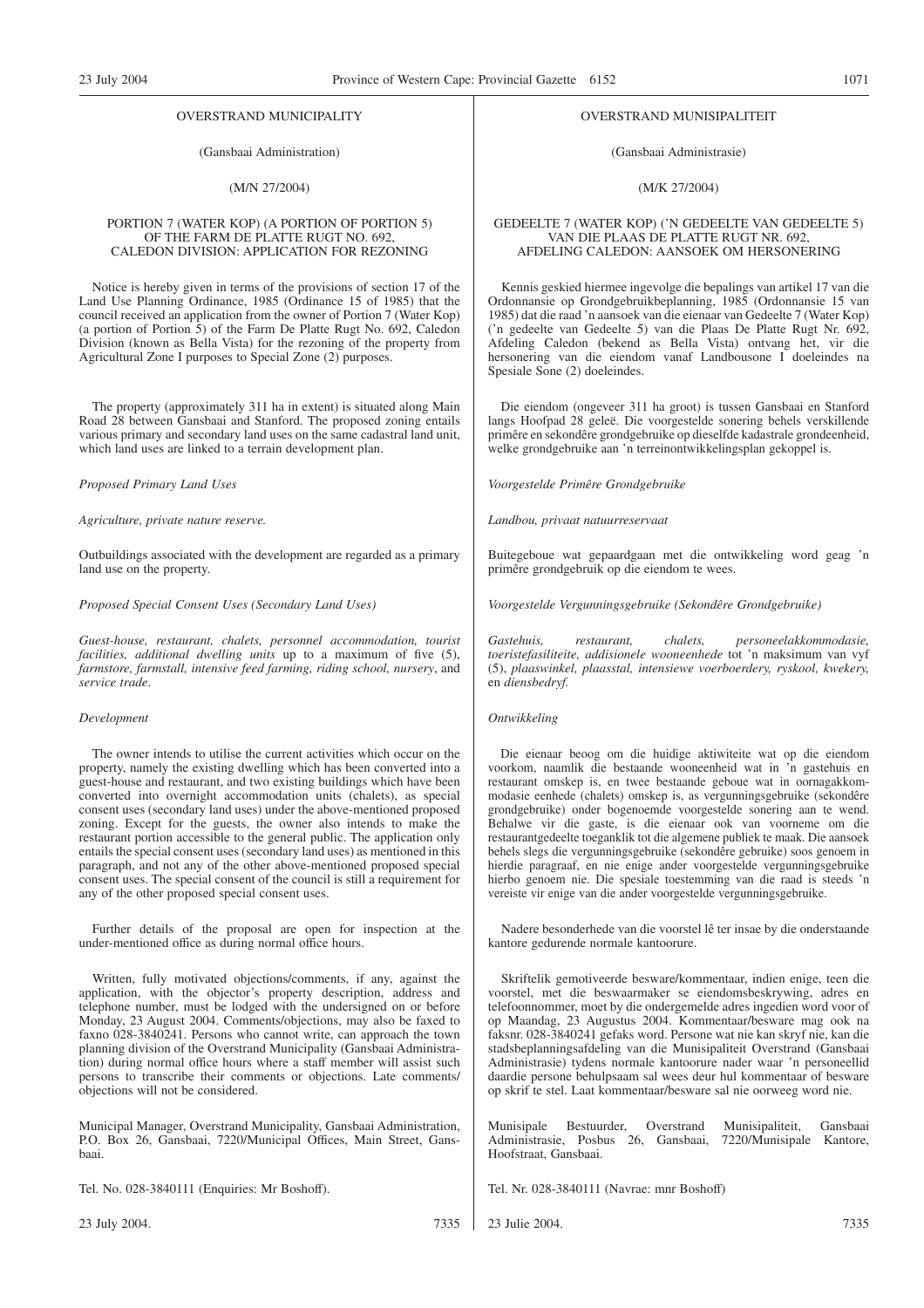#### SALDANHA BAY MUNICIPALITY

#### REZONING OF ERF 5967, LANGEBAAN (IN THE VICINITY OF CLUB MYKONOS INTERSECTION)

Notice is hereby given that Council received an application for:

a) the rezoning Erf 5967, Langebaan, in terms of Section 17 of the Land Use Planning Ordinance (No 15 of 1985), from Resort Zone II to Business Zone, in order to allow for the development of a commercial complex.

Details are available at the Municipal Manager's office at Buller Centre, Main Street, Vredenburg. Weekdays: 08:00-13:00 and 13:30- 16:30. Enquiries: N Colyn. (Tel 022-701 7107). Objections with relevant reasons must be lodged in writing, before 24 August 2004.

#### Municipal Manager.

23 July 2004. 7336

#### STELLENBOSCH MUNICIPALITY

#### AMENDMENT TO ZONING SCHEME

#### APPLICATION FOR A DEPARTURE ON ERF 4436, DORP STREET, STELLENBOSCH

Notice is hereby given in terms of Section 15 of the Land Use Planning Ordinance, 1985 (Ordinance 15 of 1985), that the Town Council received an application for a departure, namely to operate a boutique bottle store where wine tasting and wine distillery will also take place, on Erf 4436, 63 Dorp Street, Stellenbosch, behind Die Kelder Restaurant.

Further particulars are available between 8:00 and 12:45 (week days) at the office of the Chief Town Planner, Department of Planning and Economic Development Services, Town Hall, Plein Street, Stellenbosch during office hours and any comments may be lodged in writing with the undersigned, but not later than 2004-08-20.

Municipal Manager.

23 July 2004. File 6/2/2/5 Erf 4436

Notice: 97/2004 7337

#### SALDANHA BAY MUNICIPALITY

#### DEPARTURE ON ERF 525, NOORD STREET, LANGEBAAN

Notice is hereby given that Council received an application for:

(i) a departure, in terms of Section 15 of the Ordinance on Land Use Planning (No 15 of 1985), in order to exceed the current height restriction of 4 metres (applicable on a Residential Zone I zoned premises) with  $\pm$  3 metres, thus allowing for a double storey dwelling on Erf 525, Langebaan.

Details are available for scrutiny at the Municipal Manager's office, Breë Street, Langebaan during the following hours; Monday to Friday: 08:00-13:00 and 13:30-16:30. Enquiries: N Colyn, Vredenburg Office (Tel: 022-7017107), Retha Harvett, Langebaan Office (Tel: 022- 7075003).

Objections with relevant reasons must be lodged in writing, before 24 August 2004.

Municipal Manager.

23 July 2004. Notice: 84/2004 7338

### MUNISIPALITEIT SALDANHABAAI

HERSONERING VAN ERF 5967, LANGEBAAN (NABY KLUB MYKONOS INTERSEKSIE)

Kennis geskied hiermee dat die Raad 'n aansoek ontvang het vir:

a) die hersonering van Erf 5967, Langebaan, ingevolge Artikel 17 van die Ordonnansie op Grondgebruikbeplanning (Nr 15 van 1985), vanaf Oordsone II na Besigheid Sone, ten einde 'n kommersiële kompleks te ontwikkel.

Nadere besonderhede lê ter insae by die Munisipale Bestuurder se kantoor te Bullersentrum, Hoofstraat, Vredenburg. Weeksdae: 08:00-13:00 en 13:30-16:30. Navrae: N Colyn. (Tel 022-701 7107). Besware met relevante redes, moet skriftelik voor 24 Augustus 2004 ingedien word.

Munisipale Bestuurder.

23 Julie 2004. 7336

### MUNISIPALITEIT STELLENBOSCH

#### WYSIGING VAN SONERINGSKEMA

#### AANSOEK VIR 'N AFWYKING OP ERF 4436, DORPSTRAAT, **STELLENBOSCH**

Kennis geskied hiermee ingevolge Artikel 15 van die Ordonnansie op Grondgebruikbeplanning, 1985 (Ordonnansie 15 van 1985), dat die Stadsraad 'n aansoek ontvang het vir 'n afwyking, naamlik vir die bedryf van 'n boutique drankwinkel waar wynproe en -stokery ook gaan plaasvind, op Erf 4436, Dorpstraat 63, Stellenbosch, agter Die Kelder Restaurant.

Verdere besonderhede is tussen 8:00 en 12:45 (weeksdae) by die kantoor van die hoofstadsbeplanner, Departement Beplanning en Ekonomiese Ontwikkelingsdienste, Stadhuis, Pleinstraat, Stellenbosch beskikbaar en enige kommentaar kan skriftelik by die ondergetekende ingedien word, maar nie later as 2004-08-20.

Munisipale Bestuurder.

23 Julie 2004. Lêer 6/2/2/5 Erf 4436

Kennisgewing: 97/2004 7337

#### MUNISIPALITEIT SALDANHABAAI

#### AFWYKING OP ERF 525, NOORDSTRAAT, LANGEBAAN

Kennis geskied hiermee dat die Raad 'n aansoek ontvang het vir:

(i) 'n afwyking, ingevolge Artikel 15 van die Ordonnansie op Grondgebruikbeplanning (Nr 15 van 1985), ten einde die huidige hoogtebeperking van 4 meter (van toepassing op 'n Residensiële Sone I gesoneerde perseel) met  $\pm 3$  meter te oorskry, en sodoende 'n dubbelverdieping woonhuis op Erf 525, Langebaan toe te laat.

Nadere besonderhede lê ter insae by die Munisipale Bestuurder se kantoor, Breëstraat, Langebaan gedurende die volgende ure: Maandag tot Vrydag: 08:00-13:00 en 13:30-16:30. Navrae: N Colyn, Vredenburg Kantoor (Tel: 022-7017107), Retha Harvett, Langebaan Kantoor (Tel: 022-7075003).

Besware met relevante redes, moet skriftelik voor 24 Augustus 2004 ingedien word.

Munisipale Bestuurder.

23 Julie 2004. Kennisgewing: 84/2004 7338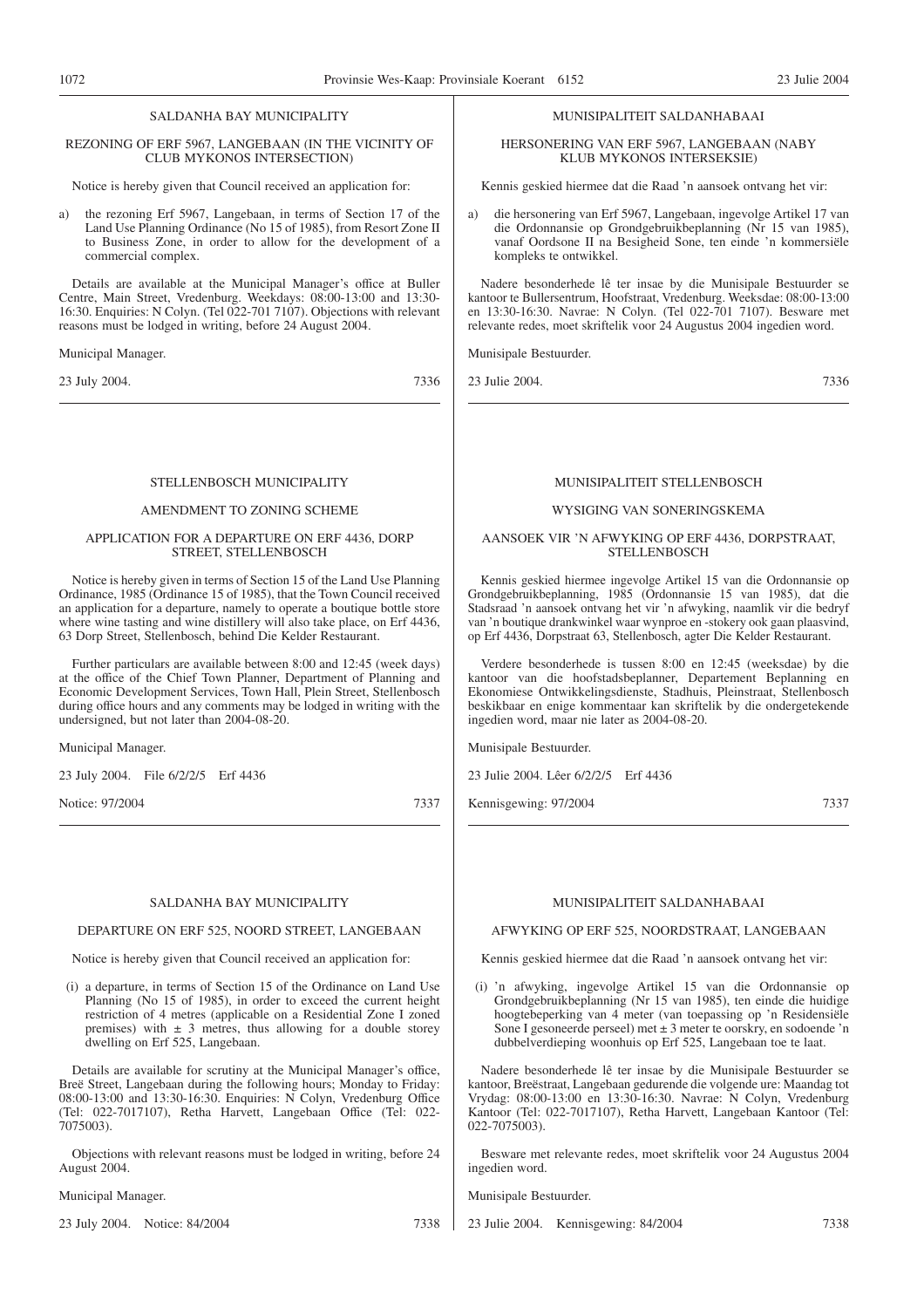#### STELLENBOSCH MUNICIPALITY

#### OFFICIAL NOTICE: APPLICATION FOR REZONING AND SUBDIVISION

Notice is hereby given in terms of Sections 17(2) and 24(2) of the Land Use Planning Ordinance, 1985 (No 15 of 1985) that an application for rezoning and subdivision as set out below has been submitted to the Stellenbosch Municipality and that it can be viewed at the Municipal office at Plein Street, Stellenbosch (Tel. 021-808 8111) during office hours from 08:00 till 13:00.

*Property:* Farm 393/11, Stellenbosch Division

*Applicant:* Taylor, Van Rensburg, Van der Spuy

*Owner:* AF Kennedy

*Location:* On the corner of the R310 (Polkadraai Road) and Vlottenburg Divisional Road No 1065. The property is situated  $\pm$  6 km west of Stellenbosch and forms part of the Vlottenburg Hamlet.

*In Extent:* 81,4771 ha

*Proposal:* Application is made for the following:

1) The subdivision of the farm into three portions:

Remainder ( $\pm 66$  ha), Ptn 1 ( $\pm 10$  ha) and Ptn 2 ( $\pm 5$  ha).

- 2) The rezoning of Ptn 1 and Ptn 2 from Agricultural Zone I to Subdivisional Area.
- 3) The subdivision of Ptn 1 into 100 single residential erven, streets and open spaces (estate development).
- 4) The subdivision of Ptn 2 into 106 single residential erven, streets and open spaces (agricultural village development).
- 5) The rezoning of a portion  $(1000 \text{ m}^2)$  of the remainder from Agricultural Zone I to Residential Zone V to accommodate a guesthouse on the property.

Motivated objections and/or comments can be lodged in writing to the Acting Municipal Manager, Stellenbosch Municipality, P O Box 17, Stellenbosch, 7599 before or on 23 August 2004.

23 July 2004. Notice: 98/2004 7339

SWELLENDAM MUNICIPALITY

#### POLICY AND BY-LAW RELATING TO THE MANAGEMENT AND ADMINISTRATION OF MUNICIPAL IMMOVABLE PROPERTY

Notice is hereby given in terms of section 12(3)(b) of the Local Government: Municipal Systems Act, 2000 (Act No. 32 of 2000) that the Municipal Council intends to pass the Policy and By-law relating to the Management and Administration of Municipal Immovable Property.

The proposed Policy and By-law is available for inspection at the Municipal offices in Swellendam, Barrydale and Suurbraak during office hours. Representations or comment with regard to the proposed Policy and By-law must be lodged in writing with the Municipal Manager before or on 27 September 2004.

T. Botha, Municipal Manager, Municipal Office, P.O. Box 20, Swellendam 6740.

(Notice 83/2004) 23 July 2004. 7340

MUNISIPALITEIT STELLENBOSCH

#### AMPTELIKE KENNlSGEWING: AANSOEK OM HERSONERING EN ONDERVERDELING

Kennis geskied hiermee ingevolge Artikels 17(2) en 24(2) van die Ordonnansie op Grondgebruikbeplanning, 1985 (Nr. 15 van 1985) dat 'n aansoek om hersonering en onderverdeling soos hieronder uiteengesit by die Munisipaliteit Stellenbosch ingedien is en dat dit gedurende kantoor ure vanaf 08:00 tot 13:00 ter insae lê by die Munisipale kantoor te Pleinstraat, Stellenbosch (Tel. 021-808 8111).

*Eiendom:* Plaas 393/11, Afdeling Stellenbosch

*Aansoeker:* Taylor, Van Rensburg, Van der Spuy

*Eienaar:* AF Kennedy

*Ligging:* Op die hoek van die R310 (Polkadraaipad) en Vlottenburg Afdelingspad Nr. 1065. Die eiendom is geleë  $\pm$  6 km wes van Stellenbosch en is deel van die Vlottenburg Hamlet.

*Grootte:* 81,4771 ha

*Voorstel:* Aansoek word gedoen vir die volgende:

1) Die onderverdeling van die plaas in drie gedeeltes nl.:

Restant (±66 ha), Gedeelte 1 (±10 ha) en Gedeelte 2 (±5 ha).

- 2) Die hersonering van gedeeltes 1 en 2 van Landbousone I na Onderverdelingsgebied.
- 3) Die onderverdeling van gedeelte 1 in 100 enkel residensiële erwe, strate en oopruimtes (''estate development'').
- 4) Die onderverdeling van gedeelte 2 in 106 enkel residensiële erwe, strate en oopruimtes (''agricultural village development''),
- 5) Die hersonering van 'n gedeelte (1000 m<sup>2</sup>) van die restant van Landbousone I na Residensiele Sone V om 'n gastehuis op die eiendom te akkommodeer.

Gemotiveerde besware en/of kommentaar kan skriftelik by die Waarnemende Munisipale Bestuurder, Munisipaliteit Stellenbosch, Posbus 17, Stellenbosch, 7599 voor of op 23 Augustus 2004 ingedien word.

23 Julie 2004. Kennisgewing 98/2004 7339

#### MUNISIPALITEIT SWELLENDAM

#### BELEID EN VERORDENING INSAKE DIE BESTUUR EN ADMINISTRASIE VAN ONROERENDE MUNISIPALE EIENDOM

Kennis geskied hiermee ingevolge artikel 12(3)(b) van die Wet op Plaaslike Regering: Munisipale Stelsels, 2000 (Wet No. 32 van 2000) dat die Munisipale Raad van voorneme is om die Beleid en Verordening insake die Bestuur en Administrasie van Onroerende Munisipale Eiendom aan te neem.

Die voorgestelde konsep Beleid en Verordening lê ter insae gedurende kantoorure by die Munisipale kantore te Swellendam, Barrydale en Suurbraak. Skriftelike vertoë of kommentaar op die voorgestelde konsep Beleid en Verordening moet die Munisipale Bestuurder voor of op 27 September 2004 bereik.

T. Botha, Munisipale Bestuurder, Munisipale Kantoor, Posbus 20, Swellendam 6740.

(Kennisgewing 83/2004) 23 Julie 2004. 7340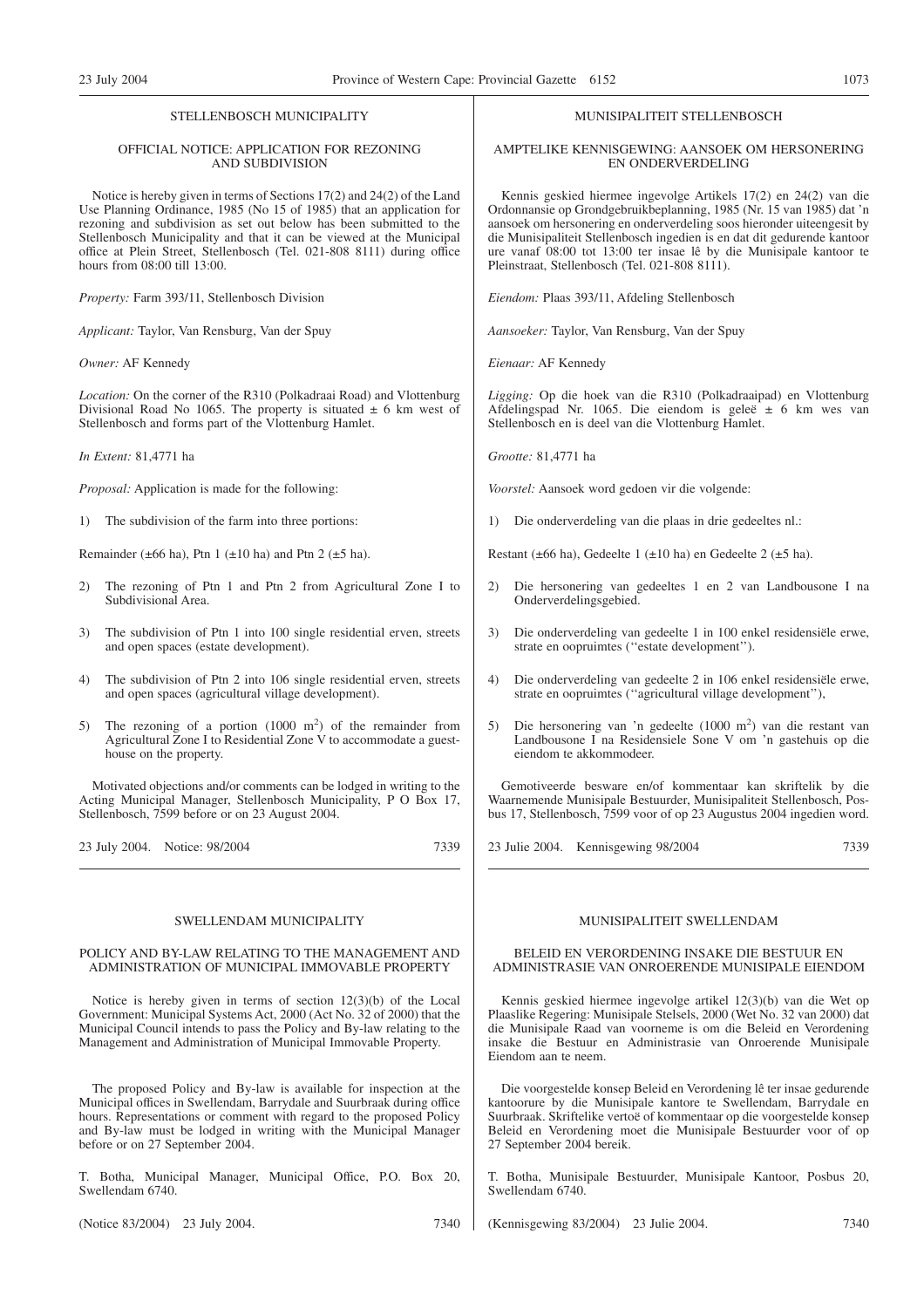#### MUNICIPALITY SWELLENDAM

#### CONSENT USE: ERF 1179 SWELLENDAM

Notice is hereby given in terms of the Swellendam Zoning Scheme that Council has received an application for consent use, tourism business, in order to establish a restaurant business on erf 1179, 25 Swellengrebel Street, Swellendam.

Further particulars regarding the proposal are available for inspection at the Municipal Offices at Swellendam during office hours. Objections to the proposal, if any, must reach the under-mentioned on or before 23 August 2004. Persons who are unable to write will be assisted during office hours, at the Municipal Offices, Swellendam, to write down their objections.

T. Botha, Municipal Manager, Municipal Office, Swellendam.

Notice 86/2004 23 July 2004. 7340

#### MUNICIPALITY SWELLENDAM

#### CONSENT USE: ERF 2474, 824 en 825 SWELLENDAM

Notice is hereby given in terms of the Swellendam Zoning Scheme that Council has received an application for consent use, tourism business, in order to estabish a guest-house, restaurant, tea garden, souvenir/antique shops on erven 2474, 824, and 825, 113 Voortrek Street, Swellendam.

Further particulars regarding the proposal are available for inspection at the Municipal Offices at Swellendam during office hours. Objection, to the proposal, if any, must reach the under-mentioned on or before 23 August 2004. Persons who are unable to write will be assisted during office hours, at the Municipal Offices, Swellendam, to write down their objections.

T. Botha, Municipal Manager, Municipal Office, Swellendam.

Notice 87/2004 23 July 2004. 7340

#### THEEWATERSKLOOF MUNICIPALITY

PROPOSED SUBDIVISION: REMAINDER OF THE FARM JAN NIEMANDS BOSCH NO. 465, CALEDON

Notice is hereby given, in terms of the provisions of section 24 of the Land Use Planning Ordinance, 1985 (No. 15 of 1985), that the Municipal Manager has received the under-mentioned application, which is available for inspection during office hours (08:00-13:00 and 14:00- 16:00) at the Municipal Offices, Plein Street, Caledon.

| John Groenewald   |  |
|-------------------|--|
| Professional Land |  |
| $\sim$ $\sim$     |  |

*Applicant Nature of Application* The Subdivision of Remainder Portion 3 of

the Farm Jan Niemands Bosch No. 465, Caledon into 2 portions, namely:

Surveyor

- Portion A  $(\pm 0.7 \text{ ha})$
- Remainder  $(\pm 30.9 \text{ ha})$

Written comments or objections, if any, stating reasons and directed to the Municipal Manager, P.O. Box 24, Caledon, 7230, quoting the notice number, will be received from 23 July 2004 to 23 August 2004.

In the event of a person not being able to write, the person may verbally state his/her comment or objection at the Municipal Offices, Plein Street, Caledon, where a personal member will assist in formulating his/her comment or objections in writing.

D. J. Adonis, Acting Municipal Manager.

File Reference Number: L/189 Notice Number: KOR 99

23 July 2004. 7341

#### MUNISIPALITEIT SWELLENDAM

#### VERGUNNINGSGEBRUIK ERF 1179, SWELLENDAM

Kennisgewing geskied hiermee ingevolge Swellendam Skema Regulasies dat die Raad 'n aansoek ontvang het vir 'n vergunningsgebruik ten einde toerisme sake (Restaurant onderneming) op die eiendom erf 1179, Swellengrebelstraat 25, Swellendam te bedryf.

Verdere besonderhede van die voorstel lê gedurende kantoorure by die Munisipale kantoor, Swellendam, ter insae. Skriftelike besware teen die voorstel, indien enige, moet die ondergetekende voor of op 23 Augustus 2004 bereik. Persone wat nie kan skryf nie, sal gedurende kantoorure by die Munisipale kantoor, Swellendam gehelp word om hulle besware neer te skryf.

T. Botha, Munisipale Bestuurder, Munisipale Kantoor, Swellendam.

Kennisgewing 86/2004 23 Julie 2004. 7340

#### MUNISIPALITEIT SWELLENDAM

VERGUNNINGSGEBRUIK ERF 2474, 824 EN 825 SWELLENDAM

Kennisgewing geskied hiermee ingevolge Swellendam Skema Regulasies dat die Raad 'n aansoek ontvang het vir 'n vergunningsgebruik ten einde toerisme sake (gastehuis, restaurant, teetuin, aandenkings/antieke ware winkel) op die eiendom erwe 2474, 824 en 825, Voortrekstraat 113, Swellendam te bedryf.

Verdere besonderhede van die voorstel lê gedurende kantoorure by die Munisipale kantoor, Swellendam, ter insae. Skriftelike besware teen die voorstel, indien enige, moet die ondergetekende voor of op 23 Augustus 2004 bereik. Persone wat nie kan skryf nie, sal gedurende kantoorure by die Munisipale kantoor, Swellendam gehelp word om hulle besware neer te skryf.

T. Botha, Munisipale Bestuurder, Munisipale Kantoor, Swellendam.

Kennisgewing 87/2004 23 Julie 2004. 7340

#### MUNISIPALITEIT THEEWATERSKLOOF

#### VOORGESTELDE ONDERVERDELING: RESTANT VAN DIE PLAAS JAN NIEMANDS BOSCH NR. 465, CALEDON

Kennis geskied hiermee ingevolge die bepalings van artikel 24 van die Ordonnansie op Grondgebruikbeplanning, 1985 (Nr. 15 van 1985) dat die onderstaande aansoek deur die Munisipale Bestuurder ontvang is, wat gedurende kantoor ure (08:00-13:00 en 14:00-16:00) by die Munisipale Kantore te Pleinstraat, Caledon ter insae lê.

*Aansoeker Aard van Aansoek* John Groenewald Professionele Die Onderverdeling van Restant Gedeelte 3 van die Plaas Jan Niemands Bosch Nr 465

in twee gedeeltes naamlik:

- Gedeelte A  $(\pm 0.7 \text{ ha})$
- Restant  $(\pm 30.9 \text{ ha})$

Skriftelike besware of kommentare, indien enige, met volledige redes daarvoor en gerig aan die Munisipale Bestuurder, Posbus 24, Caledon, 7230, met vermelding van die kennisgewingnommer, word ingewag vanaf 23 Julie 2004 tot 23 Augustus 2004.

Indien 'n persoon nie kan lees of skryf nie, kan so 'n persoon sy kommentare of besware mondelings by die Munisipale Kantore, Pleinstraat, Caledon, aflê waar 'n personeellid sal help om sy/haar kommentaar of besware op skrif te stel.

D. J. Adonis, Waarnemende Munisipale Bestuurder.

Verwysingsnommer: L/189 Kennisgewingnommer: KOR 99

23 Julie 2004. 7341

Landmeters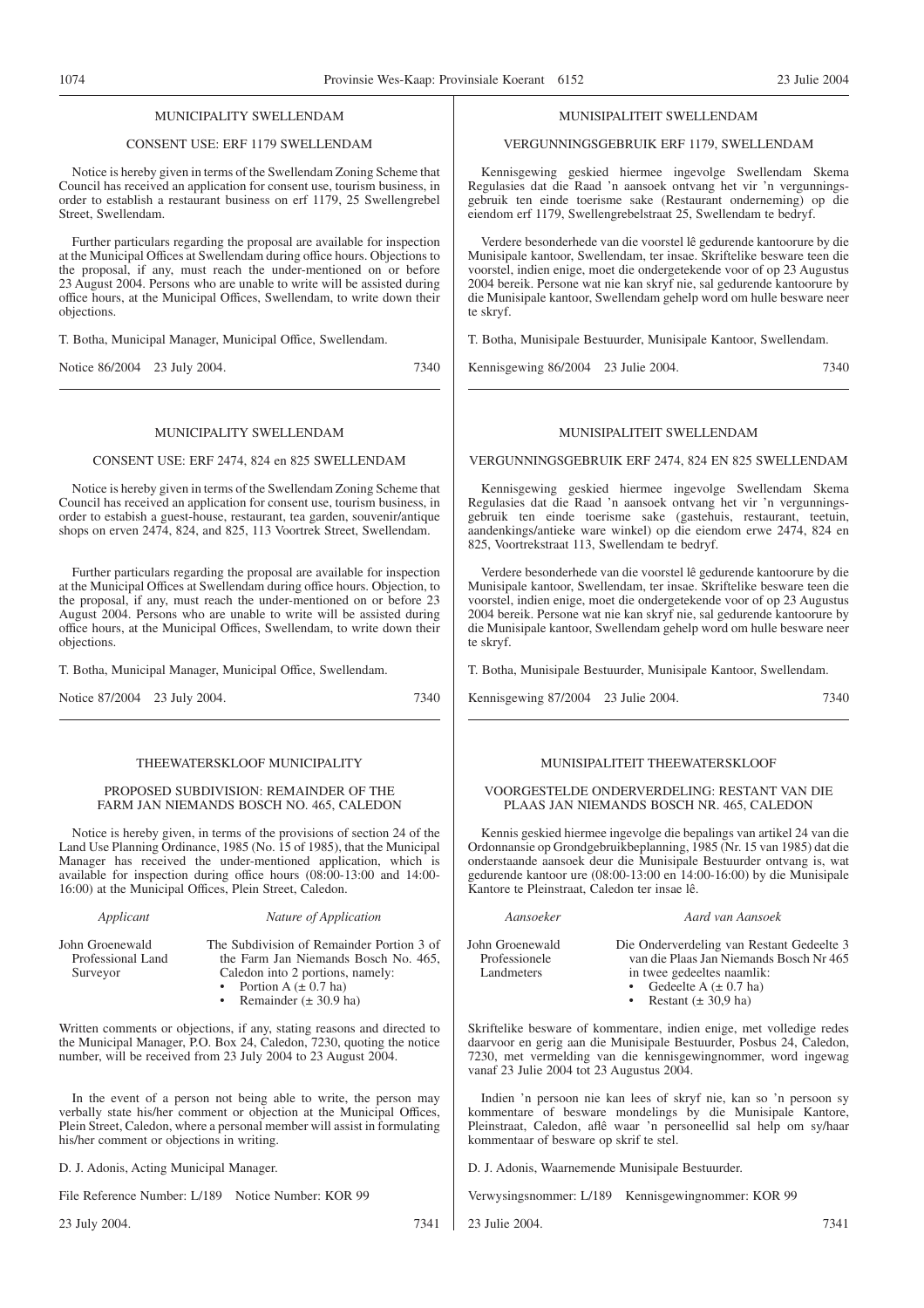#### THEEWATERSKLOOF MUNICIPALITY

#### PROPOSED SUBDIVISION OF THE FARM KRABBE FONTEYN NO. 464 PORTION 9, DISTRICT CALEDON

Notice is hereby given, in terms of the provisions of section 24 of the Land Use Planning Ordinance, 1985 (No. 15 of 1985), that the Municipal Manager has received the under-mentioned application, which is available for inspection during office hours (08:00-13:00 and 14:00- 16:00) at the Municipal Offices, Plein Street, Caledon.

*Applicant Nature of Application*

John Groenewald Professional Land Surveyor

The Subdivision of the Farm Krabbe Fonteyn No. 464 Portion 9, Caledon into 2 portions, namely: Portion A  $(\pm 24.5 \text{ ha})$ Remainder  $(\pm 17,3 \text{ ha})$ 

Written comments or objections, if any, stating reasons and directed to the Municipal Manager, P.O. Box 24, Caledon, 7230, quoting the notice number, will be received from 23 July 2004 to 23 August 2004.

In the event of a person not being able to write, the person may verbally state his/her comment or objection at the Municipal Offices, Plein Street, Caledon, where a personal member will assist in formulating his/her comment or objections in writing.

D. J. Adonis, Acting Municipal Manager.

File Reference Number: L/188 Notice Number: KOR 98

23 July 2004. 7342

#### MUNISIPALITEIT THEEWATERSKLOOF

VOORGESTELDE ONDERVERDELING VAN DIE PLAAS KRABBE FONTEYN NR. 464 GEDEELTE 9, DISTRIK CALEDON

Kennis geskied hiermee ingevolge die bepalings van artikel 24 van die Ordonnansie op Grondgebruikbeplanning, 1985 (Nr. 15 van 1985) dat die onderstaande aansoek deur die Munisipal Bestuurder ontvang is, wat gedurende kantoor ure (08:00-13:00 en 14:00-16:00) by die Munisipale Kantore te Pleinstraat, Caledon ter insae lê.

| John Groenewald | Die Onderverdeling van die Plaas Krabbe |
|-----------------|-----------------------------------------|
| Professionele   | Fonteyn Nr. 464 Gedeelte 9 in twee      |
| Landmeters      | gedeeltes naamlik:                      |
|                 | • Gedeelte A $(\pm 24.5 \text{ ha})$    |
|                 | Restant $(\pm 17.3 \text{ ha})$         |

*Aansoeker Aard van Aansoek*

Skriftelike besware of kommentare, indien enige, met volledige redes daarvoor en gerig aan die Munisipaie Bestuurder, Posbus 24, Caledon, 7230, met vermelding van die kennisgewingnommer, word ingewag vanaf 23 Julie 2004 tot 23 Augustus 2004.

Indien 'n persoon nie kan lees of skryf nie, kan so 'n persoon sy kommentare of besware mondelings by die Munisipale Kantore, Pleinstraat, Caledon, aflê waar 'n personeellid sal help om sy/haar kommentaar of besware op skrif te stel.

D. J. Adonis, Waarnemende Munisipale Bestuurder.

Verwysingsnommer: L/188 Kennisgewingnommer: KOR 98

23 Julie 2004. 7342

#### MOSSEL BAY MUNICIPALITY

#### ORDINANCE ON LAND USE PLANNING, 1985 (ORDINANCE 15 OF 1985)

#### LOCAL GOVERNMENT ACT: MUNICIPAL SYSTEMS, 2000 (ACT 32 OF 2000)

#### ERF 5836, 11 MALVA ROAD, DANABAAI, MOSSEL BAY: PROPOSED REZONING

It is hereby notified in terms of Sections 17 and 24 of the above Ordinance that the undermentloned application has been received by the Municipal Manager and is open to inspection at the Department: Town Planning; 4th Floor; Montagu Street, Mossel Bay. Any objections, with full reasons therefor, should be lodged in writing to the Municipal Manager, P.O. Box 25, Mossel Bay, 6500 on or before Monday, 23 August 2004 quoting the above Ordinance and objector's erf number. In cases where comments are not received in time, the application will be processed and late comments be ignored. In terms of Section 21(4) of the Local Government Act: Municipal Systems, 2000 (Act 32 of 2000) notice is hereby given that people who cannot write can approach any one of the five Customer Care Managers of Council at Mossel Bay, D'Almeida, Kwanonqaba, Hartenbos and Great Brak River respectively whom will assist you in putting your comments or objections in writting.

#### *Applicant Nature of Application*

D. T. Robbertse Proposed rezoning of Erf 5836, Danabaai from single residential to local business zone.

C. Zietsman, Municipal Manager.

File Reference: 15/4/16/1/5 23 July 2004. 7343

#### MOSSELBAAI MUNISIPALITEIT

#### ORDONNANSIE OP GRONDGEBRUIKBEPLANNING, 1985 (ORDONNANSIE 15 VAN 1985)

#### WET OP PLAASLIKE REGERING: MUNISIPALE STELSELS, 2000 (WET 32 VAN 2000)

#### ERF 5836, MALVAWEG 11, DANABAAI: VOORGESTELDE HERSONERING

Kragtens Artikels 17 en 24 van die bostaande Ordonnansie word hiermee kennis gegee dat die onderstaande aansoek deur die Munisipale Bestuurder ontvang is en ter insae lê by die Departement: Stadsbeplanning, 4de Vloer, Montagustraat, Mosselbaai. Enige besware met volledige redes daarvoor, moet skriftelik by die Munisipale Bestuurder, Posbus 25, Mosselbaai, 6500 ingedien word op of voor Maandag, 23 Augustus 2004 met vermelding van bogenoemde Ordonnansie en Beswaarmaker se erfnommer. In gevalle waar kommentaar nie betyds ontvang word nie, sal daar voortgegaan word met die prosessering van die aansoek en laat kommentaar geïgnoreer word. Ingevolge Artikel 21(4) van die Wet op Plaaslike Regering: Munisipale Stelsels, 2004 (Wet 32 van 2000) word kennis gegee dat persone wat nie kan skryf nie enige van die vyf Klantediensbestuurders van die Raad te Mosselbaai, D'Almeida, Kwanonqaba, Hartenbos en Groot-Brakrivier onderskeidelik nader vir hulpverlening om u kommentaar of besware op skrif te stel.

#### *Aansoeker Aard van Aansoek*

D. T. Robbertse Voorgestelde hersonering van Erf 5836, Danabaai vanaf enkelwoon na lokale sakesone.

- C. Zietsman, Munisipale Bestuurder.
- Lêer Verwysing: 15/4/16/1/5 23 Julie 2004. 7343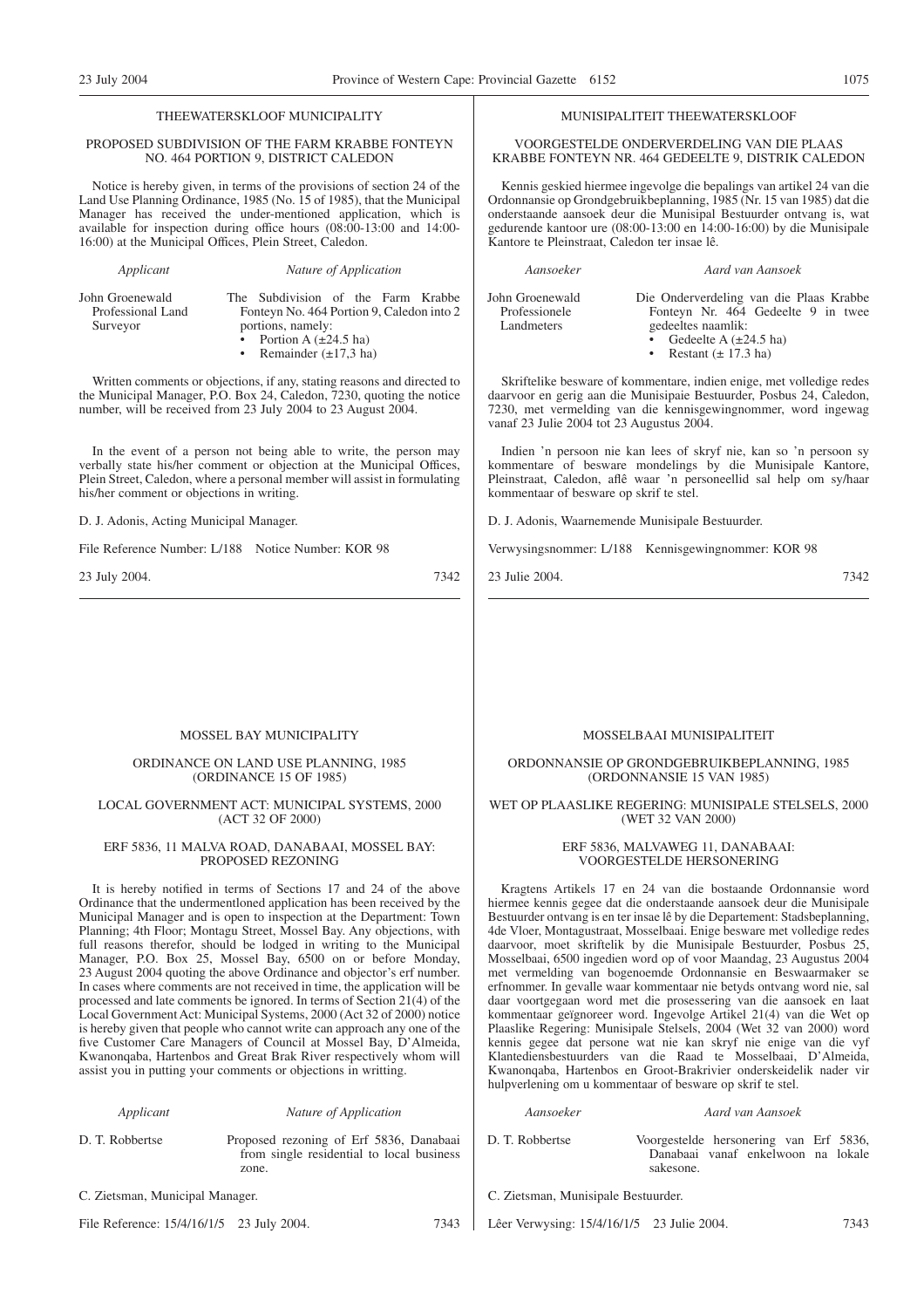#### WITZENBERG MUNICIPALITY

#### CLOSURE OF PUBLIC ROAD OLIENHOUT AVENUE, PRINCE ALFRED HAMLET

Notice is hereby given in terms of the provisions of Section 137 of the Municipal Ordinance (Ordinance 20 of 1974) read with the Municipal Systems Act (Act 32 of 2000) that the Council intends to close a section of Olienhout Avenue adjacent to erven 1022 and 1042 Prince Alfred Hamlet.

Further details are available in the office of the Municipal Manager during normal office hours and objections, if any, must be lodged in writing with the Municipal Manager, 50 Voortrekker Street, PO Box 44, Ceres on or before 30 August 2004.

Should any objector not be literate, the objector may visit Mr. Johan Rossouw at the abovementioned address in order to document such person's objection.

D. du Plessis, Municipal Manager, Witzenberg Municipality, 50 Voortrekker Street, P.O. Box 44, Ceres 6835.

Ref. Nr. 16/4/2/ and 16/4/4/5 23 July 2004. 7344

#### **WITZENBERG MUNICIPALITY**

#### **BY-LAW RELATING TO TARIFFS, CHARGES AND FEES**

#### **PREAMBLE**

WHEREAS a municipal council may make and administer by-laws for the effective administration of the matters which it has the right to govern in terms of section 156(2) of the constitution;

AND WHEREAS a municipality must administer its internal financial arrangements in an efficient, transparent, effective and responsible manner;

AND WHEREAS a municipal council has the right to finance the affairs of the municipality by charging tariffs, charges and fees for services;

NOW THEREFORE the municipality adopts the following by-law to give effect to its policy relating to tariffs, charges and fees.

#### **TABLE OF CONTENTS**

- **1. DEFINITIONS**
- **2. OBLIGATION TO ADOPT POLICY**
- **3. TARIFF PRINCIPLES**
- **4. REVISION OF POLICY**
- **5. DETERMINATION OF TARIFFS, NOTICE AND OBJEC-TIONS**
- **6. REPEAL OF BY-LAWS**
- **7. SHORT TITLE AND COMMENCEMENT**

#### **Definitions**

- 1. In this by-law, any word or expression to which a meaning has been assigned in the Act, must bear the same meaning and unless the context indicates otherwise —
- "Act" means the Local Government: Municipal Systems Act, 32 of 2000;
- ''charges'' means the price determined by the municipality which price is based on the recovery of the actual cost, for any municipal service;

''council'' means the municipal council of Witzenberg Municipality;

''fees'' means the price determined by the municipality for the use of

#### MUNISIPALITEIT WITZENBERG

#### SLUITING VAN OPENBARE PAD, OLIENHOUTLAAN, PRINS ALFRED HAMLET

Kennis geskied hiermee in terme van die bepalings van Artikel 137 van die Munisipale Ordonnansie (Ordonnansie 20 van 1974) saamgelees met die Munisipale Stelselswet, (Wet 32 van 2000) dat die Raad van voorneme is om gedeelte pad aangrensend aan erwe 1022 en 1042 Olienhoutlaan, Prins Alfred Hamlet te sluit.

Nadere besonderhede lê ter insae in die kantoor van die ondergetekende gedurende normale kantoorure en besware, indien enige, moet skriftelik ingedien word by die Munisipale Bestuurder, Voortrekkerstraat 50, Posbus 44, Ceres voor of op 30 Augustus 2004.

Indien enige beswaarmaker nie kan lees of skryf nie, kan besoek afgelê word by bovermelde kantoor en sal mnr Johan Rossouw aan sodanige persoon hulp verleen om die beswaar op skrif te stel.

D. du Plessis, Munisipale Bestuurder, Munisipaliteit Witzenberg, Voortrekkerstraat 50, Posbus 44, Ceres 6835.

Verw. Nr. 16/4/2/ en 16/4/4/5 23 Julie 2004. 7344

#### **MUNISIPALITEIT WITZENBERG**

#### **VERORDENING INSAKE TARIEWE, KOSTE EN GELDE**

#### **AANHEF**

NADEMAAL 'n munisipale raad verordeninge kan uitvaardig en administreer vir die doeltreffende administrasie van die aangeleenthede wat hy die reg het om te administreer ingevolge artikel 156(2) van die Grondwet;

EN NADEMAAL 'n munisipaliteit sy interne finansiële reëlings op 'n doeltreffende, deursigtige en verantwoordelike wyse moet administreer;

EN NADEMAAL 'n munisipale raad die reg het om sy werksaamhede te finansier deur die heffing van tariewe, koste en gelde vir dienste;

NOU DERHALWE word die volgende verordening deur die munisipaliteit uitgevaardig om uitvoering te gee aan sy beleid insake tariewe, koste en gelde.

#### **INHOUDSOPGAWE**

- **1. WOORDOMSKRYWINGS**
- **2. VERPLIGTING OM BELEID TE BEPAAL**
- **3. BELEIDSBEGINSELS**
- **4. HERSIENING VAN BELEID**
- **5. VASSTELLING VAN TARIEWE, KENNISGEWING EN BESWARE**
- **6. HERROEPING VAN VERORDENINGE**
- **7. KORT TITEL EN INWERKINGTREDING**

#### **Woordomskrywings**

- 1. Vir die doeleindes van hierdie verordening het enige woord of uitdrukking waaraan 'n bepaalde betekenis geheg is in die Wet dieselfde betekenis tensy uit die samehang anders blyk, en beteken:
- ''gelde''die prys wat deur die munisipaliteit bepaal word vir die gebruik van fasiliteite of geriewe wat deur die munisipaliteit voorsien word, welke prys nie noodwendig gebaseer is op die verhaling van werklike koste vir die voorsiening van sodanige fasiliteite of geriewe nie;

''koste'' die prys wat deur die munisipaiiteit bepaal word en wat gebaseer word op die verhaling van werklike koste vir enige munisipale diens;

''munisipale bestuurder'' die persoon wie deur die raad aangestel is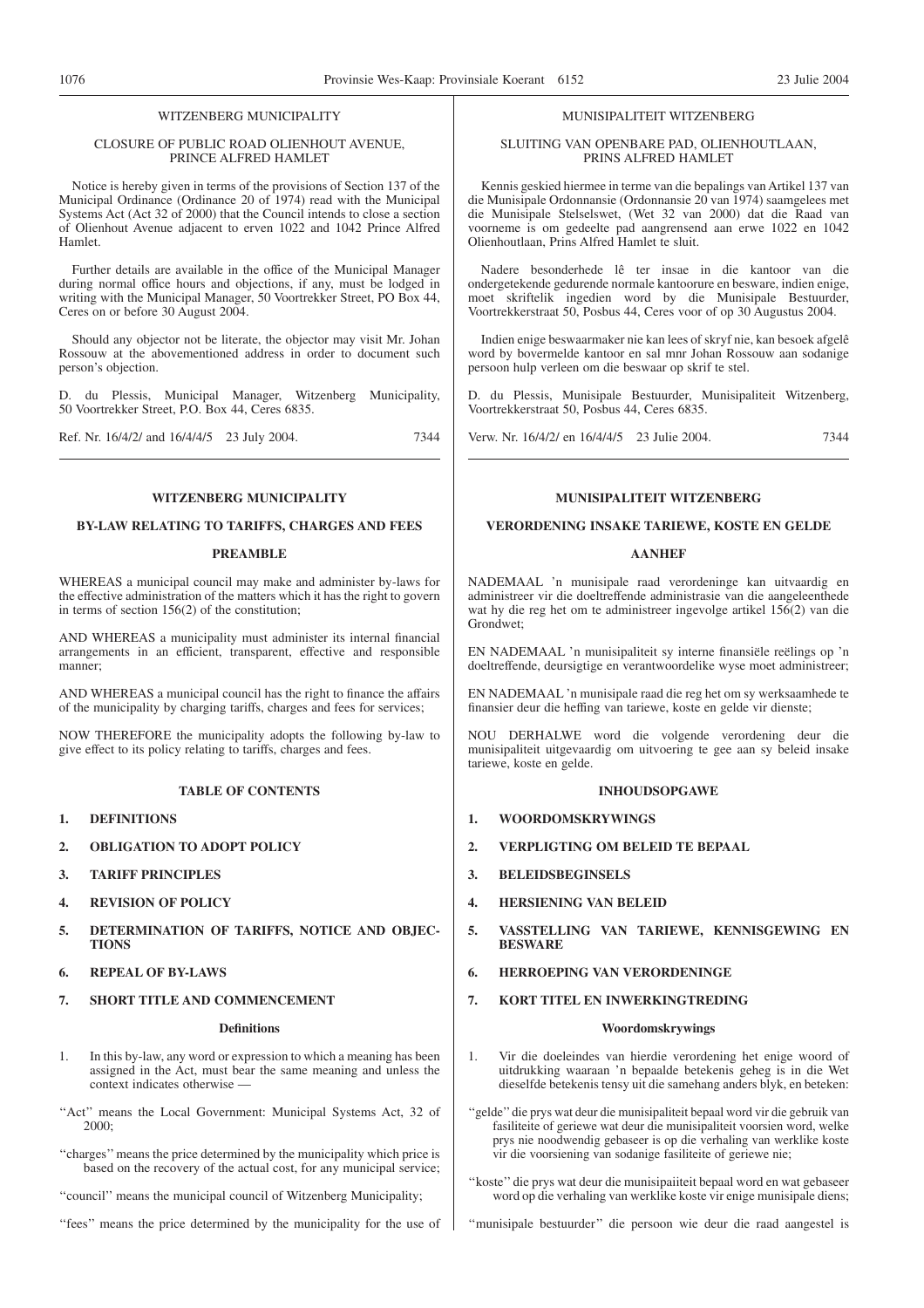facilities or services provided by the municipality, which price is not necessarily based on the recovery of actual cost for providing such facility or service;

- ''municipal area'' means the municipal area of the Witzenberg Municipality as described in section  $2(1)$  of the Establishment Notice as published per provincial Notice 486 of 22 September 2000;
- ''municipality'' means the Witzenberg Municipality established in terms of Section 12 of the Municipal Structures Act, 117 of 1998, Provincial Notice 487 dated 22 September 2000 and includes any political structure, political office bearer, councillor, duly authorised agent thereof or any employee thereof acting in connection with this by-law by virtue of a power vested in the municipality and delegated or sub-delegated to such political structure, political office bearer, councillor, agent or employee;
- ''municipal services'' means a service that a municipality in terms of its powers and functions provides or may provide to or for the benefit of the local community irrespective of whether -
	- (a) such a service is provided, or to be provided, by the municipality through an internal mechanism contemplated in section 76 or by engaging an external mechanism contemplated in section 76; and
	- (b) fees, charges or tariffs are levied in respect of such a service or not;
- ''municipal manager'' means the person appointed by the municipality in terms of section 82 of the Municipal Structures Act, Act 117 of 1998, and includes:
	- (a) the person acting in such position; and
	- (b) to whom the municipal manager has delegated any power, function or responsibilities in as far as it concerns the execution of those functions;
- ''tariffs'' means the price determined by the municipality for rendering any municipal trading services for which payment is expected, which services include, but is not limited to
	- (a) Water supply
	- (b) Electricity supply
	- (c) Refuse removal
	- (d) Sewerage disposal;
- ''tariff policy'' means the process and principles approved by the municipality for the determination and levying of tariffs, charges, fees and other levies for services provided by the municipality itself or by way of service delivery agreements and which complies with the provisions of the Act and any other applicable legislation.

#### **Obligation to adopt policy**

2. In terms of section 74 of the Act a municipal council must adopt and implement a policy on the levying of tariffs, charges and fees for municipal services provided by the municipality itself or by way of service delivery agreements and which complies with the provisions of the Act and any other applicable legislation.

#### **Tariff principles**

- 3. (1) The municipality shall apply the principles as contained in the approved tariff policy when determining tariffs, charges and fees for municipal services with due observance of the principles contained in section  $74(2)(a)$  to (i) of the municipal Systems Act, 32 of 2000, namely that —
	- (a) users of municipal services should be treated equitably in the application of tariffs;
	- (b) the amount individual users pay for services should generally be in proportion to their use of that service;

ingevolge die bepalings van arkikel 82 van die Wet op Plaaslike Regering: Munisipale Strukture, Wet 117 van 1998, en sluit in:

- (a) enige persoon wat in sodanige pos waarneem, en
- (b) aan wie die munisipale bestuurder enige magte, funksies, of pligte gedelegeer het vir soverre dit die uitvoering van sodanige magte, funksies of pligte aangaan;
- ''munisipale diens'' 'n diens wat deur 'n munisipaliteit ingevolge sy bevoegdhede en funksies voorsien word, of voorsien kan word, aan of tot voordeel van die plaaslike gemeenskap, ongeag of —
	- (a) die diens voorsien word, of voorsien staan te word deur die munisipaliteit deur 'n interne meganisme beoog in artikel 76, of deur hom te begeef in 'n eksterne meganisme beoog in artikel 76; en
	- (b) gelde, kostes of tariewe ten opsigte van die diens gehef word aldan nie;
- ''munisipale gebied'' die munisipale gebied van Witzenberg Munisipaliteit soos omskryf in artikel 2(1) van die instellingskennisgewing soos gepubliseer per Provinsiale Kennisgewing 486 van 22 September 2000;
- ''munisipaliteit'' die munisipaliteit van Witzenberg gestig in terme van Artikel 12 van die Munisipale Strukturewet, 117 van 1998, Provinsiale Kennisgewing 487 gedateer 22 September 2000 en sluit in enige politieke struktuur, politieke ampsbekleder, raadslid, behoorlik gevolmagtigde agent daarvan of enige werknemer daarvan handelende ingevolge hierdie verordening uit hoofde van 'n bevoegdheid van die munisipaliteit wat gedelegeer of gesubdelegeer is aan gemelde politieke struktuur, politieke ampsbekleder, raadslid, agent of werknemer;

''raad'' die munisipale raad van Witzenberg Munisipaliteit;

- ''tariewe'' die prys wat deur die raad vasgestel word vir die lewering van enige munisipale handelsdienste waarvoor betaling verwag word, welke handelsdienste insluit, maar nie daartoe beperk is nie —
	- (a) Watervoorsiening;
	- (b) Elektrisiteitsvoorsiening;
	- (c) Vullisverwydering; en
	- (d) Rioolwegdoening;
- ''tariefbeleid'' die proses en die beginsels wat deur die munisipaliteit goedgekeur is vir die bepaling en heffing van gelde, tariewe, belastings en ander heffings vir dienste gelewer deur die munisipaliteit self of deur middel van diensleweringsooreenkomste en wat voldoen aan die bepalings van die Wet;

''Wet'' die Wet op Plaaslike Regering: Munisipale Stelsels, Wet 32 van 2000.

#### **Verpligting om beleid te bepaal**

2. Ooreenkomstig die bepalings van artikel 74 van die Wet moet die munisipaliteit 'n beleid aanvaar en implementeer met betrekking tot die bepaling van tariewe, koste en gelde vir dienste gelewer, hetsy deur die munisipaliteit self of deur middel van 'n diensleweringsooreenkoms.

#### **Beleidsbeginsels**

- 3. (1) Die munisipaliteit sal die beginsels in die goedgekeurde beleid toepas wanneer tariewe, koste en gelde vir munisipale dienste bepaal word met inagneming verder van die onderstaande beginsels soos vervat in Artikel 74(2)(a) tot (i) van die Munisipale Stelselswet, 32 van 2000, naamlik dat —
	- (a) gebruikers van munisipale dienste billik behandel moet word by die toepassing van tariewe;
	- (b) die bedrag wat individuele gebruikers vir dienste betaal in die algemeen in verhouding moet wees met hul gebruik van daardie diens;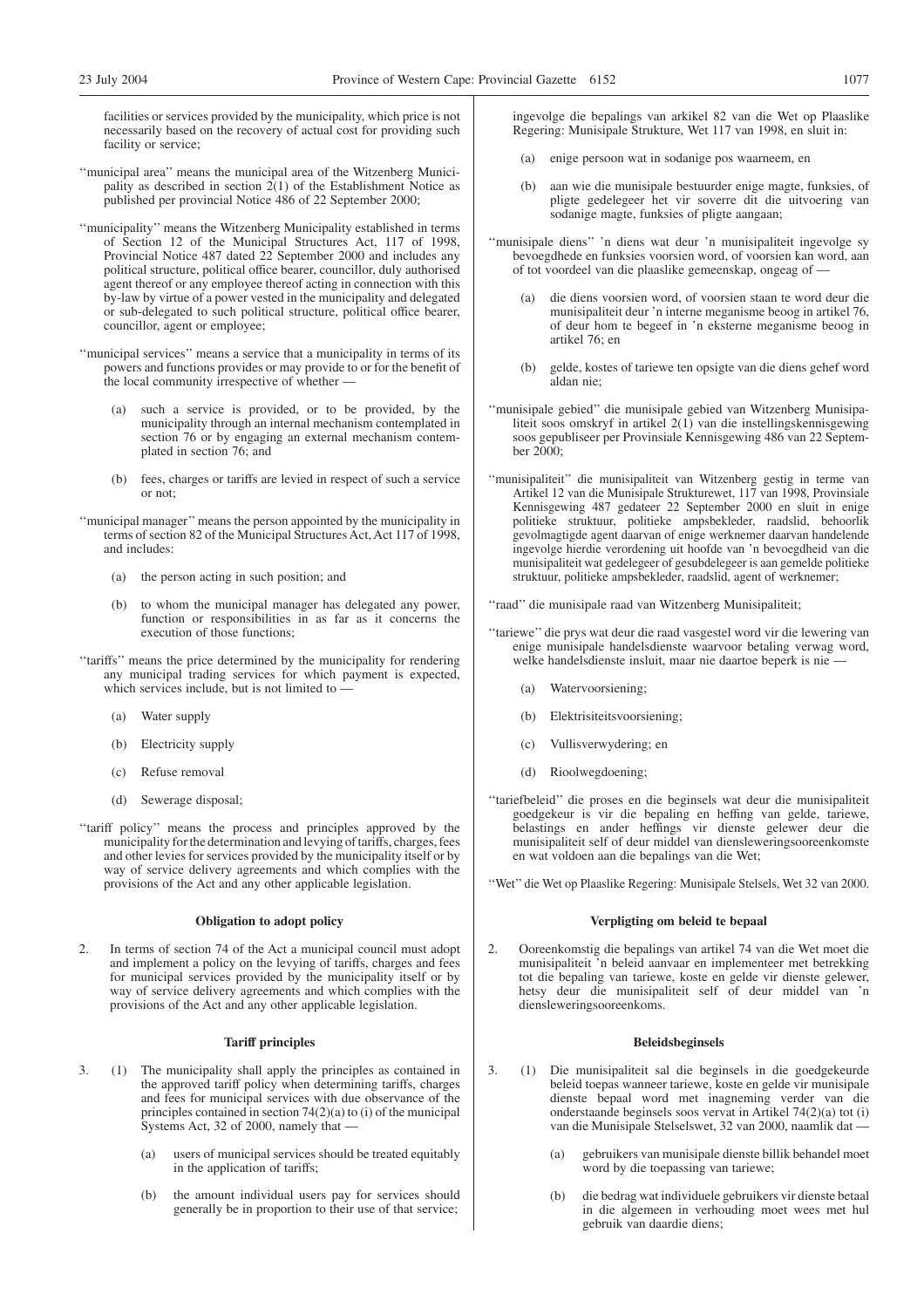- poor households must have access to at least basic services through —
	- (i) tariffs that cover only operating and maintenance costs,
	- (ii) special tariffs or life line tariffs for low levels of use or consumption of services or for basic levels of service; or
	- (iii) any other direct or indirect method of subsidisation of tariffs for poor households;
- (d) tariffs must reflect the costs reasonably associated with rendering the service, including capital, operating, maintenance, administration and replacement costs, and interest charges;
- (e) tariffs must be set at levels that facilitate the financial sustainability of the service, taking into account subsidisation from sources other than the service concerned;
- (f) provision may be made in appropriate circumstances for a surcharge on the tariff for a service;
- (g) provision may be made for the promotion of local economic development through special tariffs for categories of commercial and industrial users;
- (h) the economical, efficient and effective use of resources, the recycling of waste, and other appropriate environmental objectives must be encouraged;
- (i) the extent of subsidisation of tariffs for poor households and other categories of users should be fully disclosed.
- (2) The municipality's policy relating to tariffs, charges and fees may differentiate between categories of users, debtors, service providers, services, service standards, geographical areas and other matters as long as the differentiation does not amount to unfair discrimination.

#### **Revision of Policy**

- 4. (1) The municipality shall revise its policy relating to tariffs, charges and fees annually when considering its budget with a view to comply with the principles set out in the said policy from time to time;
	- (2) Revision of the policy as contemplated in section 4(1) shall be undertaken in terms of the public participation policy approved by the municipality.

#### **Determination of tariffs, notice and objections**

- 5. (1) The municipality may
	- (a) by resolution supported by a majority of the members of the council, and in accordance with its approved policy, levy and recover tariffs, charges and fees in respect of any function or service provided by the municipality;
	- (b) from time to time by resolution of the council, and in accordance with the policy contemplated in subsection (1)(a), amend or withdraw such determination and determine a date, not earlier than 30 days from date of resolution, on which such determination, amendment or withdrawal shall come into operation; and
- (c) arm huishoudings minstens tot basiese dienste toegang moet hê deur —
	- (i) tariewe wat bloot bedryfs- en instandhoudingskoste dek;
	- (ii) spesiale tariewe of lewenslyntariewe vir lae vlakke van gebruik of verbruik van dienste of vir basiese diensvlakke; of
	- (iii) enige ander regstreekse of onregstreekse metode van subsidiëring van tariewe vir arm huishoudings;
- (d) tariewe die koste moet weerspieël wat redelikerwys met die lewering van die diens in verband gebring word, insluitende kapitaal-, bedryfs-, instandhoudings-, administrasie- en vervangingskoste, en renteheffings;
- (e) tariewe teen vlakke gestel moet word wat die finansiële volhoubaarheid van die diens fasiliteer, met inagneming van subsidiëring uit bronne anders dan die betrokke diens;
- (f) voorsiening in toepaslike omstandighede gemaak kan word vir 'n bobelasting op die tarief vir 'n diens;
- (g) voorsiening gemaak kan word vir die bevordering van plaaslike ekonomiese ontwikkeling deur spesiale tariewe vir kategorieë of kommersiële- en nywerheidsgebruikers;
- (h) die ekonomiese, doeltreffende en effektiewe gebruik van hulpbronne, die herwinning van afval, en ander toepaslike omgewingsoogmerke aangemoedig moet word;
- (i) die mate van subsidiëring van tariewe vir arm huishoudings en ander kategorieë gebruikers volledig openbaar gemaak moet word.
- (2) Die munisipaliteit se beleid insake tariewe kostes en gelde mag onderskeid tref tussen verskillende kategoriëe van gebruikers, debiteure, diensverskaffers, dienste, dienstestandaarde en geografiese areas, mits sodanige onderskeid nie sal lei tot onbillike diskriminasie nie.

#### **Hersiening van Beleid**

- 4. (1) Die munisipaliteit sal jaarliks tydens die oorweging van sy begroting sy beleid insake tariewe kostes en gelde hersien met die oog op voldoening aan die beginsels soos van tyd tot tyd in sy tariefbeleid neergelê.
	- (2) Die hersiening van die tariefbeleid soos in artikel 4(1) bedoel, sal geskied ooreenkomstig die munisipaliteit se beleid met betrekking tot publieke deelname.

#### **Vasstelling van Tariewe, Kennisgewing en Besware**

- 5. (1) Die munisipaliteit mag
	- (a) deur middel van 'n besluit wat deur 'n meerderheid van die lede van die raad gesteun word, tariewe, koste en gelde ooreenkomstig sy aanvaarde beleid hef en vorder ten opsigte van enige funksie of diens wat deur die munisipaliteit gelewer word.
	- (b) van tyd tot tyd deur middel van 'n besluit van die raad, ooreenkomstig die beleid soos bedoel in subartikel (1)(a), sodanige tariewe, koste en gelde wysig of intrek en 'n datum vasstel, wat nie vroeër is as 30 dae vanaf datum van die besluit van die raad nie, waarop sodanige vasstelling, wysiging of intrekking in werking sal tree; en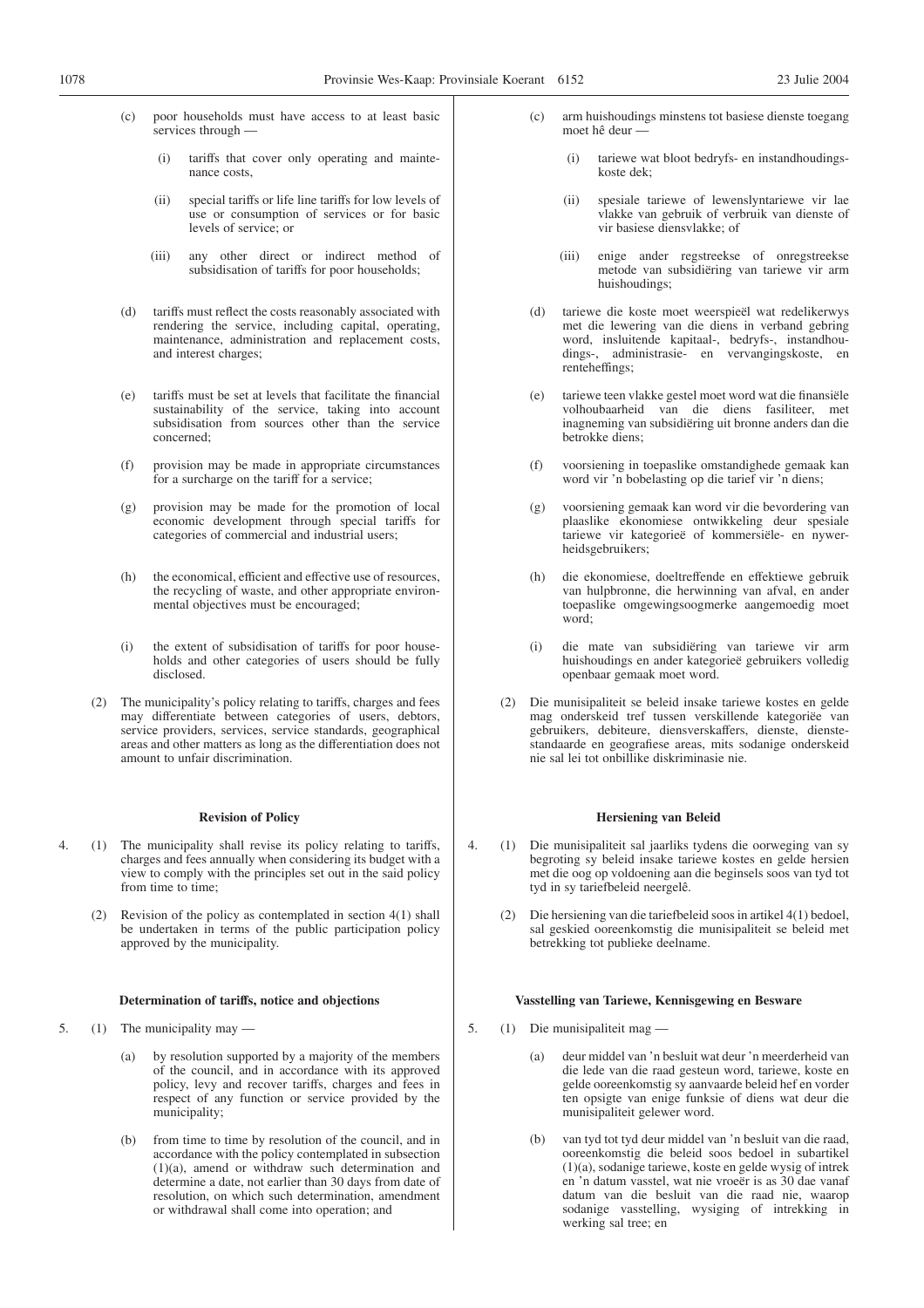- (c) recover any charges so determined or amended, including interest on any outstanding amount.
- (2) After a resolution as contemplated in section  $(1)(a)$  and  $(b)$ has been passed, the municipal manager shall forthwith give notice of such resolution by —
	- (a) conspicuously displaying a copy of the resolution for a period of at least 30 days at the main administrative office of the municipality and at such other places within the municipality to which the public has access as the municipal manager may determine;
	- (b) publishing in a newspaper for general circulation in the municipality a notice stating —
		- (i) that a resolution as contemplated in section  $5(1)$ has been passed by the council;
		- (ii) that a copy of the resolution is available for public inspection during office hours at the main administrative office of the municipality and at any other places specified in the notice; and
		- (iii) the date on which the determination will come into operation;
		- (iv) that any person who desires to object to such determination or amendment shall do so in writing within 30 days after the date on which the notice is first published.
	- (c) seeking to convey the information referred to in subsection  $(1)(i)$  to  $(iii)$  to the local community by means of radio broadcasts covering the area of the municipality.
- $(3)$  Where
	- (a) no objection is lodged within the period referred to in subsection  $(2)(b)(iv)$ , the determination or amendment shall come into operation as contemplated in subsection (1)(b);
	- (b) an objection is lodged within the period referred to in subsection  $(2)(b)(iv)$ , the municipality shall consider every objection and may amend or withdraw the determination and may determine a date other than the date contemplated in subsection (1)(b) on which the determination or amendment shall come into operation, whereupon subsection (2) shall apply with the necessary changes.

#### **Repeal of By-laws**

- 6. (1) Any by-law applicable in the jurisdiction area of the municipality and which relates to tariffs, charges and fees, is hereby repealed.
	- (2) The repeal of existing by-laws referred to in section 6(1), is effective from the date of promulgation of this by-law.

#### **Short title and commencement**

7. This by-law shall be known as the **By-Law relating to Tariffs, Charges and Fees** and shall come into operation on the date of publication thereof in the Provincial Gazette.

- (c) enige gelde wat sodanig vasgestel of gewysig is, insluitende rente op enige uitstaande bedrae, verhaal.
- (2) Nadat 'n besluit soos bedoel in subartikel (1)(a) en (b) aangeneem is gee die munisipale bestuurder onverwyld kennis van sodanige besluit deur —
	- (a) vir 'n tydperk van minstens 30 dae, 'n afskrif van die besluit ooglopend te vertoon by die hoofadministratiewe kantoor van die munisipaliteit en by die ander plekke binne die munisipaliteit waartoe die publiek toegang het wat die munisipale bestuurder bepaal;
	- 'n kennisgewing te publiseer in 'n koerant wat algemeen versprei word in die munisipaliteit wat —
		- (i) vermeld dat 'n besluit soos beoog in subartikel (1) deur die raad aangeneem is;
		- (ii) vermeld dat 'n afskrif van die besluit ter insae van die publiek is gedurende kantoorure by die hoof-administratiewe kantoor van die munisipaliteit en by die ander plekke in die kennisgewing genoem;
		- (iii) die datum vermeld waarop die vasstelling in werking sal tree; en
		- (iv) dat enige persoon wat teen sodanige vasstelling beswaar wil aanteken dit op skrif moet indien binne 30 dae na die datum waarop die kennisgewing die eerste keer gepubliseer is;
	- (c) daarna streef om die inligting bedoel in paragraaf (b) aan die plaaslike gemeenskap oor te dra by wyse van radio-uitsendings wat die gebied van die munisipaliteit dek.
- (3) Waar
	- (a) geen beswaar binne die tydperk in subartikel (2)(b)(iv) bedoel, ingedien is nie, tree die vasstelling of wysiging in werking soos in subartikel (1)(b) in werking;
	- (b) 'n beswaar binne die tydperk in subartikel (2)(b)(iv) bedoel ingedien is, oorweeg die munisipaliteit elke beswaar en kan die vasstelling of wysiging wysig of intrek en mag 'n ander datum as die in subartikel (1)(b) bepaal waarop die wysiging of intrekking van krag sal word, waarna subartikel (2) met die nodige veranderinge van toepassing word.

#### **Herroeping van Verordeninge**

- 6. (1) Enige verordening van toepassing in die regsgebied van die munisipaliteit wat betrekking het op tariewe, koste en gelde, word hiermee herroep.
	- (2) Die herroeping van bestaande verordeninge soos bedoel in subartikel (1) geld vanaf datum van publikasie van hierdie verordening in die Provinsiale Koerant.

#### **Kort Titel en Inwerkingtreding**

- 7. Hierdie verordening heet die **Verordening insake Tariewe, Koste en Gelde** en tree in werking op die datum van publikasie daarvan in die Provinsiale Koerant.
- 23 Julie 2004. 7345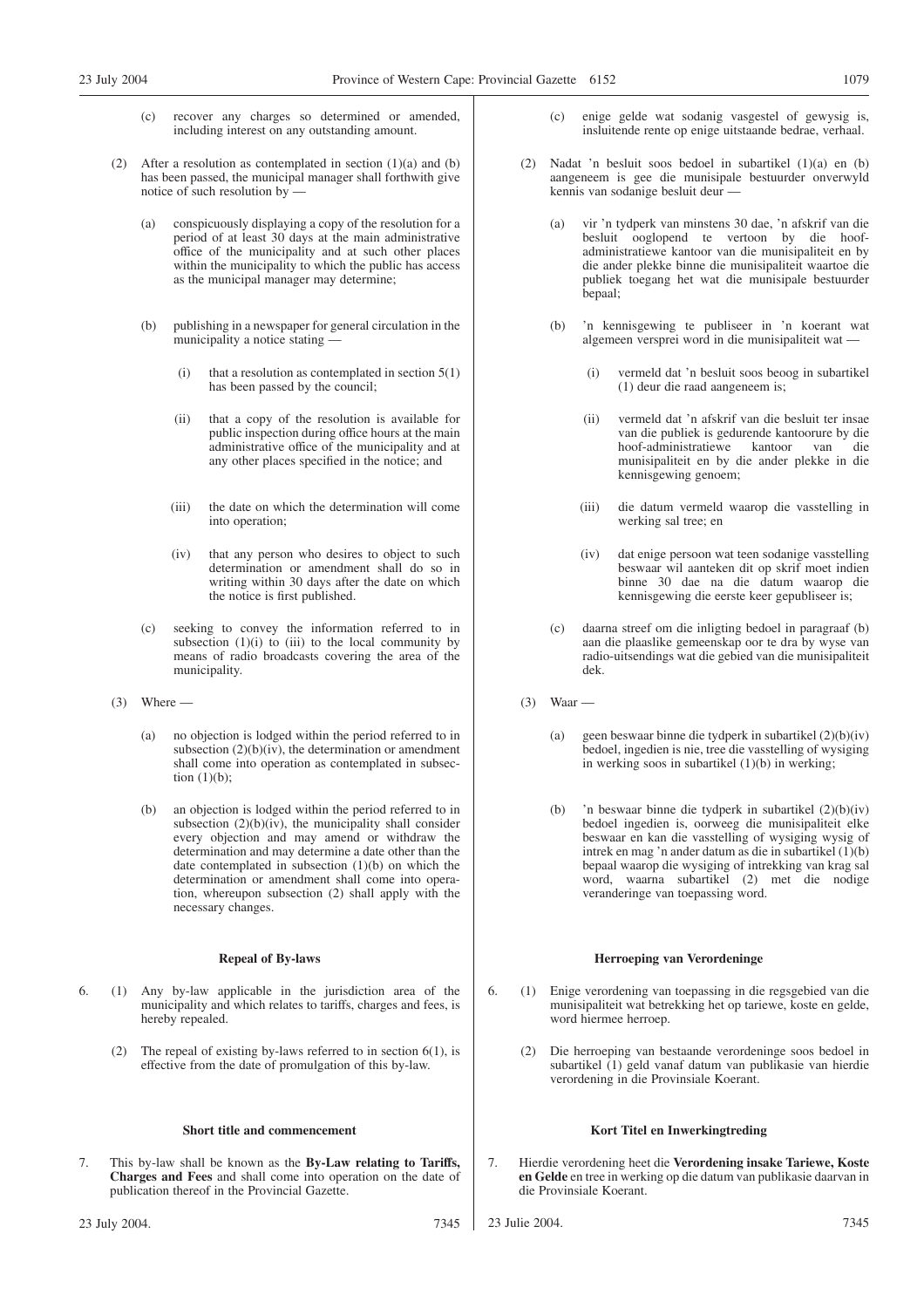#### **WESTERN CAPE DEPARTMENT OF HEALTH**

#### **INVITATION TO NOMINATE MEMBERS TO FACILITIES BOARDS**

In terms of Regulation 368 of 2001 promulgated in terms of the Western Cape Health Facility Boards Act, Act 7 of 2001, the Provincial Minister of Health hereby calls for nominations from community organisations or communities served by the relevant health facilities for Facility Board members for the following health facilities:

- <sup>O</sup> **Western Cape Rehabilitation Centre situated at Lentegeur Hospital, Mitchells Plain**
- <sup>O</sup> **Eerste River Hospital**
- <sup>O</sup> **Lapa Munnik Hospital**
- <sup>O</sup> **False Bay Hospital**
- <sup>O</sup> **GF Jooste Hospital**

**Interested persons must take note that False Bay and GF Jooste Hospitals have existing Facility Boards but have 3 (three) vacancies respectively on these Boards, which must be filled. The remaining hospitals mentioned above do not have existing Boards and therefore require a full complement of members.**

Any community organisation or community served by a particular health facility making a nomination must provide the following information to the respective contact person whose details appear below:

- <sup>O</sup> The full name and address of the community body concerned and a copy of its constitution or other founding document;
- <sup>O</sup> The full name and adress of the nominee;
- <sup>O</sup> A signed copy of the nominee's curriculum vitae;
- <sup>O</sup> An indication as to whether the nominee is a member of the body and, if so, the length of the nominee's membership, and if the nominee is not a member, why the body nominates the person;
- <sup>O</sup> The body's reasons for considering that the nominee is suitable to be a member of the Board;
- <sup>O</sup> A declaration by the nominee of his/her willingness to be a member of the Board.

**In addition to the above nominations, interested persons are also called upon to nominate a person with technical experience in business or law, or finance, or accounting or some other area relevant to the Board's functions.**

Anyone making a nomination for a person who complies with the above requirement must provide the following information along with such nomination:

- <sup>O</sup> The full name and address of the nominee;
- <sup>O</sup> The name of the Facility Board in respect of which the nomination is made;
- <sup>O</sup> A signed copy of the nominee's curriculum vitae;
- <sup>O</sup> The reasons for considering that the nominee is suitable to be a member of the Board;
- <sup>O</sup> A declaration by the nominee of his/her willingness to be a member of the Board.

In terms of the Act, members of the clinical and non-clinical staff of a particular facility may also be appointed to a Board. Such nomination must however be made by a member of the clinical or non-clinical staff of the respective facility. Nomination forms for this purpose may be obtained from the respective facility concerned.

In respect of nominations for the Western Cape Rehabilitation Centre, False Bay, GF Jooste and Eerste River facilities the required information must be submitted to:

**Dr K Vallabhjee Chief Director: APH, EMS and Regional Hospitals Private Bag X15 Parow 7500 Tel: (021) 918-1505/6 Fax: (021) 948-3343**

#### **WES-KAAPSE PROVINSIALE DEPARTEMENT VAN GESONDHEID**

#### **UITNODIGING OM LEDE VIR GESONDHEIDSFASILITEITSRADE TE NOMINEER**

Kragtens Regulasie 368 van 2001 wat ingevolge die Wes-Kaapse Wet op Gesondheidsfasiliteitsrade, Wet 7 van 2001 gepromulgeer is, versoek die Provinsiale Minister van Gesondheid hiermee nominasies van gemeenskapsorganisasies of gemeenskappe wat deur die betrokke gesondheidsfasiliteite bedien word, om as raadslede vir die volgende gesondheidsinstellings te dien:

#### <sup>O</sup> **Wes-Kaapse Rehabilitasie Sentrum — lentegeur Hospitaal, Mitchells Plain**

- <sup>O</sup> **Eerste Rivier Hospitaal**
- <sup>O</sup> **Lapa Munnik Hospitaal**
- <sup>O</sup> **Valsbaai Hospitaal**
- <sup>O</sup> **GF Jooste Hospitaal**

**Belangstellende persone moet asseblief kennis neem dat die Valsbaai en GF Jooste Hospitale bestaande Fasiliteitsrade het. Huidiglik is daar 3 (drie) vakatures op albei van hierdie rade wat gevul moet word. Die res van die fasiliteite wat hierbo genoem is het nie bestaande rade nie en benodig 'n vol komponent van lede.**

Enige gemeenskapsorganisasie of 'n gemeenskap wat deur 'n betrokke gesondheidsfasiliteit bedien word, wat 'n nominasie maak, moet die volgende inligting aan die betrokke kontakpersoon (besonderhede hieronder) voorsien:

- <sup>O</sup> Die volle naam en adres van die betrokke gemeenskapsliggaam en 'n afskrif van sy grondwet of ander stigtingsdokument;
- <sup>O</sup> Die volle naam en adres van die genomineerde;
- <sup>O</sup> 'n Getekende afskrif van die genomineerde se curriculum vitae;
- O 'n Aanduiding of die genomineerde 'n lid van die liggaam is, en, indien wel, hoe lank die genomineerde reeds 'n lid is, en indien die genomineerde nie 'n lid is nie, die rede waarom die liggaam daardie persoon nomineer;
- <sup>O</sup> Die liggaam se redes waarom by die genomineerde as geskik beskou om as lid van die Raad te dien;
- <sup>O</sup> 'n Verklaring deur die genomineerde van sy of haar bereidwilligheid om as lid van die Raad te dien.

**Benewens die bogemelde nominasies, word belangstellendes ook versoek om 'n persoon te nomineer met tegniese kundigheid in die sakewêreld, die reg, finansies, rekeningkunde of enige ander gebied wat met die Raad se funksies verband hou.**

Enigiemand wat 'n persoon nomineer wat aan die bogenoemde vereiste voldoen, moet die volgende inligting saam met die nominasie voorsien:

- <sup>O</sup> Die volle naam en adres van die genomineerde;
- <sup>O</sup> Die naam van die gesondheidsfasiliteit ten opsigte waarvan die nominasie gemaak is;
- <sup>O</sup> 'n Getekende afskrif van die genomineerde se curriculum vitae;
- <sup>O</sup> Die redes waarom die genomineerde as geskik beskou word om as lid van die Raad te dien;
- <sup>O</sup> 'n Verklaring deur die genomineerde van sy of haar bereidwilligheid om as lid van die Raad te dien.

Lede van die kliniese of nie-kliniese personeel van 'n betrokke fasiliteit mag ingevolge die Wet op 'n Raad aangestel word. 'n Lid van die kliniese en nie-kliniese personeel van 'n betrokke fasiliteit moet sodanige nominasie maak. Nominasievorms vir hierdie doel mag vanaf die betrokke fasiliteit bekom word.

Ten opsigte van nominasies vir die Wes-Kaape Rehabilitasie Sentrum, Valsbaai, GF Jooste en Eersterivier fasiliteite moet die vereiste inligting voorsien word aan:

**Dr K Vallabhjee Hoofdirekteur: Geassosieerde Psigiatriese Hospitale, Mediese Nooddienste en streekhospitale Privaatsak X15 Parow 7500 Tel: (021) 918-1505/6 Faks: (021) 948-3343**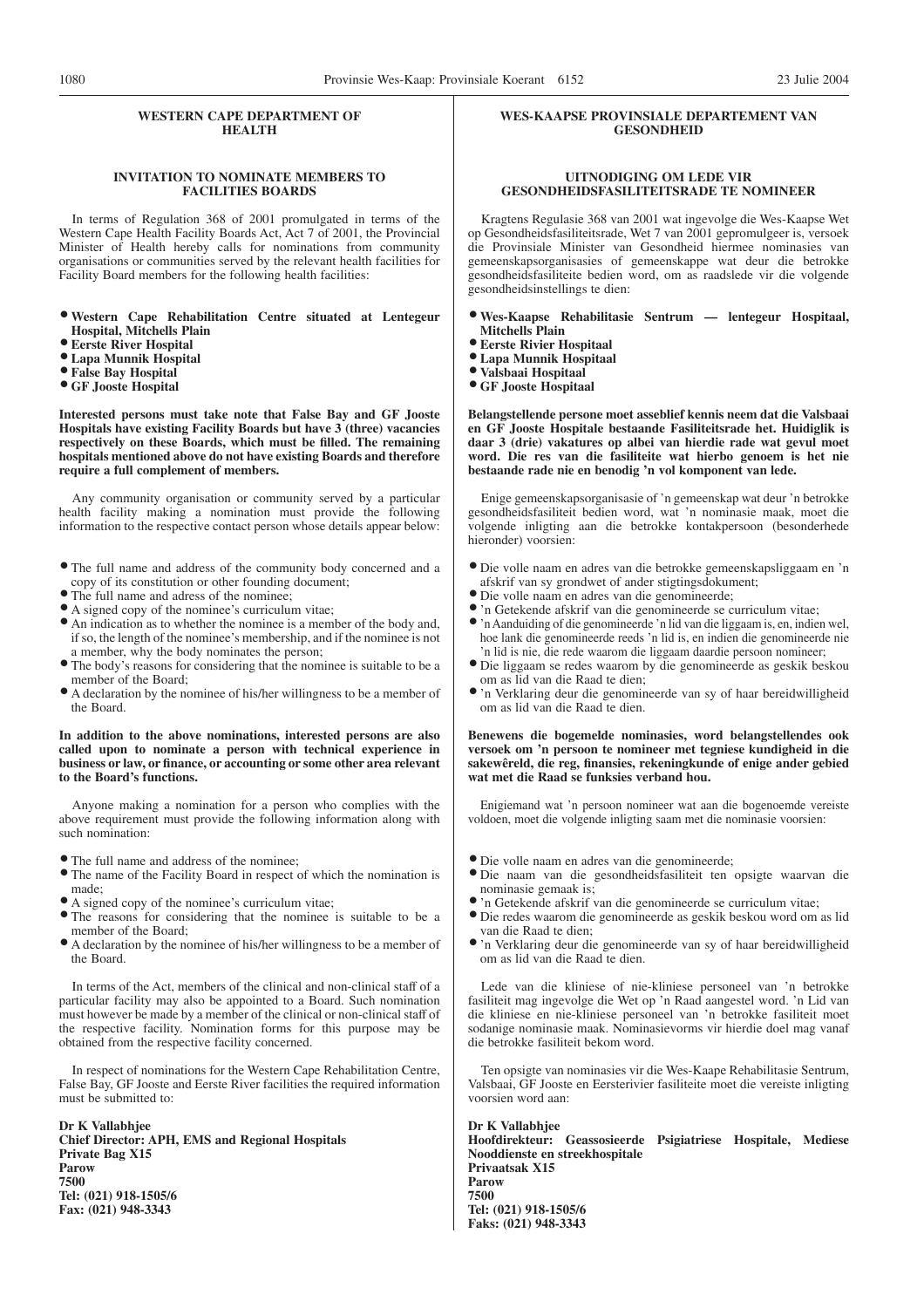| The nominations for the Lapa Munnik facility must be submitted                                                                                                                                                                                                                                                                                | Ten opsigte van nominasies vir Lapa Munnik Hospitaal moet die                                                                                                                                                                                                                                                                                                                             |  |  |
|-----------------------------------------------------------------------------------------------------------------------------------------------------------------------------------------------------------------------------------------------------------------------------------------------------------------------------------------------|-------------------------------------------------------------------------------------------------------------------------------------------------------------------------------------------------------------------------------------------------------------------------------------------------------------------------------------------------------------------------------------------|--|--|
| to:                                                                                                                                                                                                                                                                                                                                           | vereiste inligting voorsien word aan:                                                                                                                                                                                                                                                                                                                                                     |  |  |
| <b>Mr Danny Abrahams</b>                                                                                                                                                                                                                                                                                                                      | <b>Mnr Danny Abrahams</b>                                                                                                                                                                                                                                                                                                                                                                 |  |  |
| Deputy Director: Communications: West Coast/Winelands region                                                                                                                                                                                                                                                                                  | Adjunk-direkteur: Kommunikasie: Weskus/Wynland Streek                                                                                                                                                                                                                                                                                                                                     |  |  |
| Private Bag X15                                                                                                                                                                                                                                                                                                                               | Privaatsak X15                                                                                                                                                                                                                                                                                                                                                                            |  |  |
| Malmesburv                                                                                                                                                                                                                                                                                                                                    | <b>Malmesbury</b>                                                                                                                                                                                                                                                                                                                                                                         |  |  |
| 7277                                                                                                                                                                                                                                                                                                                                          | 7299                                                                                                                                                                                                                                                                                                                                                                                      |  |  |
| Tel: (022) 487-9267                                                                                                                                                                                                                                                                                                                           | Tel: (022) 487-9267                                                                                                                                                                                                                                                                                                                                                                       |  |  |
| Fax: (022) 487-2927                                                                                                                                                                                                                                                                                                                           | Faks: (022) 487-2927                                                                                                                                                                                                                                                                                                                                                                      |  |  |
| Persons/organisations making nominations and nominees must please                                                                                                                                                                                                                                                                             | Persone wat nominasies maak en genomineerdes moet assebief die                                                                                                                                                                                                                                                                                                                            |  |  |
| take note of the following:                                                                                                                                                                                                                                                                                                                   | volgende in gedagte hou:                                                                                                                                                                                                                                                                                                                                                                  |  |  |
| • The Provincial Minister of Health is the authority that will appoint<br>Board members.<br>• The position of Board member is a voluntary one with no remuneration<br>attached to it. Board members may however be reimbursed by the<br>Board for travelling expenses incurred.<br>• The closing date for all applications is 27 August 2004. | • Die Provinsiale Minister van Gesondheid is die gesag wat Raadslede<br>gaan aanstel.<br>• Die amp wat 'n Raadslid beklee is op 'n vrywillige basis en geen<br>vergoeding is daaraan gekoppel nie. Raadslede mag egter deur die<br>Raad vergoed word vir reiskoste wat aangegaan is.<br>• Die sluitingsdatum vir nominasies ten opsigte van alle hospitale is<br><b>27 Augustus 2004.</b> |  |  |
| In addition please note that the Department has developed special<br>nomination forms, which will assist persons in providing all the required<br>information about a nominee. These nomination forms may be obtained<br>from the above officials or from any provincial public hospital.                                                     | Daarbenewens, neem asseblief kennis dat die Departement spesiale<br>vorms ontwerp het wat persone sal help om al die verlangde inligting<br>aangaande 'n genomineerde te verskaf. Hierdie nominasievorms mag<br>verkry word vanaf die bogenoemde amptenare of by enige provinsiale<br>openbare hospitaal.                                                                                 |  |  |
| Interested persons may also obtain copies of the Act, Regulations and                                                                                                                                                                                                                                                                         | Belangstellendes kan ook afskrifte van die Wet, Regulasies en die                                                                                                                                                                                                                                                                                                                         |  |  |
| the nomination forms from Adv. A. Searle at:                                                                                                                                                                                                                                                                                                  | nominasievorms by Adv. A. Searle bekom by:                                                                                                                                                                                                                                                                                                                                                |  |  |
| Tel: (021) 483-4054                                                                                                                                                                                                                                                                                                                           | Tel: (021) 483-4054                                                                                                                                                                                                                                                                                                                                                                       |  |  |
| 7348                                                                                                                                                                                                                                                                                                                                          | E-pos: $asearle@pgwc.gov.za$                                                                                                                                                                                                                                                                                                                                                              |  |  |
| E. Mail: asearle@pgwc.gov.za                                                                                                                                                                                                                                                                                                                  | 7348                                                                                                                                                                                                                                                                                                                                                                                      |  |  |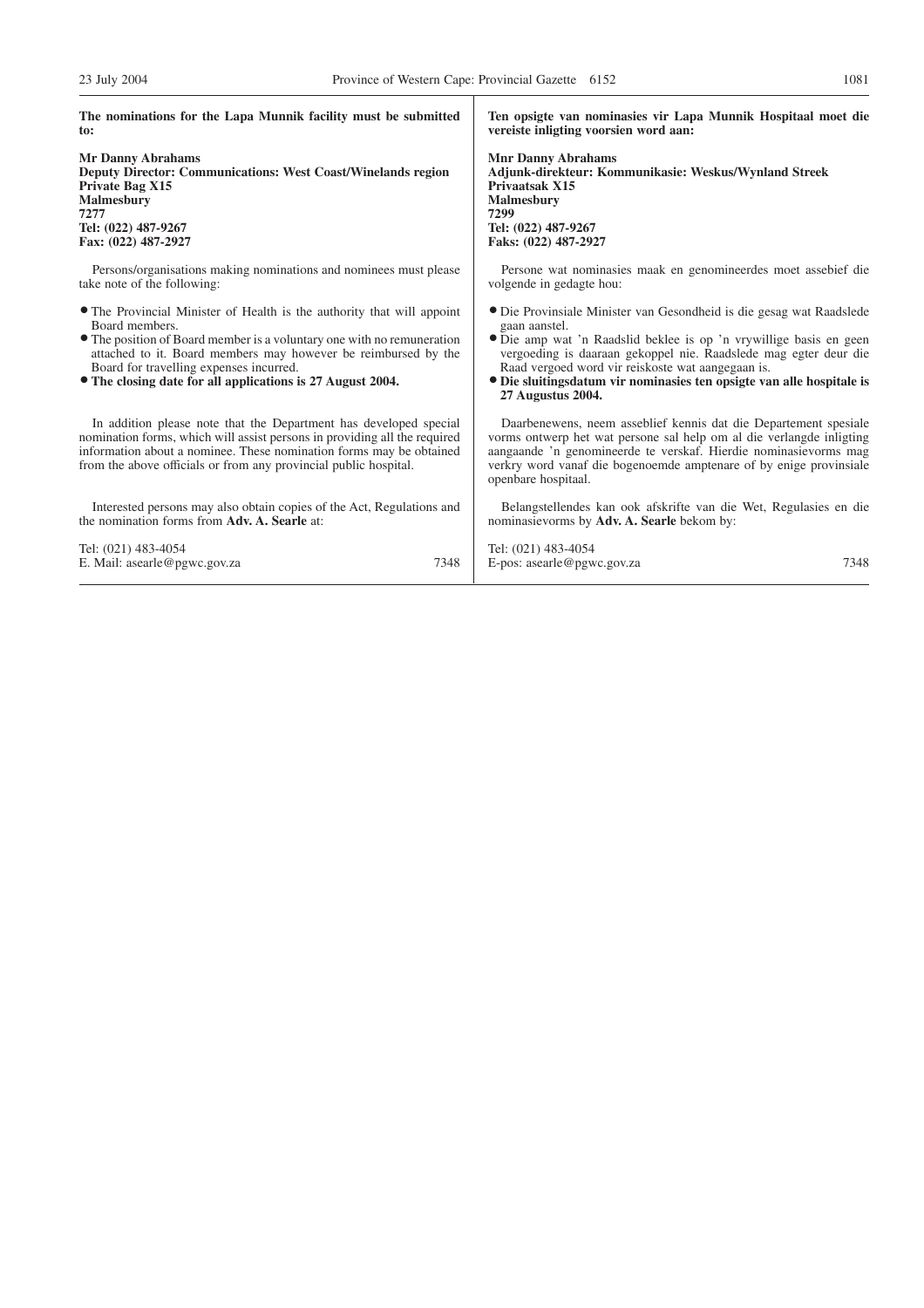# *SUID-AFRIKA EERSTE –* KOOP SUID-AFRIKAANS VERVAARDIGDE GOEDERE

# *SOUTH AFRICA FIRST –* BUY SOUTH AFRICAN MANUFACTURED GOODS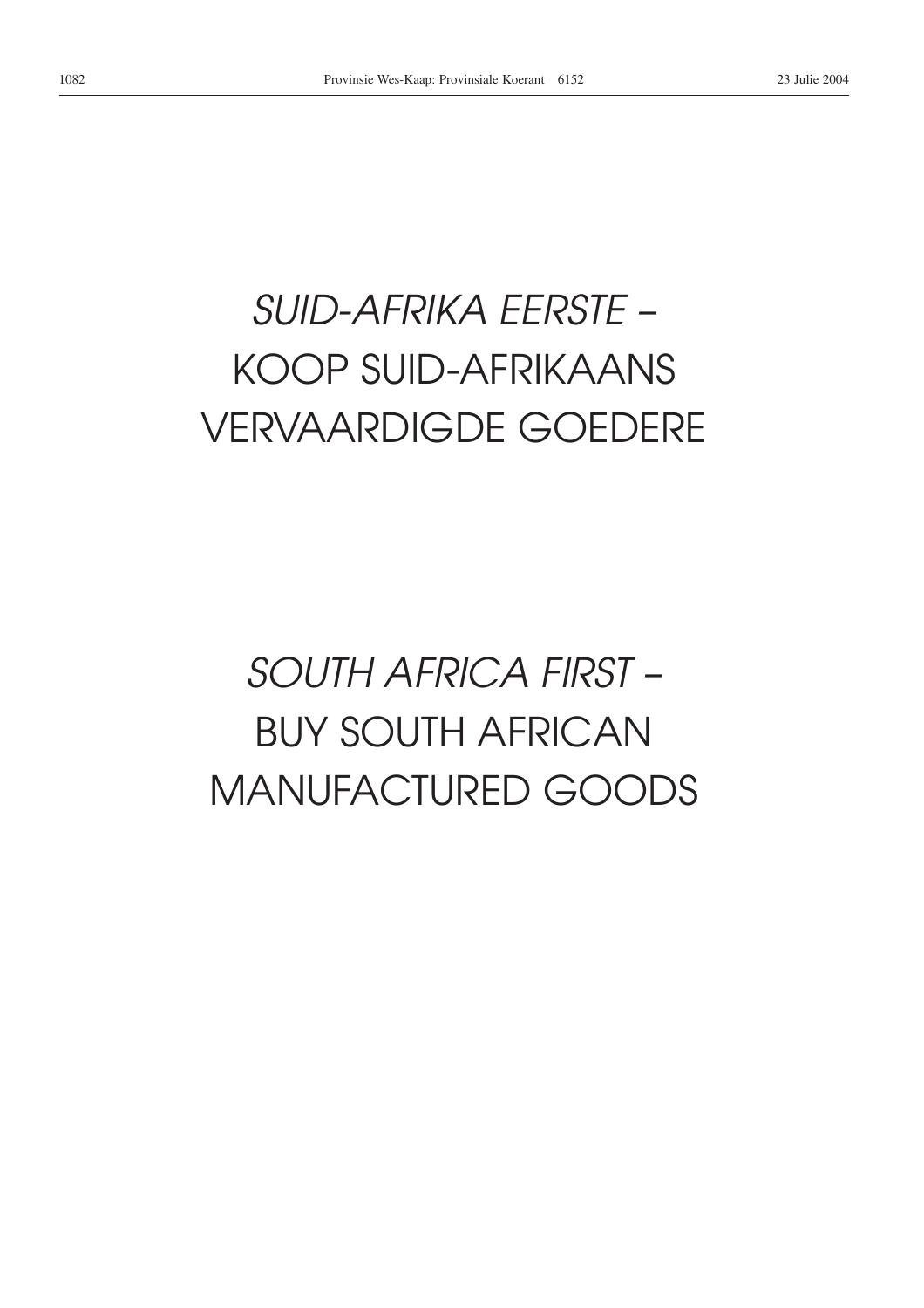| The "Provincial Gazette" of the<br><b>Western Cape</b>                                                                                                                                                                              | Die "Provinsiale Koerant" van die<br><b>Wes-Kaap</b>                                                                                                                                                                                                                |
|-------------------------------------------------------------------------------------------------------------------------------------------------------------------------------------------------------------------------------------|---------------------------------------------------------------------------------------------------------------------------------------------------------------------------------------------------------------------------------------------------------------------|
| appears every Friday, or if that day is a public holiday, on the last preceding<br>working day.                                                                                                                                     | verskyn elke Vrydag of, as die dag 'n openbare vakansiedag is, op die laaste vorige<br>werkdag.                                                                                                                                                                     |
|                                                                                                                                                                                                                                     |                                                                                                                                                                                                                                                                     |
| <b>Subscription Rates</b>                                                                                                                                                                                                           | Tarief van Intekengelde                                                                                                                                                                                                                                             |
| R112,25 per annum, throughout the Republic of South Africa.                                                                                                                                                                         | R112,25 per jaar, in die Republiek van Suid-Afrika.                                                                                                                                                                                                                 |
| R112,25 + postage per annum, Foreign Countries.                                                                                                                                                                                     | R112,25 + posgeld per jaar, Buiteland.                                                                                                                                                                                                                              |
| Subscriptions are payable in advance.                                                                                                                                                                                               | Intekengeld moet vooruitbetaal word.                                                                                                                                                                                                                                |
| Single copies are obtainable at Room 9-06, Provincial Building, 4 Dorp Street,<br>Cape Town 8001, at R3,00 per copy.                                                                                                                | Los eksemplare is verkrygbaar by Kamer 9-06, Provinsiale-gebou,<br>Dorpstraat 4, Kaapstad 8001, teen R3,00 per eksemplaar.                                                                                                                                          |
|                                                                                                                                                                                                                                     |                                                                                                                                                                                                                                                                     |
| Advertisement Tariff                                                                                                                                                                                                                | Advertensietarief                                                                                                                                                                                                                                                   |
| First insertion, R15,85 per cm, double column.                                                                                                                                                                                      | Eerste plasing, R15,85 per cm, dubbelkolom.                                                                                                                                                                                                                         |
| Fractions of cm are reckoned as a cm.                                                                                                                                                                                               | Gedeeltes van 'n cm word as een cm beskou.                                                                                                                                                                                                                          |
|                                                                                                                                                                                                                                     |                                                                                                                                                                                                                                                                     |
| Notices must reach the Director-General not later than 10:00 on the last working<br>day but one before the issue of the Gazette.                                                                                                    | Kennisgewings moet die Direkteur-generaal uiterlik om 10:00 op die voorlaaste<br>werkdag voor die uitgawe van die Koerant bereik.                                                                                                                                   |
| Whilst every effort will be made to ensure that notices are published as submitted<br>and on the date desired, the Administration does not accept responsibility for<br>errors, omissions, late publications or failure to publish. | Hoewel alle pogings aangewend sal word om te sorg dat kennisgewings soos<br>ingedien en op die verlange datum gepubliseer word, aanvaar die Administrasie nie<br>verantwoordelikheid vir foute, weglatings, laat publikasies of versuim om dit te<br>publiseer nie. |
| All correspondence must be addressed to the Director-General, P.O. Box 659,<br>Cape Town 8000, and cheques, bank drafts, postal orders and money orders must<br>be made payable to the Provincial Administration Western Cape.      | Alle briefwisseling moet aan die Direkteur-generaal, Posbus 659, Kaapstad<br>8000, gerig word en tjeks, bankwissels, posorders en poswissels moet aan die<br>Provinsiale Administrasie Wes-Kaap.                                                                    |
|                                                                                                                                                                                                                                     |                                                                                                                                                                                                                                                                     |